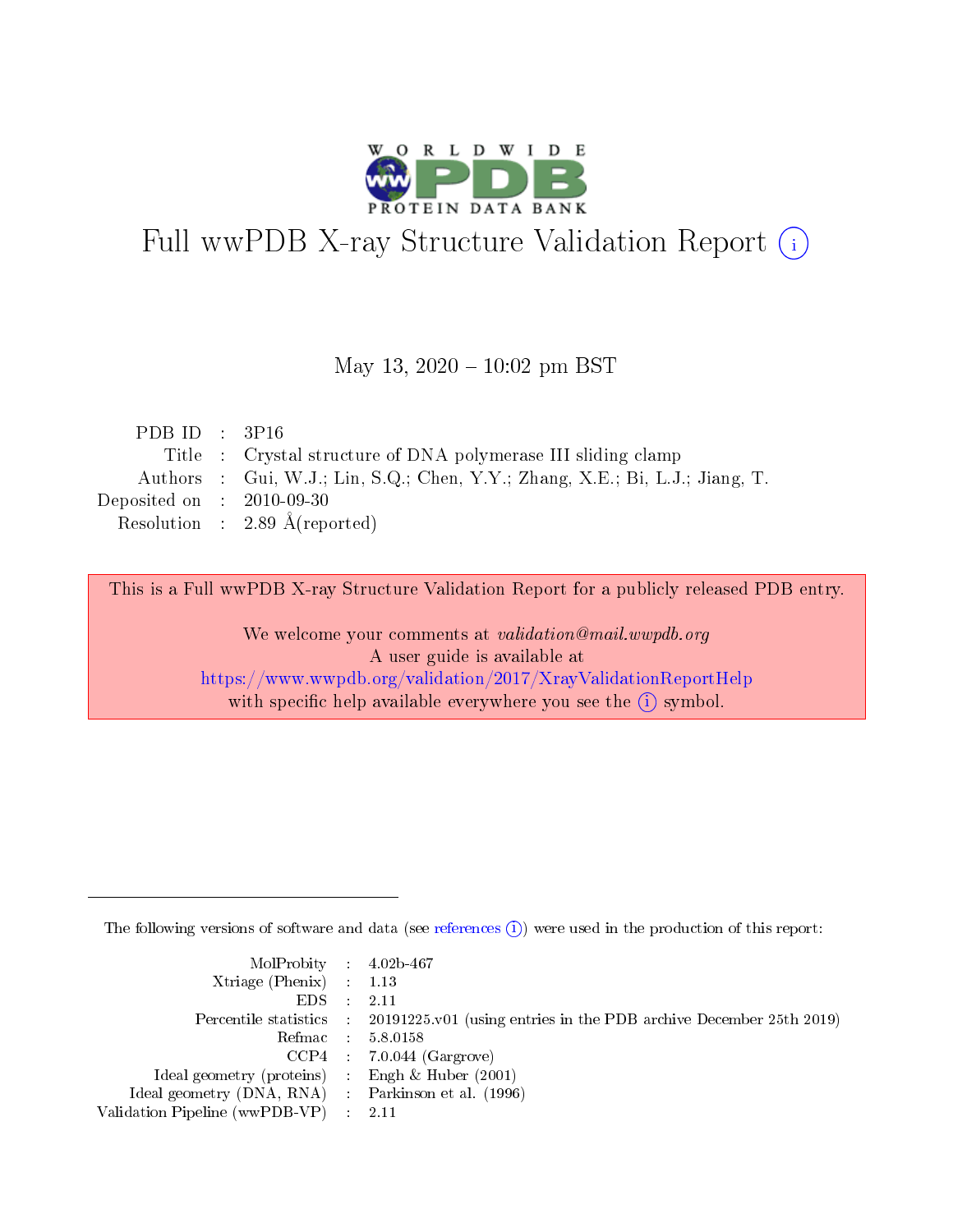# 1 [O](https://www.wwpdb.org/validation/2017/XrayValidationReportHelp#overall_quality)verall quality at a glance  $(i)$

The following experimental techniques were used to determine the structure: X-RAY DIFFRACTION

The reported resolution of this entry is 2.89 Å.

Percentile scores (ranging between 0-100) for global validation metrics of the entry are shown in the following graphic. The table shows the number of entries on which the scores are based.



| Metric                | Whole archive<br>$(\#\mathrm{Entries})$ | Similar resolution<br>$(\#\text{Entries},\,\text{resolution}\,\,\text{range}(\textup{\AA}))$ |  |  |
|-----------------------|-----------------------------------------|----------------------------------------------------------------------------------------------|--|--|
| $R_{free}$            | 130704                                  | $1957(2.90-2.90)$                                                                            |  |  |
| Clashscore            | 141614                                  | $2172(2.90-2.90)$                                                                            |  |  |
| Ramachandran outliers | 138981                                  | $2115(2.90-2.90)$                                                                            |  |  |
| Sidechain outliers    | 138945                                  | $2117(2.90-2.90)$                                                                            |  |  |
| RSRZ outliers         | 127900                                  | $1906(2.90-2.90)$                                                                            |  |  |

The table below summarises the geometric issues observed across the polymeric chains and their fit to the electron density. The red, orange, yellow and green segments on the lower bar indicate the fraction of residues that contain outliers for  $>=3, 2, 1$  and 0 types of geometric quality criteria respectively. A grey segment represents the fraction of residues that are not modelled. The numeric value for each fraction is indicated below the corresponding segment, with a dot representing fractions  $\epsilon=5\%$  The upper red bar (where present) indicates the fraction of residues that have poor fit to the electron density. The numeric value is given above the bar.

| Mol | Chain          | Length | Quality of chain |     |                 |
|-----|----------------|--------|------------------|-----|-----------------|
|     | А              | 408    | 8%<br>45%        | 36% | 10%<br>8%       |
|     |                |        | 2%               |     | $\bullet$       |
|     | B              | 408    | 57%              | 32% | 6%<br>$\bullet$ |
|     | $\overline{C}$ | 408    | $\%$             |     |                 |
|     |                |        | 55%<br>2%        | 28% | 8%<br>9%        |
|     | D              | 408    | 55%              | 29% | $5%$ .<br>10%   |
|     |                |        | 7%               |     |                 |
|     | E              | 408    | 52%<br>2%        | 30% | 8%<br>10%       |
|     | $\mathbf{F}$   | 408    | 54%              | 31% | 6%<br>9%        |

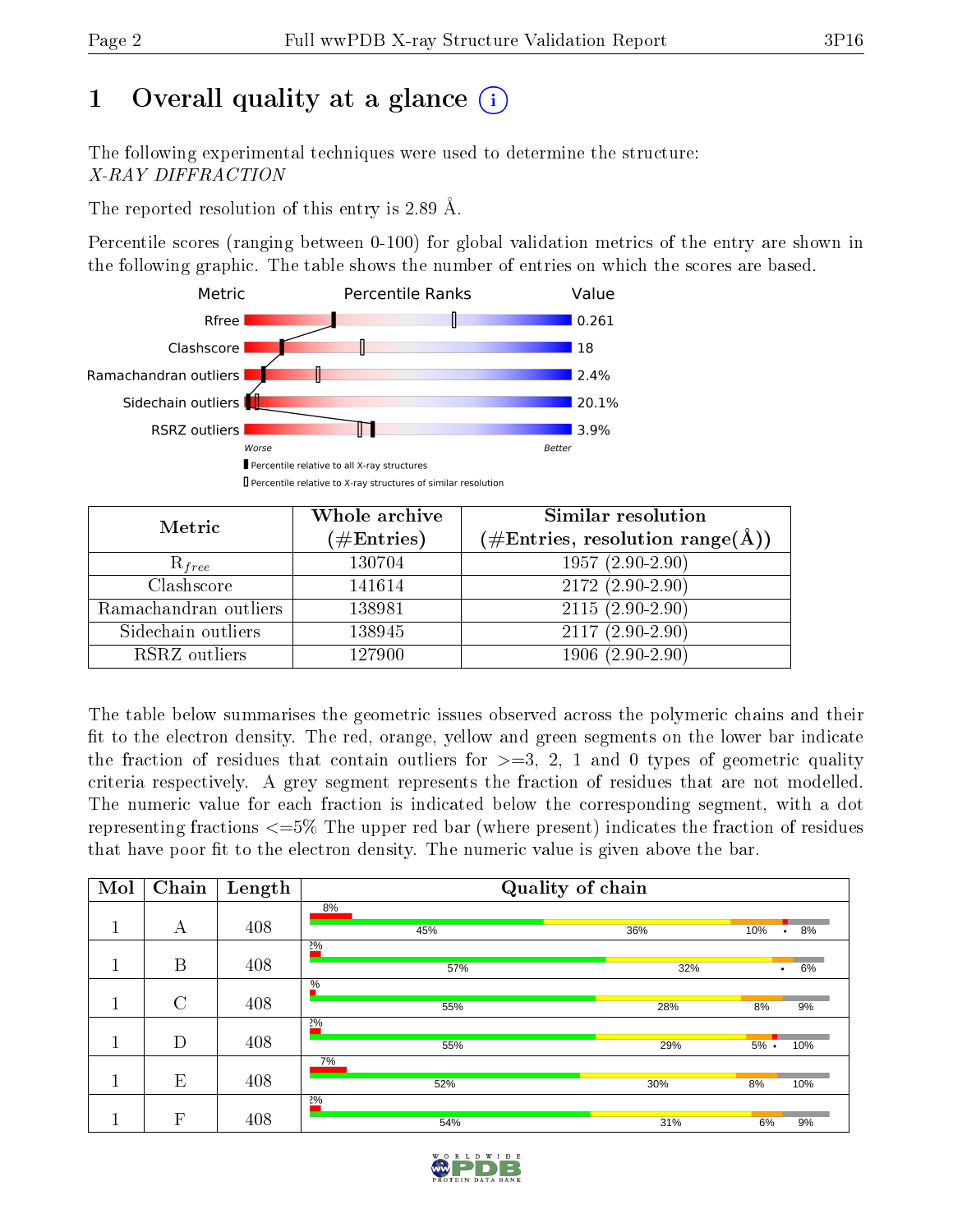# 2 Entry composition (i)

There is only 1 type of molecule in this entry. The entry contains 16587 atoms, of which 0 are hydrogens and 0 are deuteriums.

In the tables below, the ZeroOcc column contains the number of atoms modelled with zero occupancy, the AltConf column contains the number of residues with at least one atom in alternate conformation and the Trace column contains the number of residues modelled with at most 2 atoms.

| Mol | Chain         | Residues |       |               | Atoms |                  |   | ZeroOcc        | $\rm AltConf$ | $\operatorname{Trace}$ |
|-----|---------------|----------|-------|---------------|-------|------------------|---|----------------|---------------|------------------------|
|     | А             | 375      | Total | C             | N     | $\Omega$         | S | $\overline{0}$ | 0             | 0                      |
|     |               |          | 2776  | 1755          | 474   | 541              | 6 |                |               |                        |
|     | B             | 383      | Total | C             | Ν     | $\left( \right)$ | S | $\overline{0}$ | 0             | $\left( \right)$       |
|     |               |          | 2836  | 1796          | 485   | 549              | 6 |                |               |                        |
|     | $\mathcal{C}$ | 370      | Total | $\bigcap$     | N     | $\bigcirc$       | S | $\overline{0}$ | 0             | 0                      |
|     |               |          | 2744  | 1737          | 469   | 532              | 6 |                |               |                        |
|     | D             | 369      | Total | $\mathcal{C}$ | N     | $\left($         | S | $\theta$       | 0             | 0                      |
|     |               |          | 2738  | 1734          | 468   | 530              | 6 |                |               |                        |
|     | E             | 369      | Total | C             | N     | $\left( \right)$ | S | $\theta$       | 0             | $\left( \right)$       |
|     |               |          | 2738  | 1734          | 468   | 530              | 6 |                |               |                        |
|     | F             | 372      | Total | $\cap$        | N     | $\Omega$         | S | $\overline{0}$ | 0             | 0                      |
|     |               |          | 2755  | 1744          | 471   | 534              | 6 |                |               |                        |

Molecule 1 is a protein called DNA polymerase III subunit beta.

There are 36 discrepancies between the modelled and reference sequences:

| Chain          | Residue        | Modelled   | Actual | Comment               | Reference                   |
|----------------|----------------|------------|--------|-----------------------|-----------------------------|
| A              | $-5$           | <b>HIS</b> |        | <b>EXPRESSION TAG</b> | Q <sub>50</sub> 790<br>UNP. |
| $\bf{A}$       | $-4$           | <b>HIS</b> |        | <b>EXPRESSION TAG</b> | Q50790<br>UNP               |
| А              | $-3$           | HIS        |        | <b>EXPRESSION TAG</b> | Q50790<br>UNP-              |
| А              | $-2$           | HIS        |        | <b>EXPRESSION TAG</b> | Q50790<br>UNP               |
| А              | $-1$           | HIS        |        | <b>EXPRESSION TAG</b> | UNP.<br>Q50790              |
| А              | $\overline{0}$ | HIS        |        | <b>EXPRESSION TAG</b> | UNP<br>Q50790               |
| B              | $-5$           | HIS        |        | <b>EXPRESSION TAG</b> | UNP<br>Q50790               |
| B              | $-4$           | HIS        |        | <b>EXPRESSION TAG</b> | UNP.<br>Q <sub>50</sub> 790 |
| B              | $-3$           | HIS        |        | <b>EXPRESSION TAG</b> | Q <sub>50</sub> 790<br>UNP. |
| B              | $-2$           | HIS        |        | <b>EXPRESSION TAG</b> | <b>UNP Q50790</b>           |
| B              | $-1$           | HIS        |        | <b>EXPRESSION TAG</b> | <b>UNP Q50790</b>           |
| B              | $\overline{0}$ | <b>HIS</b> |        | <b>EXPRESSION TAG</b> | <b>UNP Q50790</b>           |
| $\overline{C}$ | $-5$           | HIS        |        | <b>EXPRESSION TAG</b> | UNP.<br>Q50790              |
| $\rm C$        | $-4$           | HIS        |        | <b>EXPRESSION TAG</b> | <b>UNP</b><br>Q50790        |
| $\rm C$        | $-3$           | <b>HIS</b> |        | <b>EXPRESSION TAG</b> | UNP<br>Q <sub>50</sub> 790  |
| $\mathcal{C}$  | $-2$           | HIS        |        | <b>EXPRESSION TAG</b> | Q50790<br>UNP               |
| $\overline{C}$ | $-1$           | HIS        |        | <b>EXPRESSION TAG</b> | UNP.<br>Q50790              |

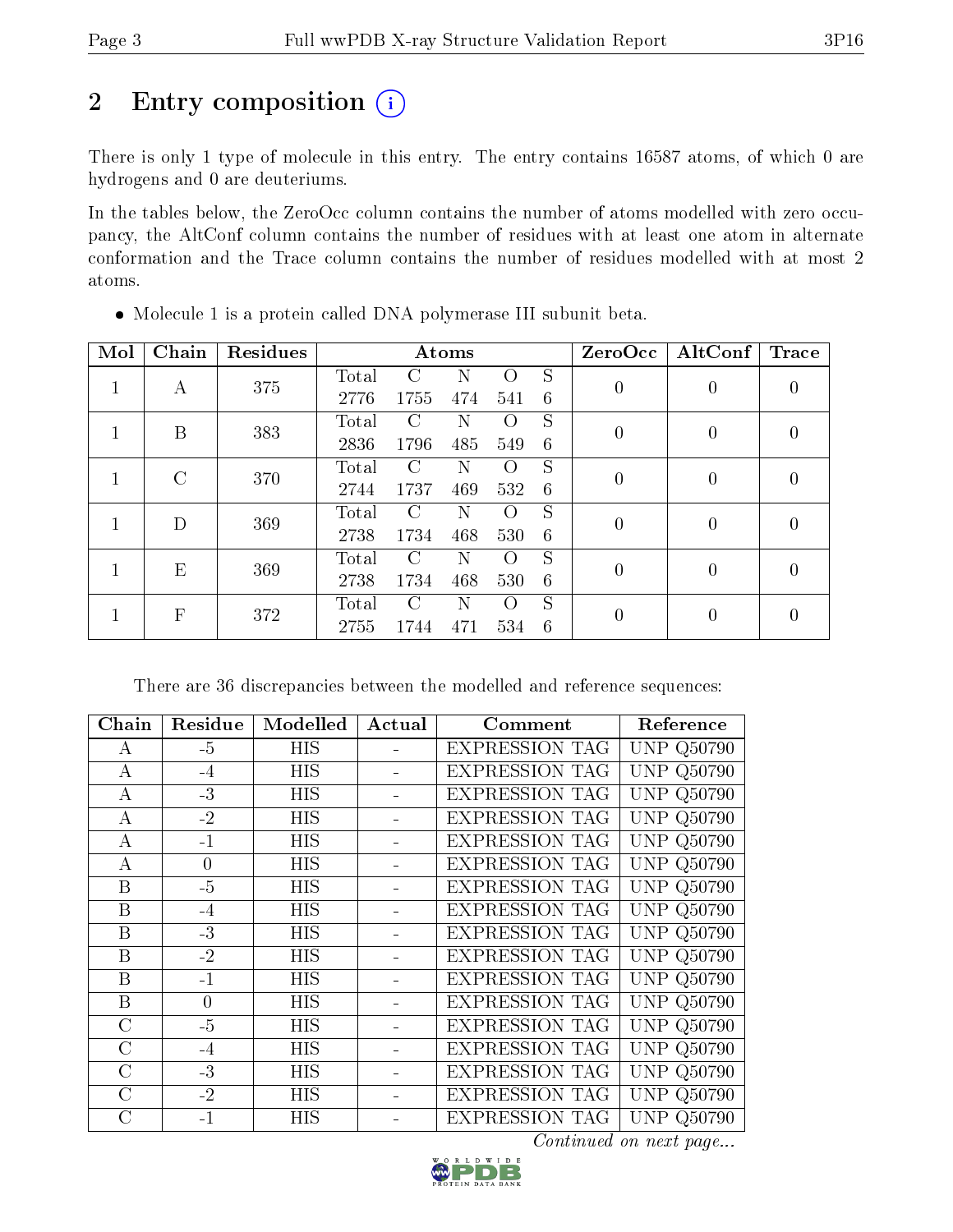| Chain              | Residue        | Modelled   | Actual | Comment               | Reference                         |
|--------------------|----------------|------------|--------|-----------------------|-----------------------------------|
| $\overline{\rm C}$ | $\overline{0}$ | HIS        |        | <b>EXPRESSION TAG</b> | <b>UNP Q50790</b>                 |
| D                  | $-5$           | HIS        |        | <b>EXPRESSION TAG</b> | UNP<br>Q50790                     |
| D                  | $-4$           | HIS        |        | <b>EXPRESSION TAG</b> | UNP<br>Q50790                     |
| D                  | $-3$           | ΗIS        |        | <b>EXPRESSION TAG</b> | <b>UNP Q50790</b>                 |
| D                  | $-2$           | HIS        |        | <b>EXPRESSION TAG</b> | <b>UNP Q50790</b>                 |
| D                  | $-1$           | HIS        |        | <b>EXPRESSION TAG</b> | <b>UNP Q50790</b>                 |
| D                  | $\theta$       | <b>HIS</b> |        | <b>EXPRESSION TAG</b> | <b>UNP Q50790</b>                 |
| E                  | $-5$           | HIS        |        | <b>EXPRESSION TAG</b> | <b>UNP Q50790</b>                 |
| E                  | $-4$           | ΗIS        |        | <b>EXPRESSION TAG</b> | <b>UNP Q50790</b>                 |
| E                  | $-3$           | HIS        |        | <b>EXPRESSION TAG</b> | <b>UNP</b><br>Q50790              |
| Ε                  | $-2$           | НIS        |        | <b>EXPRESSION TAG</b> | UNP<br>Q <sub>50</sub> 790        |
| E                  | $-1$           | HIS        |        | <b>EXPRESSION TAG</b> | Q50790<br>UNP                     |
| E                  | $\overline{0}$ | <b>HIS</b> |        | <b>EXPRESSION TAG</b> | <b>UNP Q50790</b>                 |
| $\mathbf{F}$       | $-5$           | HIS        |        | <b>EXPRESSION TAG</b> | UNP<br>Q50790                     |
| $\mathbf{F}$       | $-4$           | <b>HIS</b> |        | <b>EXPRESSION TAG</b> | UNP<br>Q50790                     |
| $\mathbf{F}$       | $-3$           | HIS        |        | <b>EXPRESSION TAG</b> | UNP<br>Q <sub>50</sub> 790        |
| $\mathbf{F}$       | $-2$           | ΗIS        |        | <b>EXPRESSION TAG</b> | <b>UNP</b><br>Q50790              |
| ${\bf F}$          | $-1$           | HIS        |        | <b>EXPRESSION TAG</b> | <b>UNP</b><br>Q <sub>50</sub> 790 |
| $\mathbf{F}$       | $\overline{0}$ | HIS        |        | <b>EXPRESSION TAG</b> | <b>UNP Q50790</b>                 |

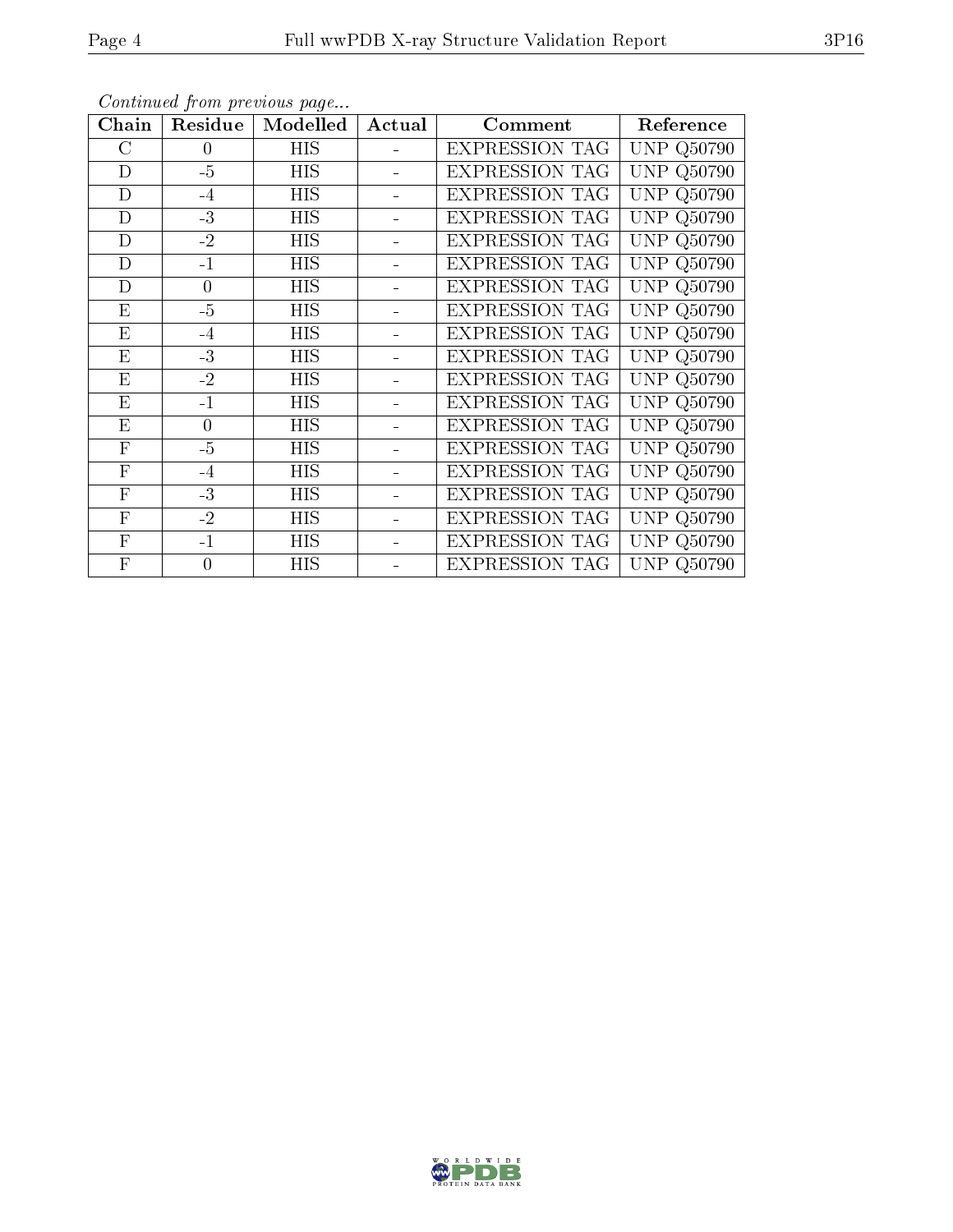# 3 Residue-property plots  $(i)$

These plots are drawn for all protein, RNA and DNA chains in the entry. The first graphic for a chain summarises the proportions of the various outlier classes displayed in the second graphic. The second graphic shows the sequence view annotated by issues in geometry and electron density. Residues are color-coded according to the number of geometric quality criteria for which they contain at least one outlier: green  $= 0$ , yellow  $= 1$ , orange  $= 2$  and red  $= 3$  or more. A red dot above a residue indicates a poor fit to the electron density (RSRZ  $> 2$ ). Stretches of 2 or more consecutive residues without any outlier are shown as a green connector. Residues present in the sample, but not in the model, are shown in grey.



• Molecule 1: DNA polymerase III subunit beta



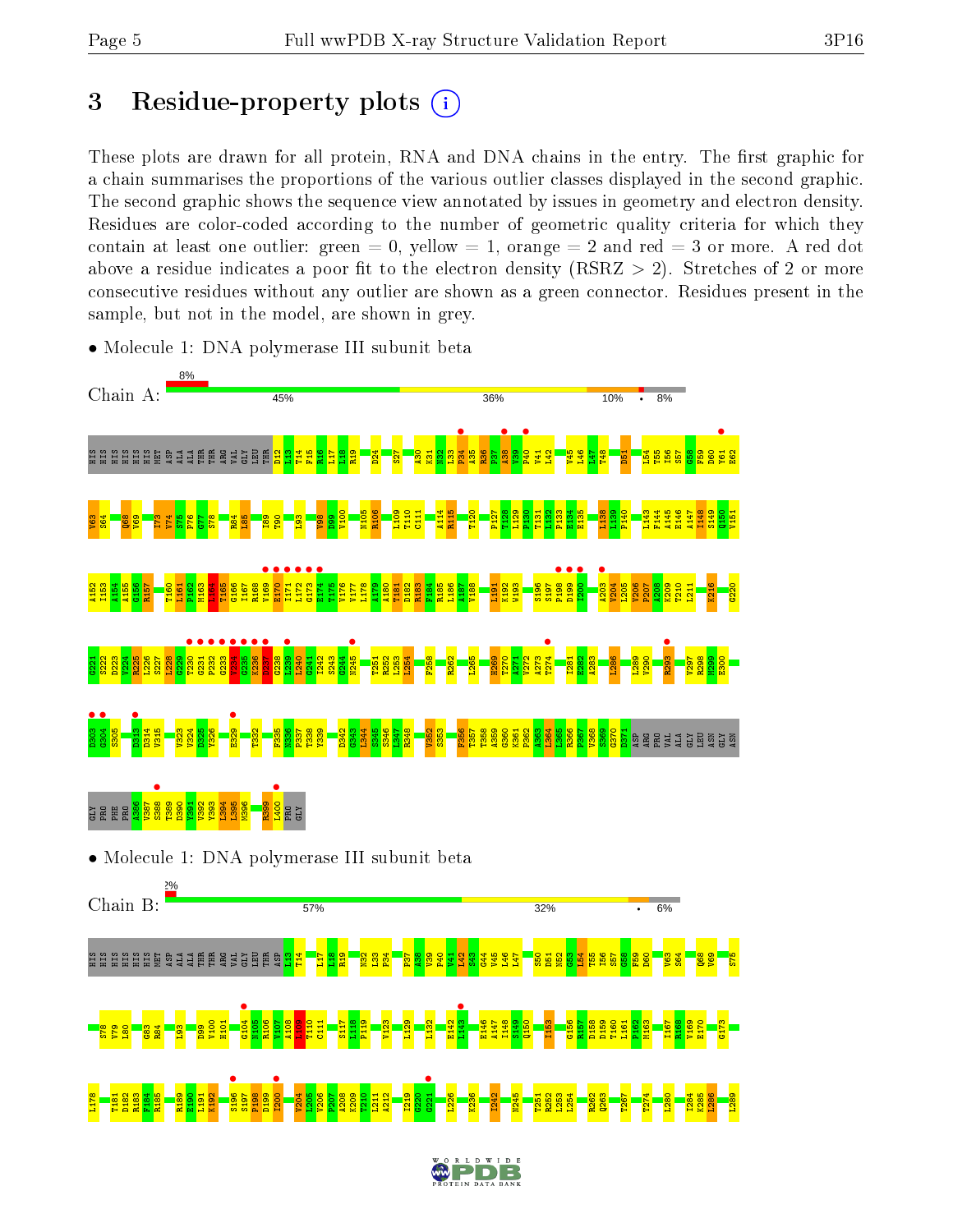# V290 A291 D292 R293 Q296 E300 V306 R307 L308 A312 D313 R317 E320 V324 D325 E329 P330 F335 N336 P337 T341 L344 S345 S346 L347 R348 S349 V352 S353 F354 G355 F356 K361 P362 A363 L364 L365 R366 P367 V368 S369 G370 • D371 • D372 • R373 • P374

# <mark>u</mark> ghy a she <mark>a s s s s s a la la la s s s</mark> s h<br><mark>a</mark> ghy a s s <mark>a s s s s s s s s s s s</mark> s





• Molecule 1: DNA polymerase III subunit beta



• Molecule 1: DNA polymerase III subunit beta

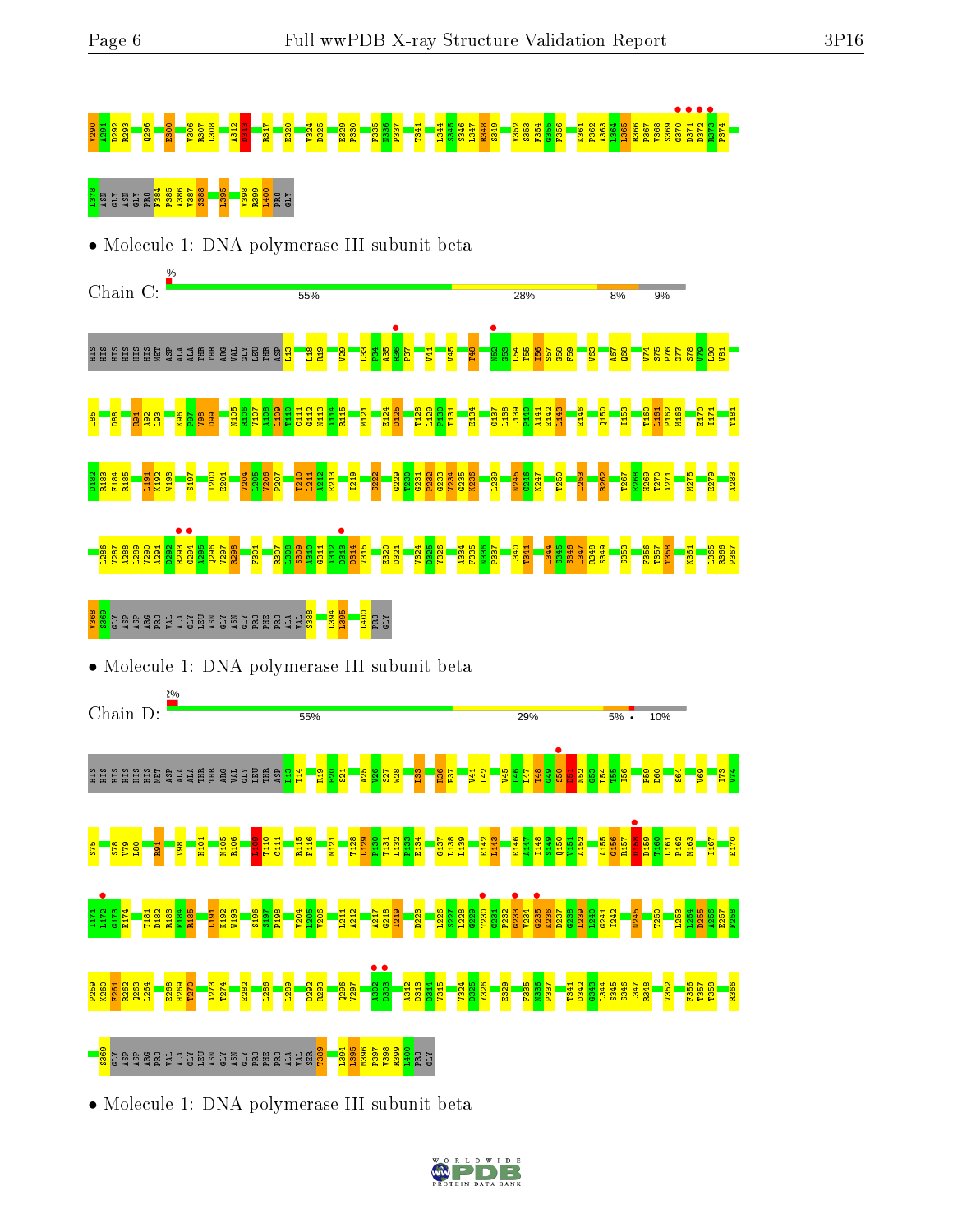



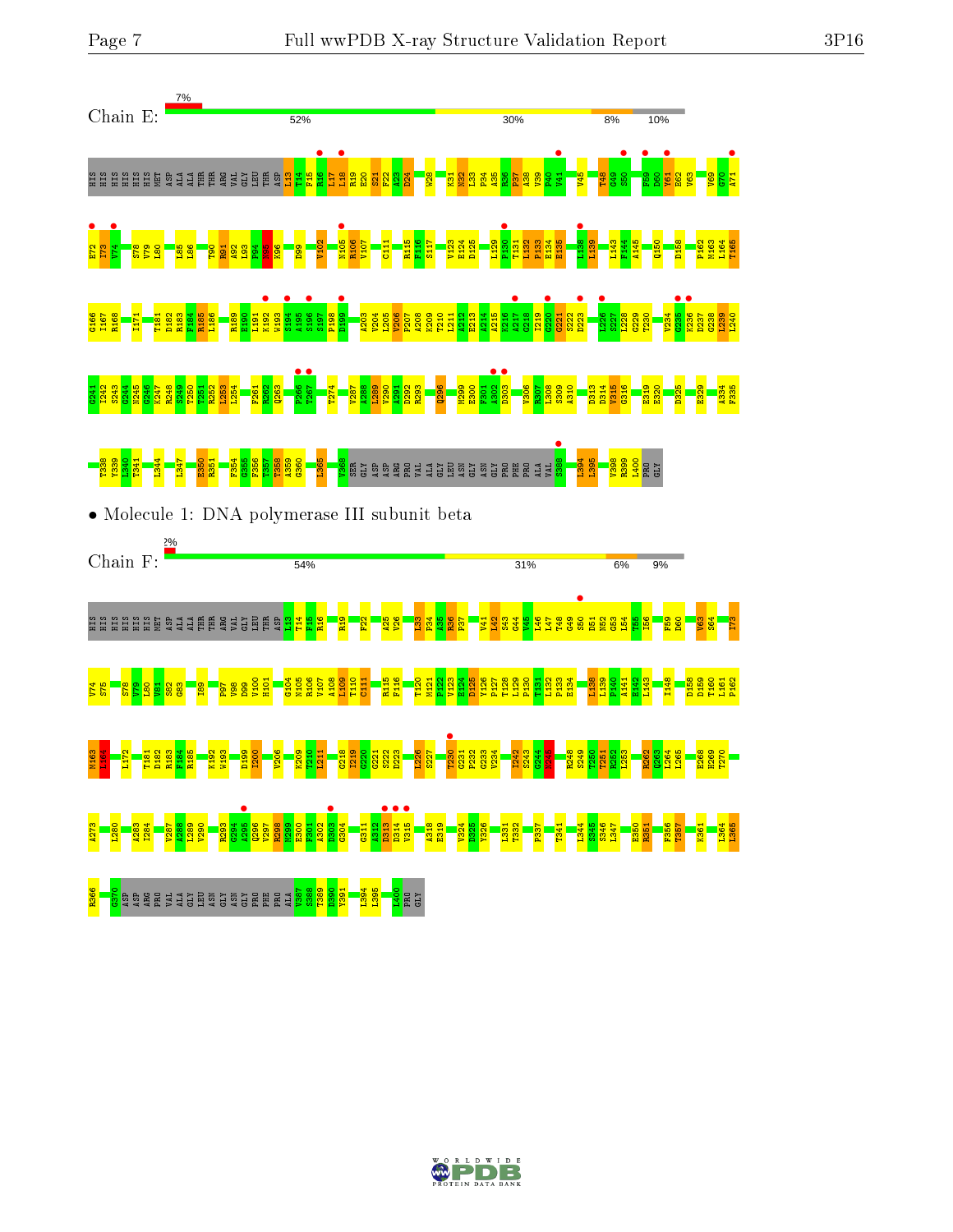# 4 Data and refinement statistics  $(i)$

| Property                                                         | Value                                            | Source     |
|------------------------------------------------------------------|--------------------------------------------------|------------|
| Space group                                                      | $\overline{P1211}$                               | Depositor  |
| Cell constants                                                   | 132.97Å 113.78Å<br>$88.05\text{\AA}$             | Depositor  |
| a, b, c, $\alpha$ , $\beta$ , $\gamma$                           | $90.00^{\circ}$ $109.05^{\circ}$ $90.00^{\circ}$ |            |
| Resolution $(A)$                                                 | $50.00 - 2.89$                                   | Depositor  |
|                                                                  | $36.65 - 2.89$                                   | <b>EDS</b> |
| % Data completeness                                              | $97.7(50.00-2.89)$                               | Depositor  |
| (in resolution range)                                            | $97.8$ $(36.65-2.89)$                            | <b>EDS</b> |
| $R_{merge}$                                                      | (Not available)                                  | Depositor  |
| $\mathrm{R}_{sym}$                                               | (Not available)                                  | Depositor  |
| $\langle I/\sigma(I) \rangle^{-1}$                               | $2.08$ (at 2.90Å)                                | Xtriage    |
| Refinement program                                               | REFMAC 5.5.0109                                  | Depositor  |
|                                                                  | 0.260,<br>0.287                                  | Depositor  |
| $R, R_{free}$                                                    | 0.258,<br>0.261                                  | DCC        |
| $\mathcal{R}_{free}$ test set                                    | $2745$ reflections $(5.07\%)$                    | wwPDB-VP   |
| Wilson B-factor $(A^2)$                                          | 59.4                                             | Xtriage    |
| Anisotropy                                                       | 0.277                                            | Xtriage    |
| Bulk solvent $k_{sol}(\text{e}/\text{A}^3), B_{sol}(\text{A}^2)$ | $0.33$ , 55.6                                    | <b>EDS</b> |
| L-test for $\overline{\text{twinning}}^2$                        | $< L >$ = 0.48, $< L2 >$ = 0.31                  | Xtriage    |
| Estimated twinning fraction                                      | No twinning to report.                           | Xtriage    |
| $F_o, F_c$ correlation                                           | 0.89                                             | <b>EDS</b> |
| Total number of atoms                                            | 16587                                            | wwPDB-VP   |
| Average B, all atoms $(A^2)$                                     | 51.0                                             | wwPDB-VP   |

Xtriage's analysis on translational NCS is as follows: The largest off-origin peak in the Patterson function is  $3.11\%$  of the height of the origin peak. No significant pseudotranslation is detected.

<sup>&</sup>lt;sup>2</sup>Theoretical values of  $\langle |L| \rangle$ ,  $\langle L^2 \rangle$  for acentric reflections are 0.5, 0.333 respectively for untwinned datasets, and 0.375, 0.2 for perfectly twinned datasets.



<span id="page-7-1"></span><span id="page-7-0"></span><sup>1</sup> Intensities estimated from amplitudes.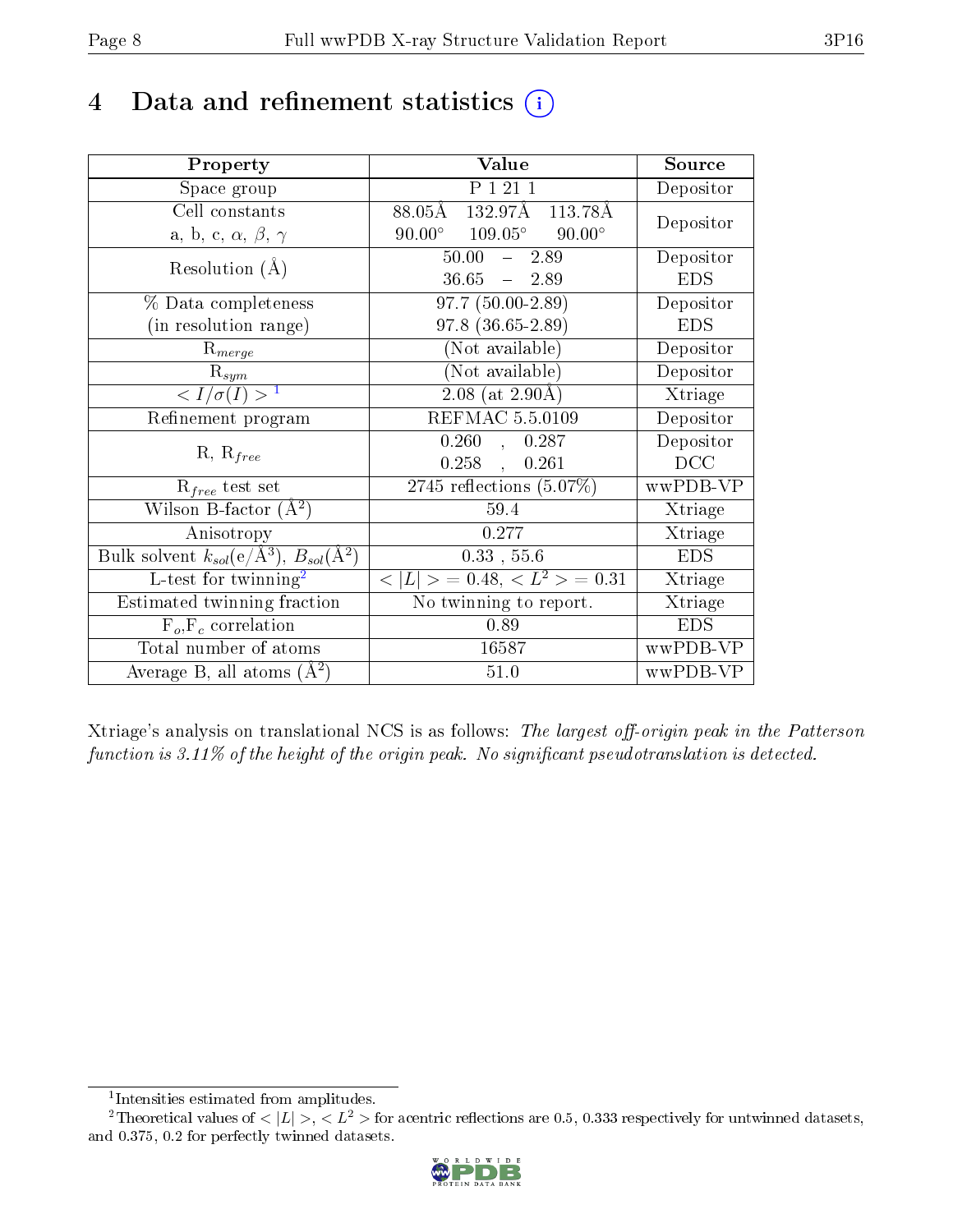# 5 Model quality  $(i)$

### 5.1 Standard geometry  $(i)$

The Z score for a bond length (or angle) is the number of standard deviations the observed value is removed from the expected value. A bond length (or angle) with  $|Z| > 5$  is considered an outlier worth inspection. RMSZ is the root-mean-square of all Z scores of the bond lengths (or angles).

| Mol | Chain |      | Bond lengths                | Bond angles |                              |  |
|-----|-------|------|-----------------------------|-------------|------------------------------|--|
|     |       | RMSZ | # $ Z  > 5$                 | RMSZ        | # $ Z >5$                    |  |
|     |       | 0.53 | 0/2821                      | 0.69        | 0/3845                       |  |
|     | В     | 0.46 | 0/2884                      | 0.67        | $\sqrt{3932 (0.0\%)}$        |  |
|     | С     | 0.47 | $1/2789$ $(0.0\%)$          | 0.71        | 0/3801                       |  |
|     | D     | 0.47 | 0/2783                      | 0.66        | $2/3793(0.1\%)$              |  |
|     | Е     | 0.53 | 0/2783                      | 0.69        | $2/3793$ $(0.1\%)$           |  |
|     | F     | 0.48 | /2800<br>0                  | 0.70        | $(0.1\%)$<br>$^{\prime}3816$ |  |
| All | All   | 0.49 | $\sqrt{16860}$<br>$(0.0\%)$ | 0.69        | 9/22980<br>$(0.0\%)$         |  |

All (1) bond length outliers are listed below:

|  |  |                              | $\mid$ Mol $\mid$ Chain $\mid$ Res $\mid$ Type $\mid$ Atoms $\mid$ Z $\mid$ Observed(A) $\mid$ Ideal(A) $\mid$ |  |
|--|--|------------------------------|----------------------------------------------------------------------------------------------------------------|--|
|  |  | $368$   VAL   CB-CG1   -5.60 |                                                                                                                |  |

| Mol | Chain | Res | Type | Atoms       | Z    | Observed $\binom{o}{c}$ | $Ideal(^\circ)$ |
|-----|-------|-----|------|-------------|------|-------------------------|-----------------|
|     | F     | 33  | LEU  | $CA$ -CB-CG | 5.99 | 129.08                  | 115.30          |
|     | Ε     | 394 | LEU  | $CA-CB-CG$  | 5.80 | 128.65                  | 115.30          |
|     | F     | 365 | LEU  | $CA-CB-CG$  | 5.78 | 128.60                  | 115.30          |
|     | В     | 109 | LEU  | $CA-CB-CG$  | 5.68 | 128.36                  | 115.30          |
|     | F     | 138 | LEU  | $CA-CB-CG$  | 5.57 | 128.12                  | 115.30          |
|     | F     | 164 | LEU  | $CA-CB-CG$  | 5.40 | 127.72                  | 115.30          |
|     | Е     | 139 | LEU  | $CA-CB-CG$  | 5.23 | 127.33                  | 115.30          |
|     | D     | 109 | LEU  | $CA-CB-CG$  | 5.11 | 127.05                  | 115.30          |
|     |       | 33  | LEU  | $CA-CB-CG$  | 5.07 | 126.97                  | 115.30          |

All (9) bond angle outliers are listed below:

There are no chirality outliers.

There are no planarity outliers.

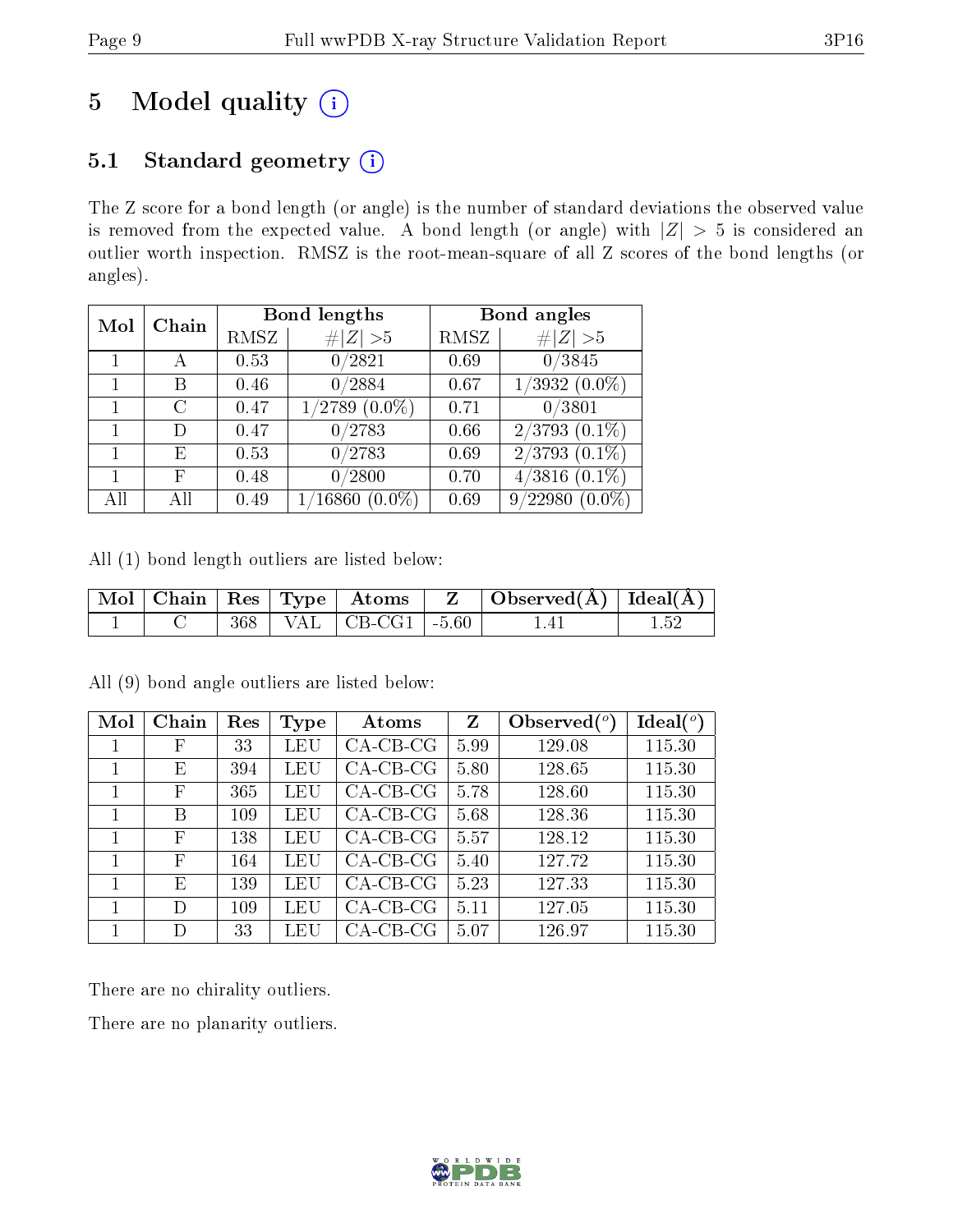#### $5.2$  Too-close contacts  $(i)$

In the following table, the Non-H and H(model) columns list the number of non-hydrogen atoms and hydrogen atoms in the chain respectively. The H(added) column lists the number of hydrogen atoms added and optimized by MolProbity. The Clashes column lists the number of clashes within the asymmetric unit, whereas Symm-Clashes lists symmetry related clashes.

| Mol |     |       | Chain   Non-H   $H (model)$ | H(added) | <b>Clashes</b> | <b>Symm-Clashes</b> |
|-----|-----|-------|-----------------------------|----------|----------------|---------------------|
|     |     | 2776  |                             | 2826     | 156            |                     |
|     | В   | 2836  |                             | 2890     | 90             |                     |
|     | C   | 2744  |                             | 2801     | 78             |                     |
|     |     | 2738  |                             | 2796     | 86             |                     |
|     | Ε   | 2738  |                             | 2796     | 116            |                     |
|     |     | 2755  |                             | 2813     | 95             |                     |
|     | Αll | 16587 |                             | 16922    | 594            |                     |

The all-atom clashscore is defined as the number of clashes found per 1000 atoms (including hydrogen atoms). The all-atom clashscore for this structure is 18.

All (594) close contacts within the same asymmetric unit are listed below, sorted by their clash magnitude.

|                      |                      | Interatomic    | Clash              |
|----------------------|----------------------|----------------|--------------------|
| $\rm{Atom\text{-}1}$ | Atom-2               | distance $(A)$ | $(\AA)$<br>overlap |
| 1:E:234:VAL:HG11     | 1: E: 236: LYS: NZ   | 1.48           | 1.28               |
| 1:A:30:ALA:HA        | 1: A:34: PRO:HG2     | 1.24           | 1.16               |
| 1: A: 161: LEU: HD12 | 1: A: 161: LEU: H    | 1.01           | 1.15               |
| 1:E:234:VAL:HG22     | 1:E:236:LYS:HG3      | 1.23           | 1.11               |
| 1: E: 134: GLU: OE1  | 1: E: 230: THR: HG22 | 1.49           | 1.08               |
| 1: E: 234: VAL: HG11 | 1: E: 236: LYS: CE   | 1.84           | 1.07               |
| $1:$ F:296:GLN:HB3   | $1:$ F:337:PRO:HD3   | 1.38           | 1.04               |
| $1:$ F:36:ARG:N      | $1:$ F:36:ARG:HD2    | 1.67           | 1.04               |
| 1:A:185:ARG:HD3      | 1: A: 339: TYR: HB3  | 1.37           | 1.03               |
| 1:B:42:LEU:HD21      | 1:B:60:ASP:HA        | 1.41           | 1.02               |
| 1:E:234:VAL:HG21     | 1:E:236:LYS:HE3      | 1.37           | 1.01               |
| 1:E:234:VAL:CG2      | 1:E:236:LYS:HG3      | 1.91           | 1.00               |
| 1:E:206:VAL:HG23     | 1:E:207:PRO:HD2      | 1.44           | 1.00               |
| 1:B:280:LEU:O        | 1:B:284:ILE:HG12     | 1.61           | 0.99               |
| 1:C:298:ARG:HG2      | 1:C:298:ARG:HH11     | 1.27           | 0.97               |
| 1:D:59:PHE:CD1       | 1: D:64: SER:HB3     | 2.00           | 0.96               |
| 1: A: 35: ALA: HA    | 1: A:84: ARG: HE     | 1.34           | 0.93               |
| $1:$ F:36:ARG:H      | $1:$ F:36:ARG:HD2    | 1.26           | 0.93               |
| 1: D:59: PHE: HD1    | 1: D:64:SER:HB3      | 1.28           | 0.92               |
| 1: E: 145: ALA: HA   | 1: E: 215: ALA: HB1  | 1.52           | 0.92               |
| 1:E:234:VAL:HG11     | 1: E: 236: LYS: HZ2  | 1.35           | 0.91               |

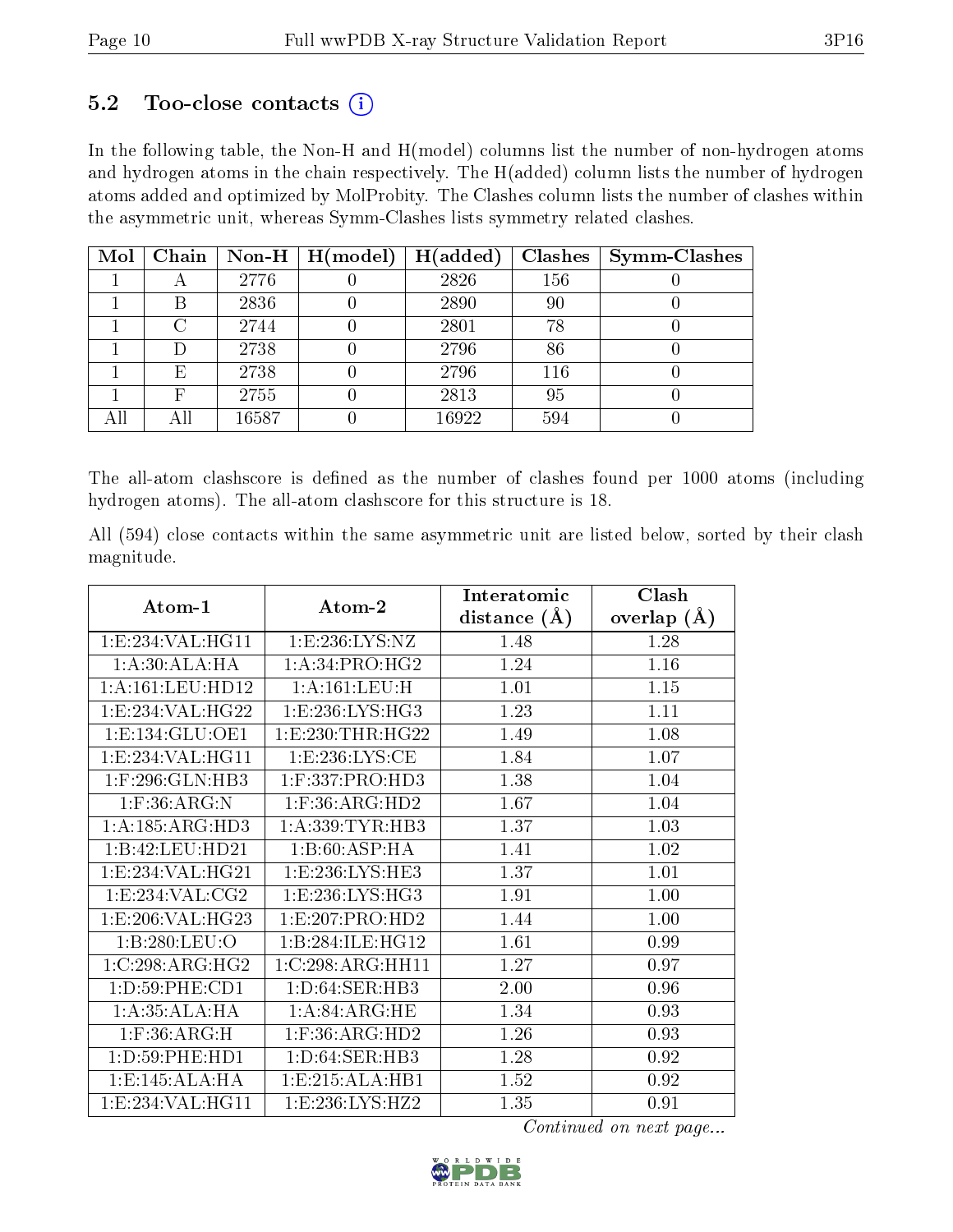| Continuea from previous page         |                      | Interatomic       | Clash         |
|--------------------------------------|----------------------|-------------------|---------------|
| Atom-1                               | Atom-2               | distance $(A)$    | overlap $(A)$ |
| 1:A:387:VAL:HG22                     | 1: A:388: SER:H      | 1.37              | 0.89          |
| 1:F:37:PRO:HG2                       | 1:F:43:SER:HB3       | $\overline{1}.55$ | 0.88          |
| 1:B:349:SER:HB2                      | 1:B:367:PRO:HB3      | 1.56              | 0.88          |
| $1:\overline{A}:161:\text{LEU}:HD12$ | 1:A:161:LEU:N        | 1.85              | 0.87          |
| 1:A:73:ILE:HD13                      | 1:A:73:ILE:H         | 1.38              | 0.86          |
| 1: A: 161: LEU: CD1                  | 1:A:161:LEU:H        | 1.87              | 0.86          |
| 1: D: 59: PHE: HD1                   | 1: D:64: SER:CB      | 1.88              | 0.86          |
| 1:A:204:VAL:HG22                     | 1:A:253:LEU:HD13     | 1.59              | 0.85          |
| 1:F:80:LEU:HD23                      | $1:$ F:121:MET:HB2   | 1.58              | 0.85          |
| 1:A:155:ALA:O                        | 1: A: 157: ARG: HG3  | 1.76              | 0.84          |
| 1: E:48: THR: HG23                   | 1:E:78:SER:HB3       | 1.58              | 0.84          |
| 1:E:354:PHE:HB3                      | 1: E: 356: PHE: CE2  | 2.13              | 0.84          |
| 1: A: 161: LEU: HD11                 | 1:C:183:ARG:C        | 1.99              | 0.83          |
| 1: A:59: PHE:HB3                     | 1: A:64:SER:HA       | 1.59              | 0.83          |
| 1:A:100:VAL:HG22                     | 1:A:109:LEU:HD13     | 1.59              | 0.82          |
| 1:B:354:PHE:HB3                      | 1:B:356:PHE:CE2      | 2.14              | 0.82          |
| 1:A:27:SER:O                         | 1: A:31: LYS: HG2    | 1.80              | 0.81          |
| $1:$ F:337:PRO:O                     | $1:$ F:341:THR:HG22  | 1.80              | 0.81          |
| 1:B:335:PHE:HZ                       | 1:B:356:PHE:HE1      | 1.27              | 0.81          |
| 1: A: 161: LEU: CD1                  | 1:C:183:ARG:O        | 2.29              | 0.80          |
| $1:$ F:164:LEU:HG                    | $1:$ F:181:THR:O     | 1.81              | 0.80          |
| 1:E:20:GLU:H                         | 1: E:20: GLU:CD      | 1.84              | 0.80          |
| 1: D: 366: ARG: HD2                  | 1:D:389:THR:HG21     | 1.64              | 0.80          |
| 1:A:157:ARG:O                        | 1: A: 157: ARG: HD2  | 1.81              | 0.79          |
| 1:E:234:VAL:HG13                     | 1: E: 236: LYS: HD2  | 1.63              | 0.78          |
| 1: E: 61: TYR: HD1                   | 1:E:62:GLU:HG2       | 1.48              | 0.78          |
| 1:E:132:LEU:N                        | 1:E:133:PRO:HD3      | 1.99              | 0.77          |
| 1:D:19:ARG:HH21                      | 1: D: 91: ARG: HA    | 1.49              | 0.77          |
| 1:E:234:VAL:CG1                      | 1: E: 236: LYS: NZ   | 2.41              | 0.77          |
| 1:B:199:ASP:C                        | 1:B:200:ILE:HG22     | 2.05              | 0.77          |
| 1:A:185:ARG:HD2                      | 1: A:393: TYR:OH     | 1.83              | 0.77          |
| 1: D: 366: ARG: CD                   | 1: D: 389: THR: HG21 | 2.15              | 0.76          |
| 1:E:234:VAL:CG1                      | 1: E: 236: LYS: HD2  | 2.16              | 0.76          |
| 1: E: 234: VAL: HG11                 | 1:E:236:LYS:HZ1      | 1.49              | 0.76          |
| 1:E:335:PHE:CD1                      | 1:E:395:LEU:HD13     | 2.21              | 0.75          |
| 1:A:133:PRO:O                        | 1:A:227:SER:HB3      | 1.86              | 0.75          |
| 1: E:204:VAL: CG2                    | 1:E:253:LEU:HG       | 2.17              | 0.75          |
| 1:B:399:ARG:HG3                      | 1:B:400:LEU:HG       | 1.68              | 0.75          |
| $1:$ F:181:THR:O                     | $1:$ F:181:THR:HG23  | 1.86              | 0.74          |
| $1:$ F:218:GLY:HA2                   | $1:$ F:245:ASN:HD21  | 1.51              | 0.74          |
| 1:D:234:VAL:O                        | 1:D:236:LYS:N        | 2.21              | 0.74          |

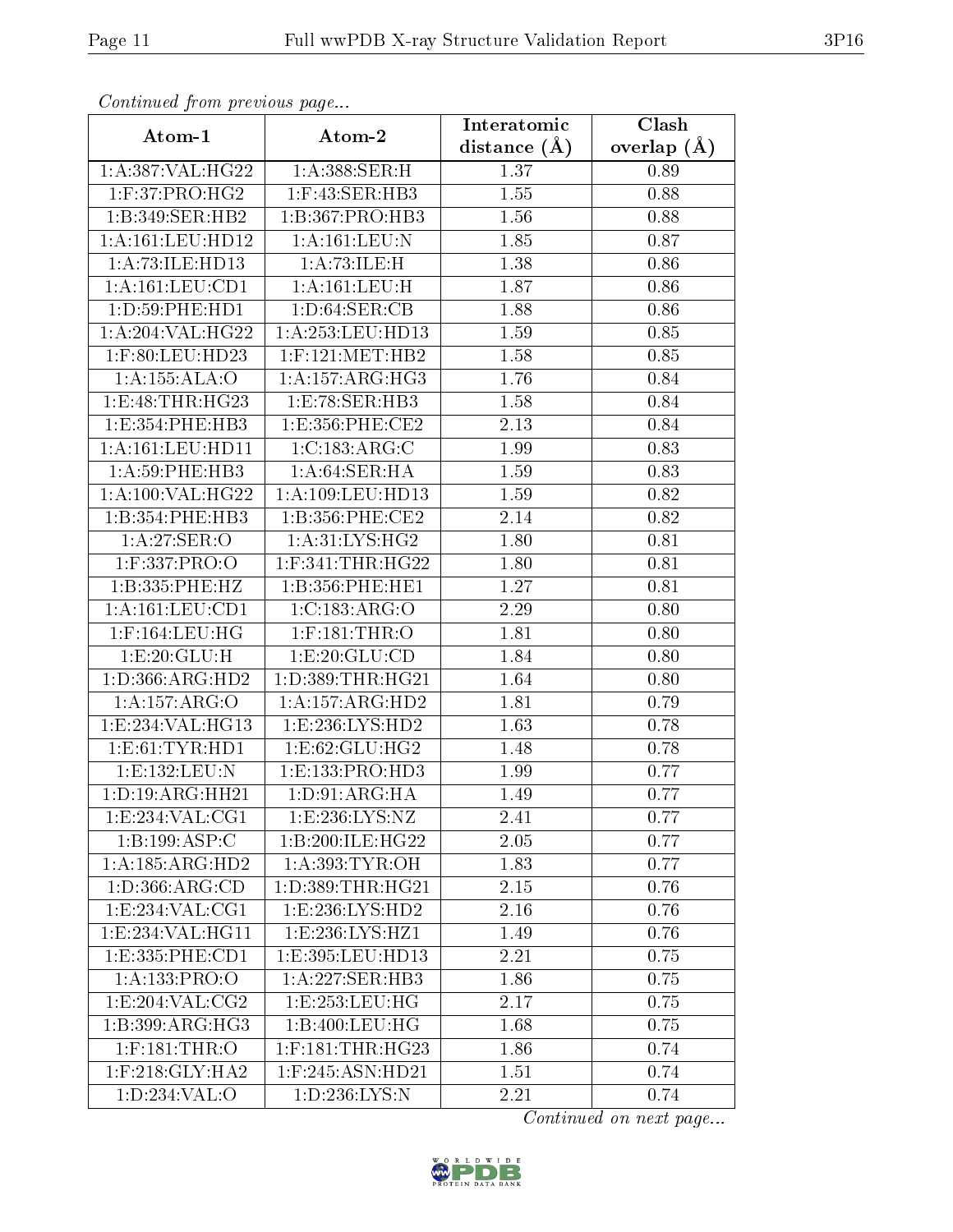| сонинией јтот ртеvиоиз раде      |                             | Interatomic    | Clash         |
|----------------------------------|-----------------------------|----------------|---------------|
| Atom-1                           | Atom-2                      | distance $(A)$ | overlap $(A)$ |
| 1:A:161:LEU:HD12                 | 1:C:183:ARG:O               | 1.87           | 0.73          |
| 1: A:300: GLU:HG3                | 1: A: 332: THR: OG1         | 1.87           | 0.73          |
| 1:A:297:VAL:HG23                 | 1:A:337:PRO:HG3             | 1.70           | 0.73          |
| 1:A:315:VAL:HA                   | 1:B:119:PRO:HG2             | 1.70           | 0.73          |
| 1: D: 268: GLU: HG3              | 1: D:269: HIS:H             | 1.54           | 0.73          |
| 1:D:270:THR:HB                   | 1: D: 357: THR: HA          | 1.68           | 0.73          |
| $1:$ F:109:LEU:HB3               | $1:$ F:116:PHE:HB2          | 1.71           | 0.72          |
| $1:$ F:218: $GLY:CA$             | $1:$ F:245:ASN:HD21         | 2.02           | 0.72          |
| 1: E: 181: THR: OG1              | 1:E:182:ASP:O               | 2.07           | 0.72          |
| 1:B:40:PRO:HG3                   | 1: D:36: ARG: HH11          | 1.53           | 0.72          |
| 1:A:144:PHE:O                    | 1: A:148: ILE: HG13         | 1.89           | 0.72          |
| 1:E:73:ILE:O                     | 1: E: 73: ILE: HG13         | 1.89           | 0.72          |
| 1:C:233:GLY:O                    | 1:C:236:LYS:HB2             | 1.90           | 0.72          |
| 1:B:354:PHE:HB3                  | 1:B:356:PHE:HE2             | 1.53           | 0.72          |
| 1:D:260:LYS:HD3                  | 1:D:263:GLN:HE22            | 1.55           | 0.72          |
| 1:E:234:VAL:CG2                  | 1:E:236:LYS:CG              | 2.68           | 0.71          |
| 1:A:273:ALA:HB2                  | 1: A:326:TYR:HD1            | 1.54           | 0.71          |
| 1: C: 170: GLU: OE1              | 1:C:262:ARG:NH2             | 2.23           | 0.71          |
| 1: A: 185: ARG: HD3              | 1: A: 339: TYR: CB          | $2.15\,$       | 0.71          |
| 1:B:198:PRO:O                    | 1:B:200:ILE:HG22            | 1.91           | 0.70          |
| 1:E:134:GLU:HB3                  | 1: E: 229: GLY: HA2         | 1.72           | 0.70          |
| 1: A: 389: THR: CG2              | 1: A:390:ASP:H              | 2.04           | 0.70          |
| 1: A:59: PHE: CZ                 | 1:A:127:PRO:HB2             | 2.27           | 0.70          |
| 1:B:199:ASP:O                    | 1: B:200: ILE: CG2          | 2.40           | 0.70          |
| 1:A:387:VAL:CG2                  | 1: A:388: SER:H             | 2.05           | 0.70          |
| 1:A:387:VAL:HG22                 | 1: A:388: SER: N            | 2.07           | 0.70          |
| 1:A:364:LEU:HD11                 | 1:A:392:VAL:CG2             | 2.21           | 0.70          |
| $1: D: 268: GLU: H\overline{G3}$ | 1:D:269:HIS:N               | 2.07           | 0.70          |
| 1:A:151:VAL:HG23                 | 1:A:167:ILE:HD13            | 1.73           | 0.69          |
| 1:A:181:THR:HB                   | $1: A: 186:$ LEU:HA         | 1.74           | 0.69          |
| 1: A:238: GLY:O                  | $1:A:252:ARG:\overline{HA}$ | 1.92           | 0.69          |
| 1:A:161:LEU:CD1                  | 1:C:183:ARG:C               | 2.60           | 0.69          |
| 1: F:25: ALA:HB1                 | $1:$ F:56:ILE:HD12          | 1.73           | 0.69          |
| 1: A:55:THR:HG22                 | 1: A:68: GLN: HB2           | 1.73           | 0.69          |
| 1:E:234:VAL:HG22                 | 1:E:236:LYS:CG              | 2.13           | 0.69          |
| 1:A:15:PHE:HB3                   | 1:A:73:ILE:HG22             | 1.75           | 0.68          |
| 1: A: 389: THR: HG22             | 1: A:390:ASP:H              | 1.58           | 0.68          |
| 1:B:37:PRO:HB3                   | 1:C:314:ASP:HB2             | 1.76           | 0.68          |
| 1: E: 234: VAL: CG1              | 1: E: 236: LYS: CE          | 2.67           | 0.68          |
| 1:D:59:PHE:CD1                   | 1: D:64:SER:CB              | 2.69           | 0.68          |
| $1:A:36:A\overline{RG:HH12}$     | 1:A:38:ALA:CB               | 2.07           | 0.68          |

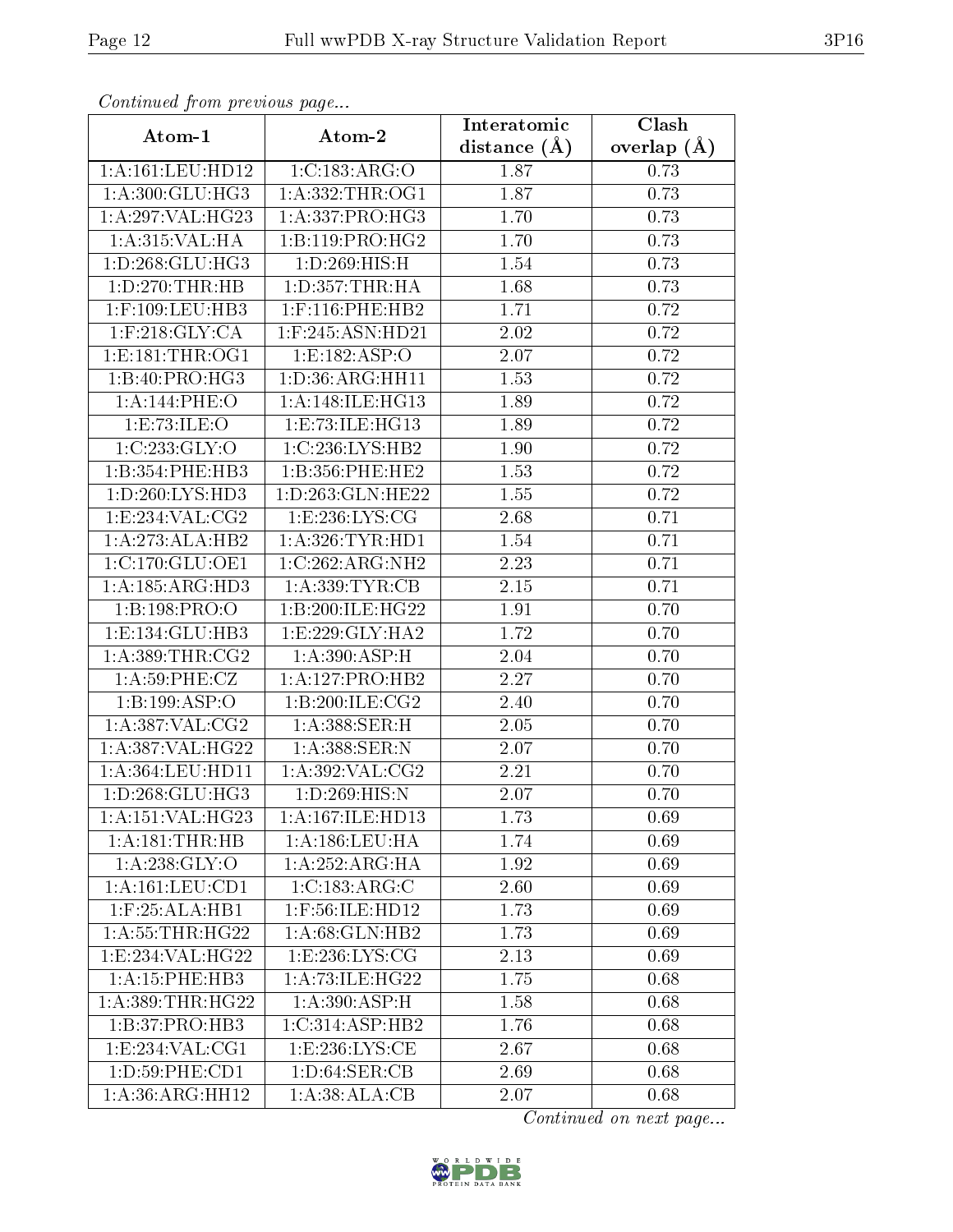| Continuati pom previous page |                      | Interatomic      | $\overline{\text{Clash}}$ |
|------------------------------|----------------------|------------------|---------------------------|
| Atom-1                       | Atom-2               | distance $(\AA)$ | overlap $(A)$             |
| 1:A:140:PRO:HA               | 1:A:222:SER:HA       | 1.75             | 0.67                      |
| 1:B:293:ARG:O                | 1:B:293:ARG:CG       | 2.43             | 0.67                      |
| 1: D: 25: ALA: HB1           | 1: D:56: ILE: HD13   | 1.77             | 0.67                      |
| 1:E:234:VAL:CG2              | 1:E:236:LYS:HE3      | 2.21             | 0.67                      |
| 1:B:150:GLN:OE1              | 1:B:189:ARG:HD3      | 1.95             | 0.66                      |
| 1:A:147:ALA:HB1              | 1: A:178: LEU: HD12  | 1.78             | 0.66                      |
| 1:C:57:SER:HB3               | 1:C:129:LEU:HD11     | 1.77             | 0.66                      |
| 1: D: 274: THR:O             | 1: D: 324: VAL: HG23 | 1.95             | 0.66                      |
| 1:E:238:GLY:O                | 1:E:252:ARG:HA       | 1.95             | 0.66                      |
| $1:$ F:46:LEU:HD11           | 1:F:123:VAL:HG13     | 1.76             | 0.66                      |
| 1: E: 61: TYR: CD1           | 1:E:62:GLU:HG2       | 2.31             | 0.65                      |
| 1:A:206:VAL:HG21             | 1:A:240:LEU:HD12     | 1.79             | 0.65                      |
| 1:C:197:SER:O                | 1:C:200:ILE:HG12     | 1.97             | 0.65                      |
| 1:C:29:VAL:HG21              | 1: C:56: ILE: O      | 1.96             | 0.65                      |
| 1:A:35:ALA:HA                | 1: A:84: ARG:NE      | 2.10             | 0.65                      |
| 1: D: 183: ARG: HB3          | $1:$ F:160:THR:HG23  | 1.78             | 0.65                      |
| 1:F:364:LEU:HD21             | 1:F:366:ARG:HH21     | 1.60             | 0.65                      |
| 1:B:54:LEU:HD12              | 1:B:69:VAL:HG12      | 1.79             | 0.64                      |
| 1:E:234:VAL:HG21             | 1: E: 236: LYS: CE   | 2.20             | 0.64                      |
| 1: A: 389: THR: HG22         | 1: A:390:ASP:N       | 2.12             | 0.64                      |
| 1: A:36:ARG:NH1              | 1: A:38:ALA:HB3      | 2.12             | 0.64                      |
| 1: D: 293: ARG: HH22         | $1:$ F:293:ARG:NH1   | 1.96             | 0.64                      |
| $1:$ F:49:GLY:O              | $1:$ F:73:ILE:HD13   | 1.98             | 0.64                      |
| 1:B:54:LEU:HDI1              | 1:B:56:ILE:HD11      | 1.80             | 0.63                      |
| 1:E:86:LEU:O                 | 1: E: 90: THR: HG23  | 1.97             | 0.63                      |
| 1: B: 366: ARG: CZ           | 1:B:387:VAL:HG21     | 2.27             | 0.63                      |
| 1:A:269:HIS:CD2              | 1: A:272: VAL:CG1    | 2.82             | 0.63                      |
| 1:B:199:ASP:C                | 1:B:200:ILE:CG2      | 2.66             | 0.63                      |
| 1:B:148:ILE:HG21             | 1:B:212:ALA:HA       | 1.80             | 0.62                      |
| $1:$ F:141:ALA:HB1           | $1:$ F:219:ILE:O     | 1.99             | 0.62                      |
| 1:E:354:PHE:CB               | 1: E: 356: PHE: CE2  | 2.82             | 0.62                      |
| 1:A:114:ALA:HB2              | 1:B:320:GLU:HG2      | 1.81             | 0.62                      |
| 1:B:386:ALA:O                | 1:B:387:VAL:HG13     | 1.99             | 0.62                      |
| 1:E:234:VAL:CG1              | 1:E:236:LYS:CD       | 2.77             | 0.62                      |
| $1:$ F:231:GLY:O             | $1:$ F:234:VAL:HG13  | 1.98             | 0.62                      |
| 1:A:164:LEU:H                | 1:A:164:LEU:HD23     | 1.65             | 0.62                      |
| 1:D:129:LEU:HD22             | 1:D:129:LEU:H        | 1.65             | 0.62                      |
| $1:$ F:16:ARG:HD2            | 1:F:97:PRO:HB2       | 1.81             | 0.62                      |
| 1: D: 36: ARG: N             | 1:D:37:PRO:HD2       | 2.15             | 0.62                      |
| 1:A:135:GLU:OE1              | 1:A:225:ARG:HD3      | 2.00             | 0.61                      |
| 1:B:14:THR:HG23              | 1:B:101:HIS:HB3      | 1.83             | 0.61                      |

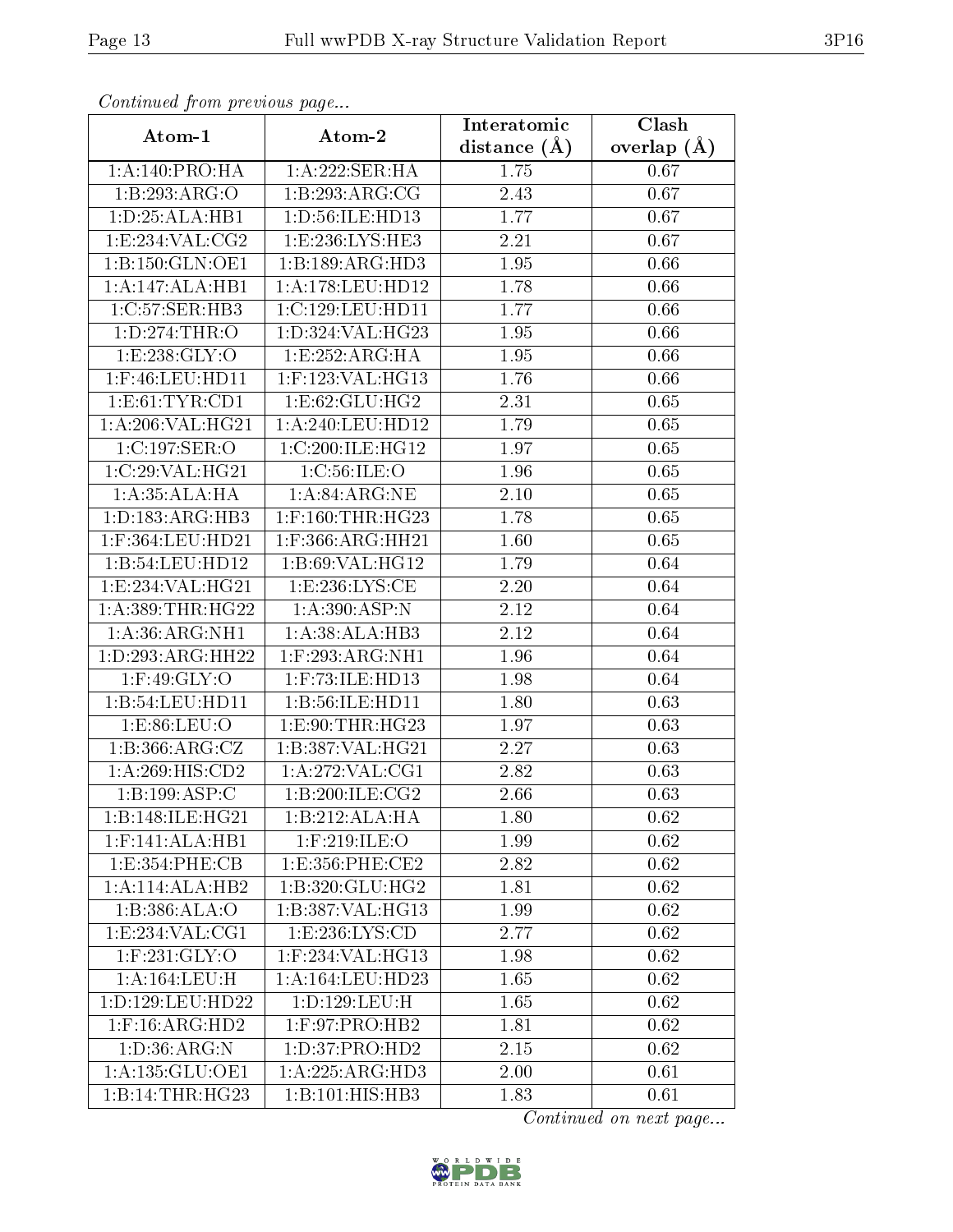| Continuea from previous page |                     | Interatomic    | $\overline{\text{Clash}}$ |
|------------------------------|---------------------|----------------|---------------------------|
| Atom-1                       | Atom-2              | distance $(A)$ | overlap $(A)$             |
| 1:B:356:PHE:CE1              | 1:B:363:ALA:CB      | 2.83           | 0.61                      |
| 1:E:20:GLU:OE2               | 1:E:95:ASN:HB3      | 2.01           | 0.61                      |
| 1:C:298:ARG:CG               | 1:C:298:ARG:HH11    | 2.08           | 0.61                      |
| 1:B:173:GLY:HA2              | 1:B:200:ILE:HG23    | 1.81           | 0.61                      |
| 1: D: 146: GLU: O            | 1: D: 150: GLN: HG3 | 2.00           | 0.61                      |
| 1:E:31:LYS:HD2               | 1:E:213:GLU:HG3     | 1.82           | 0.61                      |
| $1:C:207:PRO:\overline{HB2}$ | 1:C:210:THR:HG23    | 1.83           | 0.61                      |
| 1:A:205:LEU:O                | 1: A: 253: LEU: HB2 | 2.01           | 0.60                      |
| 1:E:204:VAL:HG22             | 1:E:253:EU:HG       | 1.82           | 0.60                      |
| 1: A: 389: THR: CG2          | 1: A:390:ASP:N      | 2.65           | 0.60                      |
| 1:B:293:ARG:O                | 1:B:293:ARG:HG3     | 2.01           | 0.60                      |
| 1:B:54:LEU:HD13              | 1: B:54:LEU: C      | 2.21           | 0.60                      |
| 1: D:312: ALA:HB3            | 1: D: 315: VAL: HB  | 1.83           | 0.60                      |
| 1:B:199:ASP:O                | 1:B:200:ILE:HG22    | 2.00           | 0.60                      |
| 1:B:156:GLY:HA2              | 1:B:182:ASP:HB3     | 1.83           | 0.59                      |
| 1:B:353:SER:HB3              | 1:B:366:ARG:HG3     | 1.82           | 0.59                      |
| 1:D:293:ARG:HH22             | $1:$ F:293:ARG:HH11 | 1.49           | 0.59                      |
| 1:A:12:ASP:O                 | 1: A:76: PRO:O      | 2.20           | 0.59                      |
| $1:$ F:41:VAL:HG13           | $1:$ F:126:TYR:HD1  | 1.67           | 0.59                      |
| 1: B: 55: THR: HG23          | 1:B:68:GLN:HG2      | 1.84           | 0.59                      |
| 1:E:13:LEU:O                 | 1:E:102:VAL:HG13    | 2.02           | 0.59                      |
| 1:F:226:LEU:HD12             | $1:$ F:242:ILE:HG22 | 1.83           | 0.59                      |
| 1:F:269:HIS:HB3              | 1:F:356:PHE:O       | 2.03           | 0.59                      |
| 1:A:42:LEU:HD21              | 1: A:60: ASP: HA    | 1.84           | 0.59                      |
| 1:E:234:VAL:CG1              | 1:E:236:LYS:HZ2     | 2.08           | 0.59                      |
| $1:$ F:51:ASP:C              | $1:$ F:53: $GLY:H$  | 2.06           | 0.59                      |
| 1:A:36:ARG:HH12              | 1: A:38:ALA:HB3     | 1.65           | 0.59                      |
| 1:C:298:ARG:HG2              | 1:C:298:ARG:NH1     | 2.06           | 0.59                      |
| 1:B:354:PHE:CD1              | 1:B:356:PHE:CZ      | 2.91           | 0.58                      |
| 1:E:33:LEU:N                 | 1: E: 34: PRO: HD3  | 2.18           | 0.58                      |
| 1: A:106: ARG:CG             | 1:A:106:ARG:HH11    | 2.15           | 0.58                      |
| 1:D:132:LEU:HD13             | 1: D:241: GLY:HA3   | 1.84           | 0.58                      |
| 1: E: 234: VAL: HG11         | 1: E: 236: LYS: CD  | 2.32           | 0.58                      |
| 1:B:356:PHE:CE1              | 1:B:363:ALA:HB2     | 2.38           | 0.58                      |
| 1:C:80:LEU:HD23              | 1:C:121:MET:HB2     | 1.85           | 0.58                      |
| 1:A:33:LEU:HD23              | 1:A:63:VAL:HG13     | 1.86           | 0.58                      |
| 1:C:181:THR:O                | 1:C:181:THR:HG23    | 2.03           | 0.58                      |
| 1:A:144:PHE:O                | 1: A:148: ILE: CG1  | 2.52           | 0.58                      |
| 1:E:315:VAL:HG13             | $1:$ F:106:ARG:HH12 | 1.68           | 0.58                      |
| 1:C:201:GLU:O                | 1:C:234:VAL:HG13    | 2.04           | 0.57                      |
| 1: A:181:THR:HG22            | 1: A:258:PHE:CZ     | 2.39           | 0.57                      |

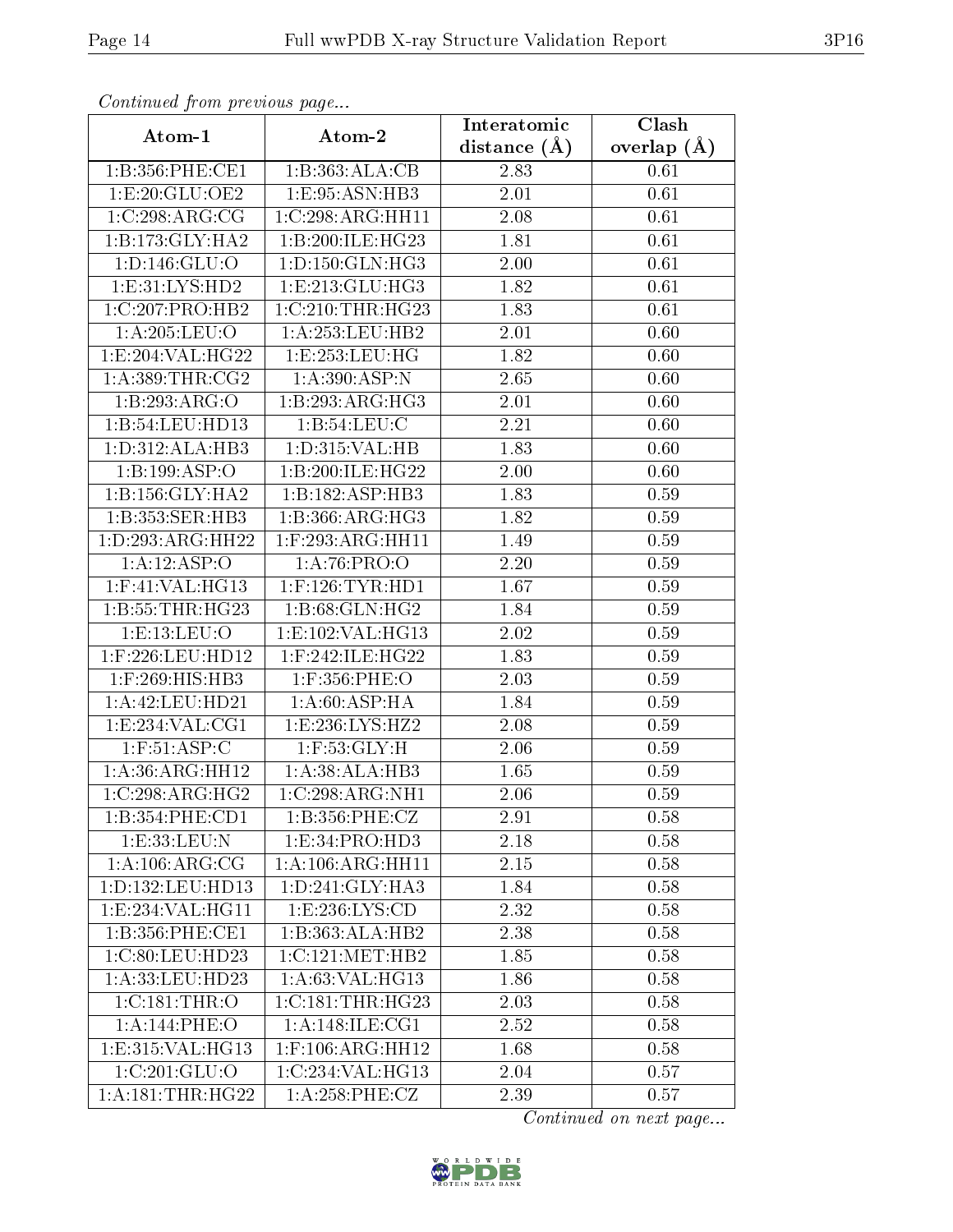| Communa from previous page |                          | Interatomic    | Clash         |
|----------------------------|--------------------------|----------------|---------------|
| Atom-1                     | Atom-2                   | distance $(A)$ | overlap $(A)$ |
| 1:A:73:ILE:HD13            | 1:A:73:ILE:N             | 2.15           | 0.57          |
| 1:E:228:LEU:O              | 1:E:234:VAL:O            | 2.21           | 0.57          |
| $1:$ F:48:THR:HG22         | $1:$ F:50:SER:H          | 1.69           | 0.57          |
| 1: E: 296: GLN: HE21       | 1: E:400: LEU:HD22       | 1.69           | 0.57          |
| 1:B:59:PHE:CD2             | 1:B:64:SER:HB3           | 2.40           | 0.57          |
| 1:C:269:HIS:HB3            | 1:C:356:PHE:O            | 2.05           | 0.57          |
| 1:C:141:ALA:H              | 1:C:222:SER:HA           | 1.69           | 0.56          |
| 1: A:110:THR:HG22          | 1: A:115: ARG: HG3       | 1.87           | 0.56          |
| 1: A:62: GLU: HA           | 1: A:252:ARG:HG3         | 1.88           | 0.56          |
| 1: D: 268: GLU: CG         | 1: D: 269: HIS:H         | 2.17           | 0.56          |
| 1:A:46:LEU:HB3             | 1: A:57: SER:HB2         | 1.87           | 0.56          |
| 1:D:219:ILE:HG12           | 1:D:219:ILE:O            | 2.04           | 0.56          |
| 1:C:81:VAL:HG11            | 1:C:107:VAL:HG11         | 1.87           | 0.56          |
| 1:B:59:PHE:HB2             | 1:B:129:LEU:HD22         | 1.87           | 0.56          |
| 1: A:170: GLU: HG3         | 1:A:177:VAL:HB           | 1.87           | 0.56          |
| 1:F:283:ALA:O              | 1:F:287:VAL:HG22         | 2.06           | 0.55          |
| 1:B:374:PRO:HD2            | 1:B:388:SER:HB3          | 1.88           | 0.55          |
| 1:C:207:PRO:HB2            | 1:C:210:THR:CG2          | 2.37           | 0.55          |
| 1:A:269:HIS:HD2            | 1: A:272: VAL:CG1        | 2.19           | 0.55          |
| 1: E: 134: GLU: CD         | 1:E:230:THR:H            | 2.09           | 0.55          |
| 1:A:145:ALA:O              | 1:A:149:SER:HB2          | 2.07           | 0.55          |
| 1:C:48:THR:HG23            | 1:C:78:SER:HB3           | 1.88           | 0.55          |
| 1:A:197:SER:HB2            | 1: A:230:THR:HG22        | 1.88           | 0.55          |
| 1:A:364:LEU:HD11           | 1:A:392:VAL:HG22         | 1.87           | 0.55          |
| 1:C:161:LEU:HD23           | 1:C:162:PRO:HD2          | 1.88           | 0.55          |
| $1:$ F:49:GLY:O            | $1:$ F:73:ILE:CD1        | 2.55           | 0.55          |
| 1:B:335:PHE:CZ             | 1:B:356:PHE:HE1          | 2.16           | 0.54          |
| 1:B:398:VAL:HG12           | 1:B:399:ARG:N            | 2.22           | 0.54          |
| 1:C:337:PRO:O              | 1:C:341:THR:HB           | 2.07           | 0.54          |
| 1: D: 185: ARG: HA         | 1:D:394:LEU:O            | 2.07           | 0.54          |
| 1: D: 335: PHE: CD1        | $1: D: 395:$ LEU:HD $13$ | 2.42           | 0.54          |
| 1:A:168:ARG:HH12           | 1:A:203:ALA:HB1          | 1.72           | 0.54          |
| 1:A:225:ARG:HB3            | 1:A:243:SER:HB2          | 1.90           | 0.54          |
| 1: A:59:PHE:HB3            | 1: A:64:SER:CA           | 2.35           | $0.54\,$      |
| 1:B:192:LYS:H              | 1:B:192:LYS:HD3          | 1.73           | 0.54          |
| 1:C:335:PHE:CD1            | 1:C:395:LEU:HD13         | 2.42           | 0.54          |
| 1:C:35:ALA:O               | 1:C:37:PRO:HD3           | 2.07           | 0.54          |
| 1:B:361:LYS:HB3            | 1:B:362:PRO:HD2          | 1.88           | 0.54          |
| 1:B:199:ASP:O              | 1:B:200:ILE:HG23         | 2.07           | 0.54          |
| 1:A:161:LEU:HD11           | 1:C:184:PHE:N            | 2.23           | 0.54          |
| 1: A:314: ASP:OD2          | 1: A:315: VAL: N         | 2.40           | 0.54          |

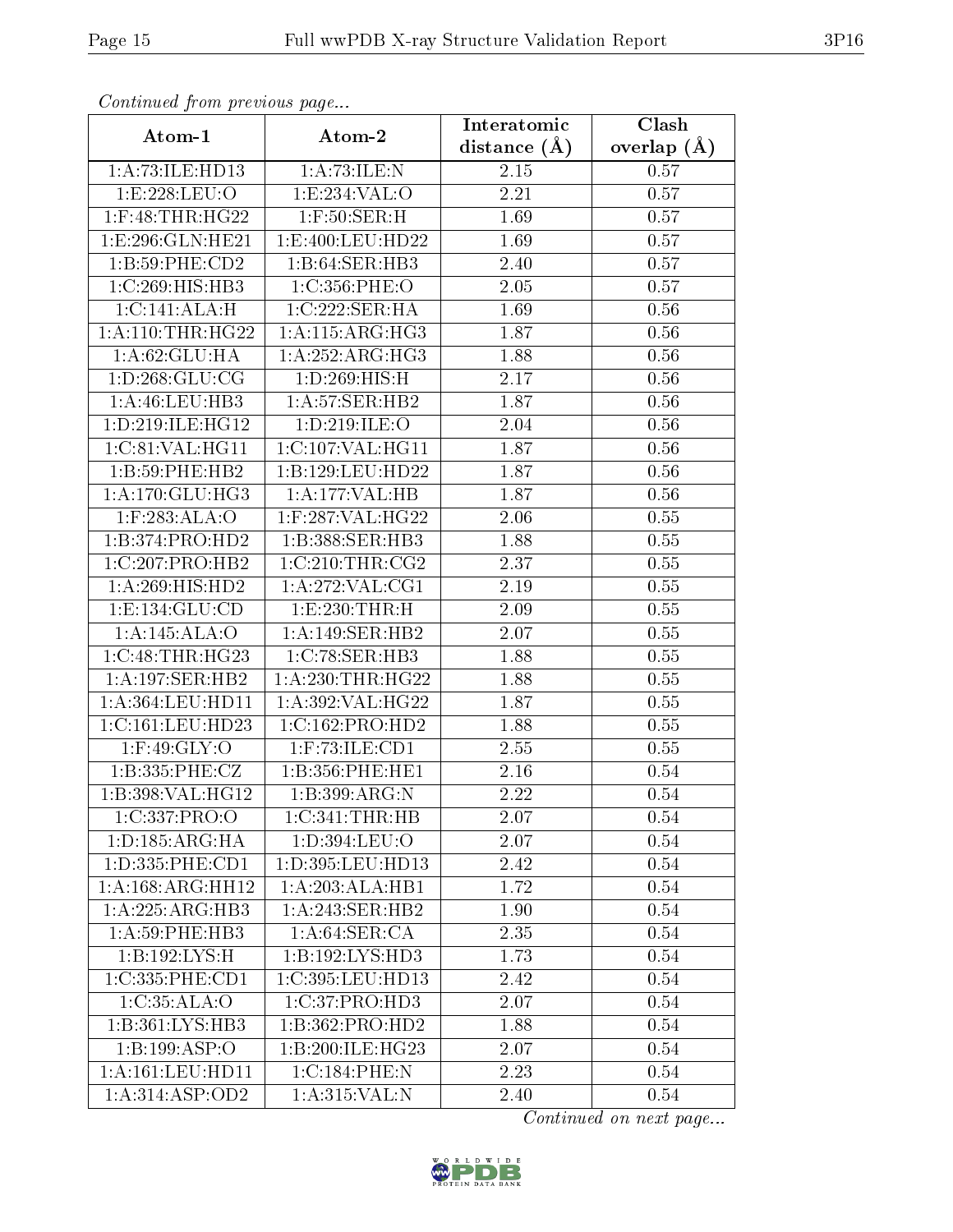| Comunaca jiom previous page |                                 | Interatomic    | Clash           |
|-----------------------------|---------------------------------|----------------|-----------------|
| Atom-1                      | Atom-2                          | distance $(A)$ | overlap $(\AA)$ |
| 1: A: 335: PHE: CD1         | 1:A:395:LEU:HD13                | 2.42           | 0.54            |
| $1:$ F:181:THR:O            | $1:$ F:181:THR:CG2              | 2.56           | 0.54            |
| 1: A:399: ARG: HE           | 1: A:399:ARG:H                  | 1.55           | 0.53            |
| 1:A:399:ARG:NE              | 1: A:399:ARG:H                  | 2.06           | 0.53            |
| 1:B:39:VAL:HG23             | 1:B:42:LEU:HB2                  | 1.89           | 0.53            |
| 1: A: 163: MET:O            | 1: A: 164: LEU: C               | 2.45           | 0.53            |
| 1:A:168:ARG:HA              | 1:A:205:LEU:HD12                | 1.89           | 0.53            |
| 1:B:356:PHE:CE1             | 1:B:363:ALA:HB1                 | 2.43           | 0.53            |
| 1:E:300:GLU:O               | 1:E:306:VAL:HA                  | 2.09           | 0.53            |
| 1:D:36:ARG:HG3              | 1: D: 37: PRO: HD3              | 1.90           | 0.53            |
| 1:E:132:LEU:N               | 1:E:133:PRO:CD                  | 2.70           | 0.53            |
| 1: A:33: LEU: HD11          | $1: A:60: \overline{ASP:HB3}$   | 1.89           | 0.53            |
| 1:D:157:ARG:O               | 1: D: 158: ASP: C               | 2.47           | 0.53            |
| 1:A:40:PRO:C                | 1:A:42:LEU:H                    | 2.12           | 0.53            |
| 1:A:33:LEU:HG               | 1: A:63:VAL:O                   | 2.08           | 0.53            |
| 1:C:143:LEU:HD13            | 1:C:191:LEU:CD2                 | 2.39           | 0.53            |
| 1:E:21:SER:OG               | 1:E:69:VAL:HG21                 | 2.09           | 0.53            |
| 1: A:170: GLU:CG            | 1:A:177:VAL:HB                  | 2.39           | 0.53            |
| 1:A:42:LEU:O                | 1: A: 42: LEU: HD23             | 2.09           | 0.53            |
| 1: A:85:LEU:O               | 1: A:89: ILE: HG13              | 2.09           | 0.53            |
| 1:B:169:VAL:HB              | 1:B:204:VAL:HG12                | 1.91           | 0.53            |
| 1: D: 181: THR: OG1         | 1: D: 182: ASP: O               | 2.17           | 0.53            |
| 1:B:267:THR:O               | 1:B:386:ALA:HB2                 | 2.09           | 0.53            |
| 1:C:231:GLY:O               | 1:C:234:VAL:HG12                | 2.08           | 0.53            |
| 1:D:139:LEU:HD22            | 1: D: 193: TRP: HE1             | 1.74           | 0.52            |
| 1:C:109:LEU:C               | 1:C:109:LEU:HD12                | 2.29           | $0.52\,$        |
| $1:$ F:98:VAL:H $G12$       | $1:$ F:111:CYS:SG               | 2.49           | 0.52            |
| $1:C:88:A\overline{SP:HB3}$ | 1:D:289:LEU:HD22                | 1.91           | 0.52            |
| 1: E: 338: THR:O            | 1: E: 341: THR: HG22            | 2.09           | 0.52            |
| 1:C:245:ASN:H               | 1:C:245:ASN:ND2                 | 2.06           | 0.52            |
| 1:E:91:ARG:HG2              | 1:E:92:ALA:N                    | 2.22           | 0.52            |
| $1:$ F:231:GLY:H            | $1:$ F:234:VAL:H $G12$          | 1.75           | 0.52            |
| $1:$ F:44:GLY:HA2           | $1:$ $F:83:$ $GLY:$ $H$         | 1.74           | 0.52            |
| 1:B:99:ASP:O                | 1:B:109:LEU:HA                  | $2.10\,$       | 0.52            |
| 1:B:93:LEU:HD22             | 1:B:111:CYS:HB3                 | 1.92           | 0.52            |
| 1: D: 245: ASN: O           | 1:D:245:ASN:ND2                 | 2.40           | 0.52            |
| 1: E: 106: ARG: HD3         | 1: E: 117: SER: OG              | 2.10           | 0.52            |
| 1:A:353:SER:HB2             | 1:A:368:VAL:CG2                 | 2.40           | 0.52            |
| $1:$ F:243:SER:CB           | $1:$ F:248:ARG:HB3              | 2.39           | 0.52            |
| 1:C:55:THR:HG22             | 1:C:68:GLN:HG2                  | 1.92           | 0.51            |
| 1: D:98: VAL:HG12           | 1: D: 111:C <sub>YS</sub> : HB2 | 1.91           | 0.51            |

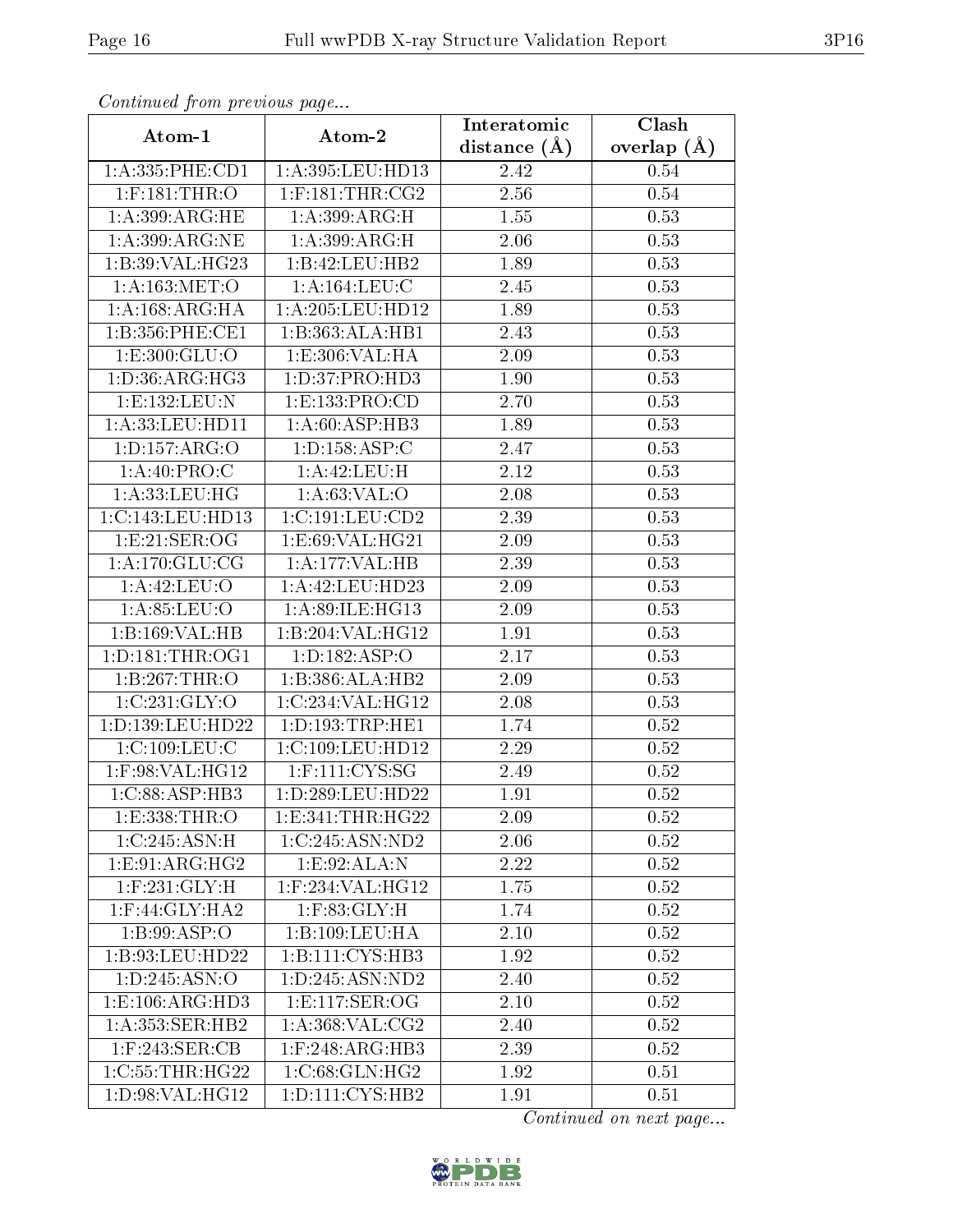| Communa from previous page       |                                         | Interatomic      | Clash         |
|----------------------------------|-----------------------------------------|------------------|---------------|
| Atom-1                           | Atom-2                                  | distance $(\AA)$ | overlap $(A)$ |
| 1: E: 106: ARG: CG               | 1:E:106:ARG:HH11                        | 2.23             | 0.51          |
| 1: A:146: GLU:HG3                | 1:A:348:ARG:NH1                         | 2.26             | 0.51          |
| 1: E: 134: GLU: OE2              | 1: E: 229: GLY: HA2                     | $2.10\,$         | 0.51          |
| 1:F:200:ILE:HD11                 | $1:$ F:230:THR:CG2                      | 2.41             | 0.51          |
| $1: E: 234: V\overline{AL:HG21}$ | 1: E: 236: LYS: CG                      | 2.40             | 0.51          |
| 1:E:131:THR:C                    | 1:E:133:PRO:HD3                         | 2.31             | 0.51          |
| 1:A:36:ARG:HH12                  | 1:A:38:ALA:HB2                          | 1.76             | 0.51          |
| 1:E:186:LEU:HD21                 | 1: E: 261: PHE: HB2                     | 1.93             | 0.51          |
| 1:F:59:PHE:HB2                   | 1:F:129:LEU:HD12                        | 1.92             | 0.51          |
| 1: D: 366: ARG: HD3              | 1: D: 389: THR: HG21                    | 1.91             | 0.51          |
| 1: D: 159: ASP: C                | 1: D: 161: LEU: H                       | 2.13             | 0.50          |
| 1: A:33:LEU:HD11                 | 1: A:60: ASP:CB                         | 2.42             | 0.50          |
| 1: D:36: ARG: N                  | 1: D: 37: PRO: CD                       | 2.75             | 0.50          |
| 1:F:364:LEU:HD21                 | $1:$ F:366:ARG: $\overline{\text{NH2}}$ | 2.26             | 0.50          |
| 1:A:387:VAL:CG2                  | 1:A:388:SER:N                           | 2.73             | 0.50          |
| 1:A:168:ARG:NH1                  | 1:A:203:ALA:HB1                         | 2.27             | 0.50          |
| 1: D:269: HIS: HB3               | 1:D:356:PHE:O                           | $2.10\,$         | 0.50          |
| 1: D:28:TRP:HE1                  | 1: D: 219: ILE: HG22                    | 1.76             | 0.50          |
| 1:A:14:THR:HB                    | 1: A:74: VAL:HG22                       | 1.93             | 0.50          |
| 1:A:176:VAL:HB                   | 1: A: 191: LEU: HB3                     | 1.92             | 0.50          |
| 1:A:290:VAL:HG12                 | 1:A:290:VAL:O                           | 2.12             | 0.50          |
| 1: D: 139: LEU: HB3              | 1: D: 193: TRP: CD1                     | 2.47             | 0.50          |
| $1:$ F:16:ARG:CD                 | $1:$ F:97:PRO:HB2                       | 2.42             | 0.50          |
| 1:D:19:ARG:NH2                   | 1: D: 91: ARG: HA                       | 2.23             | 0.50          |
| $1:$ F:22:PHE:O                  | $1:$ F:26:VAL:HG23                      | 2.12             | 0.50          |
| 1:A:169:VAL:HG12                 | 1:A:178:LEU:HD22                        | 1.93             | 0.50          |
| 1:C:347:LEU:HB3                  | 1:C:367:PRO:HB3                         | 1.93             | 0.49          |
| 1:E:359:ALA:HB3                  | 1:E:399:ARG:HH21                        | 1.76             | 0.49          |
| $1:$ F:219:ILE:C                 | 1:F:219:ILE:HD13                        | 2.31             | 0.49          |
| 1: B: 372: ASP:O                 | 1:B:374:PRO:HD3                         | 2.13             | 0.49          |
| 1: A:59:PHE:CB                   | 1: A:64:SER:HA                          | 2.35             | 0.49          |
| 1: D: 259: PRO:HB3               | $1:$ F:163:MET:HG2                      | 1.94             | 0.49          |
| 1: E:206: VAL: CG2               | 1:E:207:PRO:HD2                         | 2.31             | 0.49          |
| $1:A:274$ : THR: HA              | 1:A:352:VAL:O                           | 2.12             | 0.49          |
| 1: A: 357: THR: HG22             | 1: A: 358: THR: HG23                    | 1.95             | 0.49          |
| $1:\overline{A:36:ARG:NH1}$      | 1: A:38: ALA:CB                         | 2.73             | 0.49          |
| $1: D: 396$ : MET: HE3           | 1: D: 397: PRO: HD2                     | 1.95             | 0.49          |
| 1: E: 314: ASP:O                 | 1:E:315:VAL:HG12                        | 2.13             | 0.49          |
| 1: A: 151: VAL: CG2              | 1:A:167:ILE:HD13                        | 2.42             | 0.49          |
| $1:$ F:41:VAL:HG21               | $1:$ F:125:ASP:HB3                      | 1.95             | 0.49          |
| 1:A:33:LEU:HD21                  | 1: A:60: ASP:OD1                        | 2.12             | 0.49          |

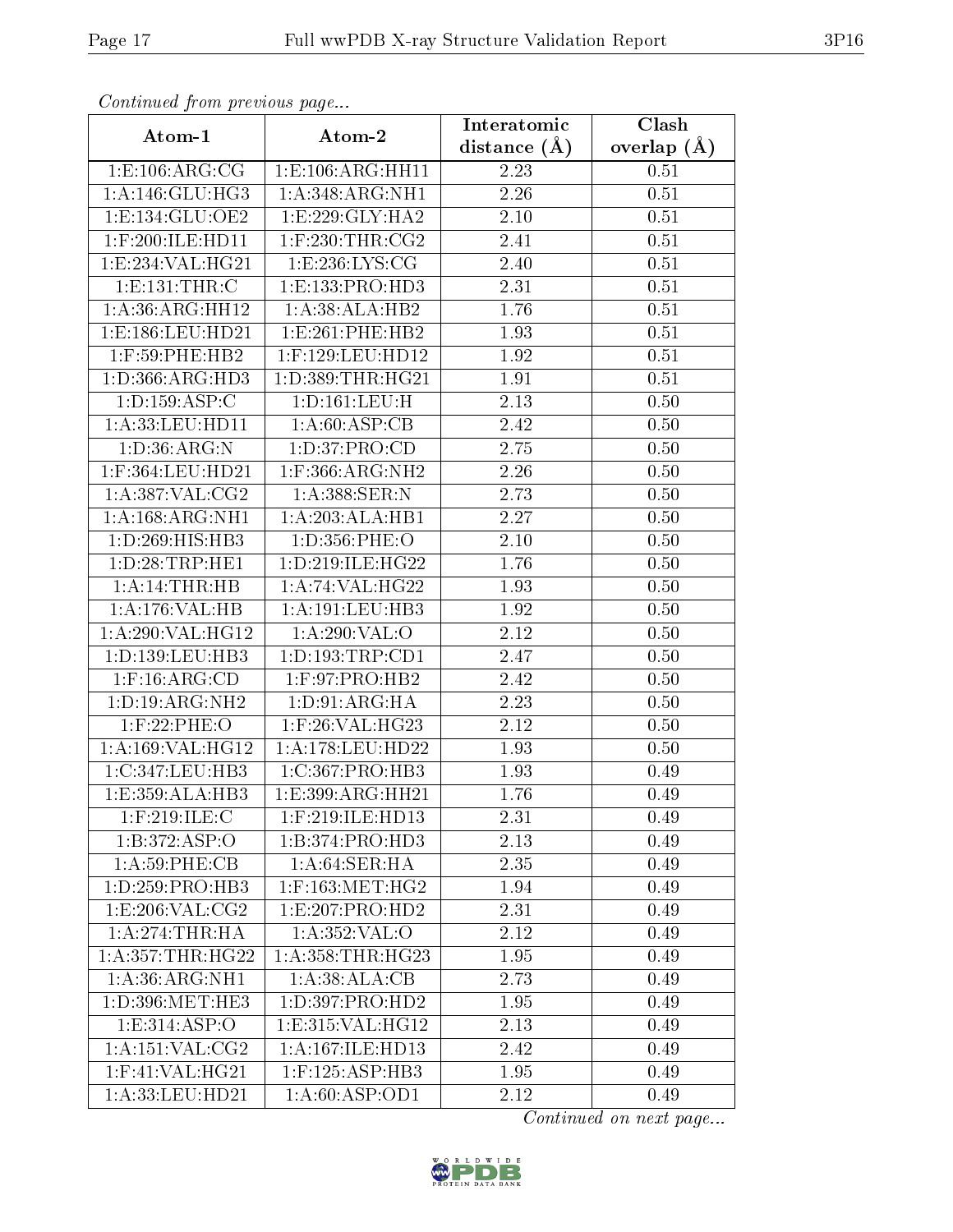| Communa from previous page |                                    | Interatomic       | Clash           |
|----------------------------|------------------------------------|-------------------|-----------------|
| Atom-1                     | Atom-2                             | distance $(\AA)$  | overlap $(\AA)$ |
| 1:D:228:LEU:O              | 1: D: 235: GLY: HA2                | 2.13              | 0.49            |
| $1:$ F:63:VAL:HB           | $1:$ F:251:THR:HA                  | 1.95              | 0.49            |
| 1: A: 233: GLY: C          | 1:A:234:VAL:HG13                   | 2.33              | 0.49            |
| 1:B:284:ILE:HD13           | 1:B:308:LEU:HD21                   | 1.94              | 0.48            |
| 1:C:297:VAL:HG23           | 1:C:337:PRO:HG3                    | 1.93              | 0.48            |
| 1: E: 150: GLN: OE1        | 1: E: 189: ARG: HD3                | 2.12              | 0.48            |
| $1:$ F:22:PHE:CD2          | 1:F:98:VAL:HG21                    | 2.46              | 0.48            |
| 1: D: 129: LEU: HD22       | 1:D:129:LEU:N                      | 2.27              | 0.48            |
| 1:A:114:ALA:CB             | 1:B:320:GLU:HG2                    | 2.43              | 0.48            |
| 1:C:96:LYS:HD2             | 1:C:112:GLY:HA3                    | 1.94              | 0.48            |
| 1: D: 109: LEU: HB3        | 1: D: 116: PHE: HB2                | 1.95              | 0.48            |
| 1:E:289:LEU:HD23           | $1:$ F:89:ILE:HA                   | 1.95              | 0.48            |
| $1:$ F:59:PHE:HB2          | $1:$ F:129:LEU:CD1                 | 2.43              | 0.48            |
| 1:C:296:GLN:HG3            | $1:C:334:ALA:\overline{HB1}$       | 1.96              | 0.48            |
| 1: D: 48: THR: HG23        | 1:D:78:SER:HB3                     | 1.94              | 0.48            |
| 1: E: 15: PHE: CD2         | 1: E: 17: LEU: HD13                | 2.48              | 0.48            |
| 1: D:50: SER:O             | 1: D:51: ASP:C                     | 2.52              | 0.48            |
| 1: A:315: VAL:HA           | 1: B: 119: PRO: CG                 | 2.42              | 0.48            |
| 1:B:181:THR:O              | 1:B:181:THR:HG23                   | 2.12              | 0.48            |
| 1:E:35:ALA:HB1             | 1: E:39: VAL:HG23                  | 1.94              | 0.48            |
| 1: D: 296: GLN: HG2        | 1:D:398:VAL:HG21                   | 1.94              | 0.48            |
| 1: A: 166: GLY: HA2        | 1: A:207:PRO:HA                    | 1.96              | 0.48            |
| 1:E:236:LYS:O              | 1:E:237:ASP:HB2                    | 2.13              | 0.48            |
| 1: E: 365: LEU: HD23       | 1:E:365:LEU:N                      | 2.28              | 0.48            |
| $1:$ F:262:ARG:HA          | $1:$ F:265:LEU:HD12                | 1.95              | 0.48            |
| $1:$ F:232:PRO:HG2         | $1:$ F:233:GLY:H                   | 1.79              | 0.48            |
| 1:A:157:ARG:CD             | 1:A:157:ARG:O                      | 2.57              | 0.47            |
| 1:C:13:LEU:HD13            | 1:C:77:GLY:O                       | $\overline{2.14}$ | 0.47            |
| 1:E:206:VAL:HG23           | 1:E:207:PRO:CD                     | 2.31              | 0.47            |
| 1:C:340:LEU:O              | 1:C:344:LEU:HD22                   | 2.15              | 0.47            |
| 1:D:80:LEU:HD23            | 1: D: 121: MET: HB2                | 1.94              | 0.47            |
| 1:F:59:PHE:CE2             | $1:$ F:130:PRO:HD3                 | 2.48              | 0.47            |
| 1:E:167:ILE:HG13           | 1: E: 208: ALA: HA                 | 1.96              | 0.47            |
| 1:A:161:LEU:N              | 1:A:161:LEU:CD1                    | 2.61              | 0.47            |
| 1: A:90:THR:HA             | $1: A:93: \text{LEU}: \text{HD}12$ | 1.97              | 0.47            |
| 1:C:98:VAL:HB              | 1:C:111:CYS:HB2                    | 1.97              | 0.47            |
| 1:E:19:ARG:C               | 1:E:19:ARG:HD3                     | 2.35              | 0.47            |
| 1: B: 146: GLU: HG3        | 1:B:348:ARG:HH11                   | 1.79              | 0.47            |
| 1:C:298:ARG:HD2            | 1:C:309:SER:OG                     | 2.15              | 0.47            |
| 1:E:204:VAL:HG21           | 1:E:253:LEU:HG                     | 1.94              | 0.47            |
| 1:F:148:ILE:HD12           | $1:$ F:211:LEU:HD13                | 1.95              | 0.47            |

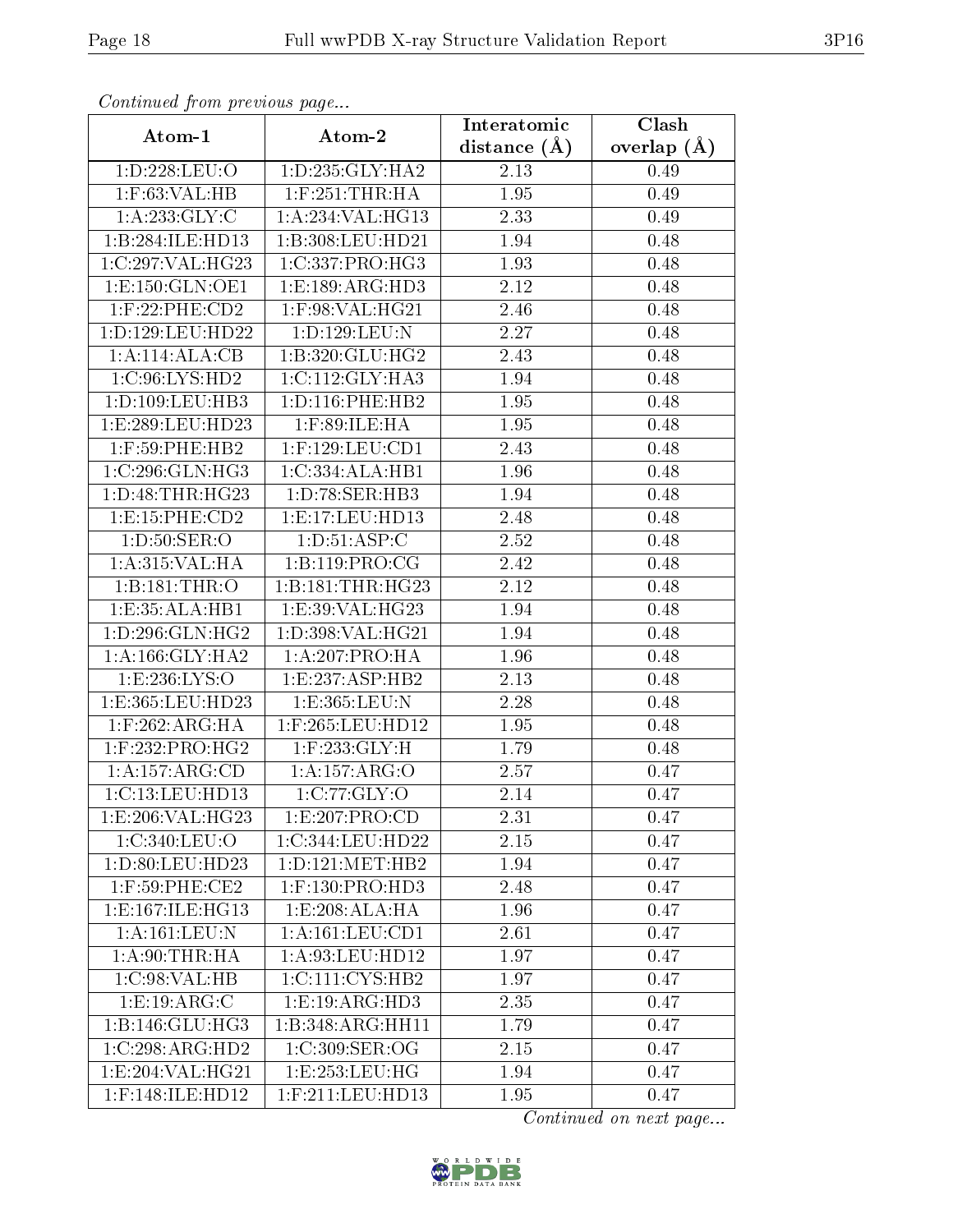| Communica from precious page         |                     | Interatomic       | Clash           |
|--------------------------------------|---------------------|-------------------|-----------------|
| Atom-1                               | Atom-2              | distance $(A)$    | overlap $(\AA)$ |
| 1:F:298:ARG:HH22                     | $1:$ F:311:GLY:N    | 2.12              | 0.47            |
| $1:$ F:34:PRO:HB2                    | $1:$ F:36:ARG:CZ    | 2.44              | 0.47            |
| 1: F:37: PRO:CG                      | $1:$ F:43:SER:HB3   | 2.35              | 0.47            |
| 1: A:233: GLY:O                      | 1:A:234:VAL:HG22    | 2.14              | 0.47            |
| 1: A:236: LYS:O                      | 1:A:236:LYS:HD2     | 2.14              | 0.47            |
| 1: E: 168: ARG: NH1                  | 1:E:203:ALA:HB1     | 2.29              | 0.47            |
| 1:A:33:LEU:HD21                      | 1: A:60: ASP:CG     | 2.36              | 0.47            |
| 1:C:307:ARG:HG3                      | 1:C:321:ASP:OD2     | 2.14              | 0.47            |
| 1:C:271:ALA:HB3                      | 1:C:356:PHE:HB2     | 1.97              | 0.47            |
| 1:A:205:LEU:HD23                     | 1:A:254:LEU:HD13    | 1.96              | 0.47            |
| 1:B:159:ASP:C                        | 1:B:161:LEU:H       | 2.17              | 0.47            |
| 1:B:306:VAL:HG12                     | 1:B:324:VAL:HB      | 1.96              | 0.47            |
| 1:B:354:PHE:CE1                      | 1:B:365:LEU:HD22    | 2.50              | 0.47            |
| 1:E:20:GLU:CD                        | 1:E:20:GLU:N        | 2.60              | 0.47            |
| 1:E:17:EU:C                          | 1:E:18:LEU:HD13     | 2.35              | 0.47            |
| 1: E:206: VAL: HB                    | 1:E:253:LEU:CD1     | 2.45              | 0.47            |
| 1: A:181:THR:HG22                    | 1: A:258:PHE:HZ     | 1.78              | 0.46            |
| $1:$ F:270:THR:HG23                  | 1:F:357:THR:HG23    | 1.97              | 0.46            |
| $1: D: 234: \overline{\text{VAL}:C}$ | 1: D: 236: LYS: N   | 2.67              | 0.46            |
| 1: A:399:ARG:H                       | 1: A:399: ARG:CD    | 2.28              | 0.46            |
| 1: D: 148: ILE: CG2                  | 1: D: 212: ALA: HA  | $\overline{2}.46$ | 0.46            |
| 1:E:13:LEU:O                         | 1: E: 102: VAL: CG1 | 2.64              | 0.46            |
| 1:A:93:LEU:HD22                      | 1: A: 111: CYS: HB3 | 1.97              | 0.46            |
| 1:B:106:ARG:NH2                      | 1:B:117:SER:O       | 2.48              | 0.46            |
| 1: D: 273: ALA: HB2                  | 1:D:326:TYR:HD1     | 1.80              | 0.46            |
| 1:E:334:ALA:HB3                      | 1:E:398:VAL:O       | 2.15              | 0.46            |
| $1:$ F:296: $GLN:CB$                 | $1:$ F:337:PRO:HD3  | 2.27              | 0.46            |
| 1:A:135:GLU:OE2                      | 1:A:138:LEU:HD12    | 2.15              | 0.46            |
| 1:A:356:PHE:N                        | 1: A: 356: PHE: CD2 | 2.80              | 0.46            |
| 1: D: 161: LEU: O                    | 1:D:162:PRO:C       | 2.54              | 0.46            |
| 1:E:315:VAL:O                        | $1:$ F:106:ARG:NH2  | 2.45              | 0.46            |
| $1:$ F:200:ILE:HD11                  | 1:F:230:THR:HG22    | 1.97              | 0.46            |
| 1: A: 358: THR: C                    | 1: A:360: GLY:H     | 2.19              | 0.46            |
| 1: A:98: VAL:HG12                    | 1: A: 111:CYS:SG    | 2.55              | 0.46            |
| 1:B:296:GLN:HA                       | 1:B:337:PRO:HD3     | 1.96              | 0.46            |
| 1:E:15:PHE:CE2                       | 1:E:17:LEU:HD13     | 2.50              | 0.46            |
| $1:$ F:14:THR:OG1                    | $1:$ F:101:HIS:HD2  | 1.99              | 0.46            |
| $1:$ F:100:VAL:HA                    | $1:$ F:108:ALA:O    | 2.16              | 0.46            |
| $1:$ F:42:LEU:CD1                    | $1:$ F:59:PHE:O     | 2.64              | 0.46            |
| 1:A:298:ARG:HH22                     | 1: A:400:LEU:HA     | 1.81              | 0.45            |
| 1:B:312:ALA:O                        | 1:B:313:ASP:C       | 2.54              | 0.45            |

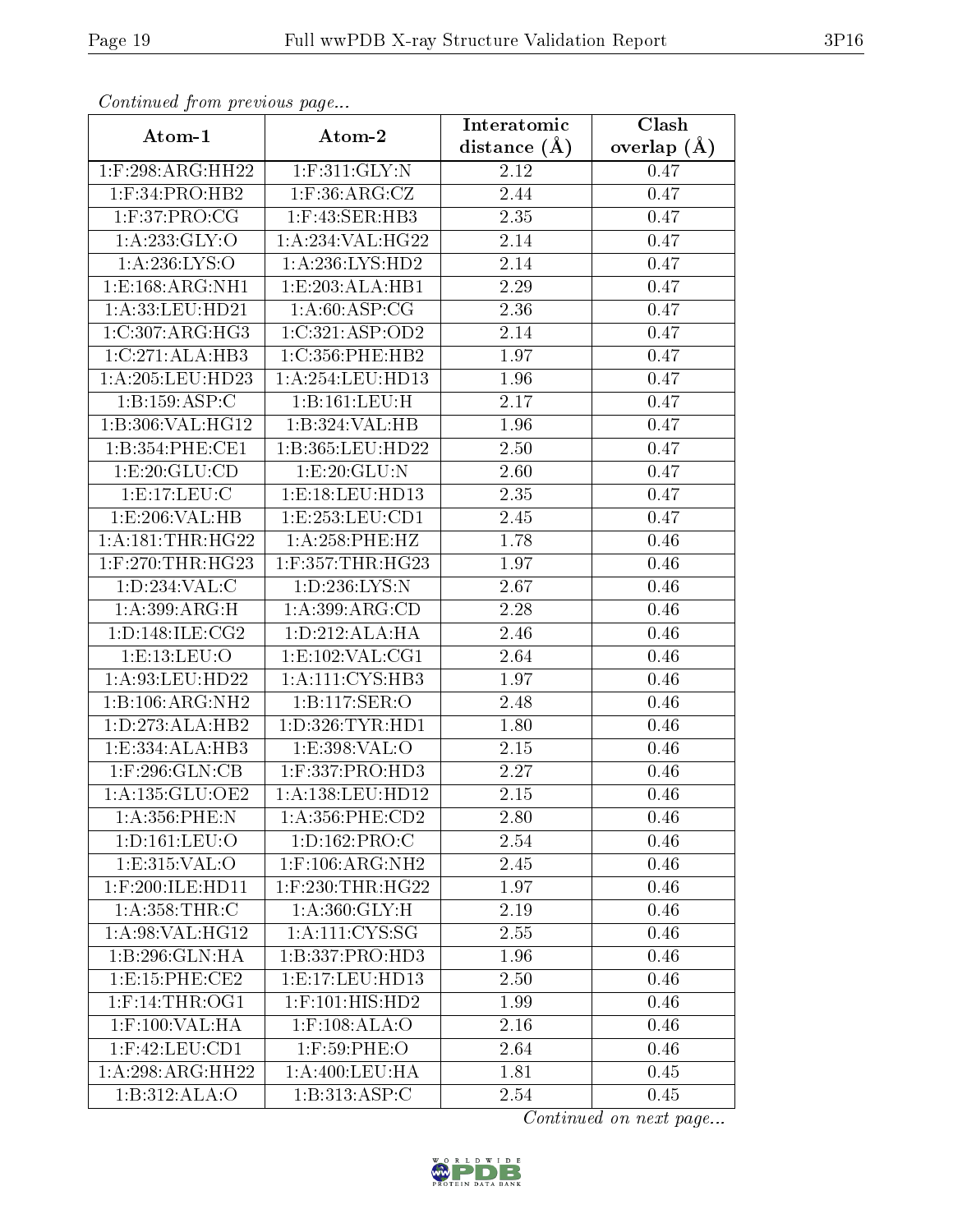| Communa from previous page |                      | Interatomic      | Clash           |
|----------------------------|----------------------|------------------|-----------------|
| Atom-1                     | Atom-2               | distance $(\AA)$ | overlap $(\AA)$ |
| 1:D:143:LEU:HD22           | 1:D:191:LEU:HD21     | 1.98             | 0.45            |
| 1: D: 236: LYS: HD2        | 1: D: 236: LYS: HA   | 1.68             | 0.45            |
| 1:A:254:LEU:HD12           | 1: A:254:LEU:H       | 1.82             | 0.45            |
| 1:B:384:PHE:N              | 1:B:385:PRO:CD       | 2.79             | 0.45            |
| 1: D: 217: ALA: O          | 1: D:219: ILE: HG23  | 2.16             | 0.45            |
| 1:F:164:LEU:HD21           | $1:$ F:182:ASP:HA    | 1.98             | 0.45            |
| 1:C:291:ALA:HA             | 1:C:311:GLY:O        | 2.17             | 0.45            |
| 1:B:170:GLU:OE1            | 1:B:262:ARG:NH2      | 2.50             | 0.45            |
| 1: E: 79: VAL: HG21        | 1: E: 107: VAL: HG21 | 1.99             | 0.45            |
| 1:A:149:SER:HB2            | 1: A:216:LYS:NZ      | 2.31             | 0.45            |
| 1:A:364:LEU:HD12           | 1: A: 366: ARG: HG3  | 1.99             | 0.45            |
| $1:$ F:304:GLY:HA2         | 1:F:324:VAL:O        | 2.16             | 0.45            |
| 1:C:45:VAL:HG23            | 1:C:57:SER:O         | 2.16             | 0.45            |
| 1: D: 155: ALA: O          | 1: D: 156: GLY: O    | 2.35             | 0.45            |
| 1:F:222:SER:OG             | 1:F:223:ASP:N        | 2.50             | 0.45            |
| $1:$ F:74:VAL:H $G12$      | $1:$ F:75:SER:OG     | 2.16             | 0.45            |
| 1: D: 148: ILE: HG21       | 1: D: 212: ALA: HA   | 1.99             | 0.45            |
| 1: D: 170: GLU: OE1        | 1:D:262:ARG:NH2      | 2.50             | 0.45            |
| 1:D:219:ILE:O              | 1:D:219:ILE:CG1      | 2.65             | 0.45            |
| 1: A: 364: LEU: CD2        | 1:A:394:LEU:HD12     | 2.46             | 0.45            |
| 1:B:78:SER:OG              | 1:B:123:VAL:HG11     | 2.17             | 0.45            |
| 1:C:146:GLU:O              | 1:C:150:GLN:HG3      | $2.16\,$         | 0.45            |
| 1: D: 185: ARG: NH2        | 1: D: 342: ASP: OD2  | 2.50             | 0.45            |
| 1: B:50: SER: HB3          | 1:B:51:ASP:H         | 1.64             | 0.44            |
| 1:C:206:VAL:HG21           | 1:C:211:LEU:HG       | 1.99             | 0.44            |
| 1:E:204:VAL:HG22           | 1:E:205:EU:N         | 2.33             | 0.44            |
| 1:A:269:HIS:CD2            | 1:A:272:VAL:HG12     | 2.51             | 0.44            |
| 1: D: 137: GLY: HA3        | 1: D: 193: TRP: CH2  | 2.52             | 0.44            |
| 1: E: 15: PHE: CE2         | 1: E: 17: LEU: CD1   | 3.00             | 0.44            |
| 1: A: 357: THR: CG2        | 1: A: 361: LYS: HD2  | 2.48             | 0.44            |
| 1:C:315:VAL:HG13           | 1: D: 106: ARG: HH22 | 1.81             | 0.44            |
| 1: E: 186: LEU: HB3        | 1:E:394:LEU:HB3      | 1.99             | 0.44            |
| 1:A:283:ALA:HA             | 1: A:286:LEU:HB2     | 2.00             | 0.44            |
| 1:A:293:ARG:HA             | 1:A:293:ARG:HD2      | 1.81             | 0.44            |
| 1: A:148: ILE: HG12        | 1: A:148: ILE:H      | 1.47             | 0.44            |
| 1: A:167: ILE: HG12        | 1:A:180:ALA:HB2      | 1.99             | 0.44            |
| 1:E:17:LEU:HB3             | 1: E: 71: ALA: HB1   | 2.00             | 0.44            |
| $1:$ F:280:LEU:HG          | 1:F:284:ILE:HD11     | 1.99             | 0.44            |
| 1: A:106: ARG: CG          | 1: A:106: ARG:NH1    | 2.78             | 0.44            |
| 1:A:152:ALA:HB2            | 1:A:167:ILE:HD11     | 2.00             | 0.44            |
| 1:C:171:ILE:HG21           | 1:C:193:TRP:HZ3      | 1.83             | 0.44            |

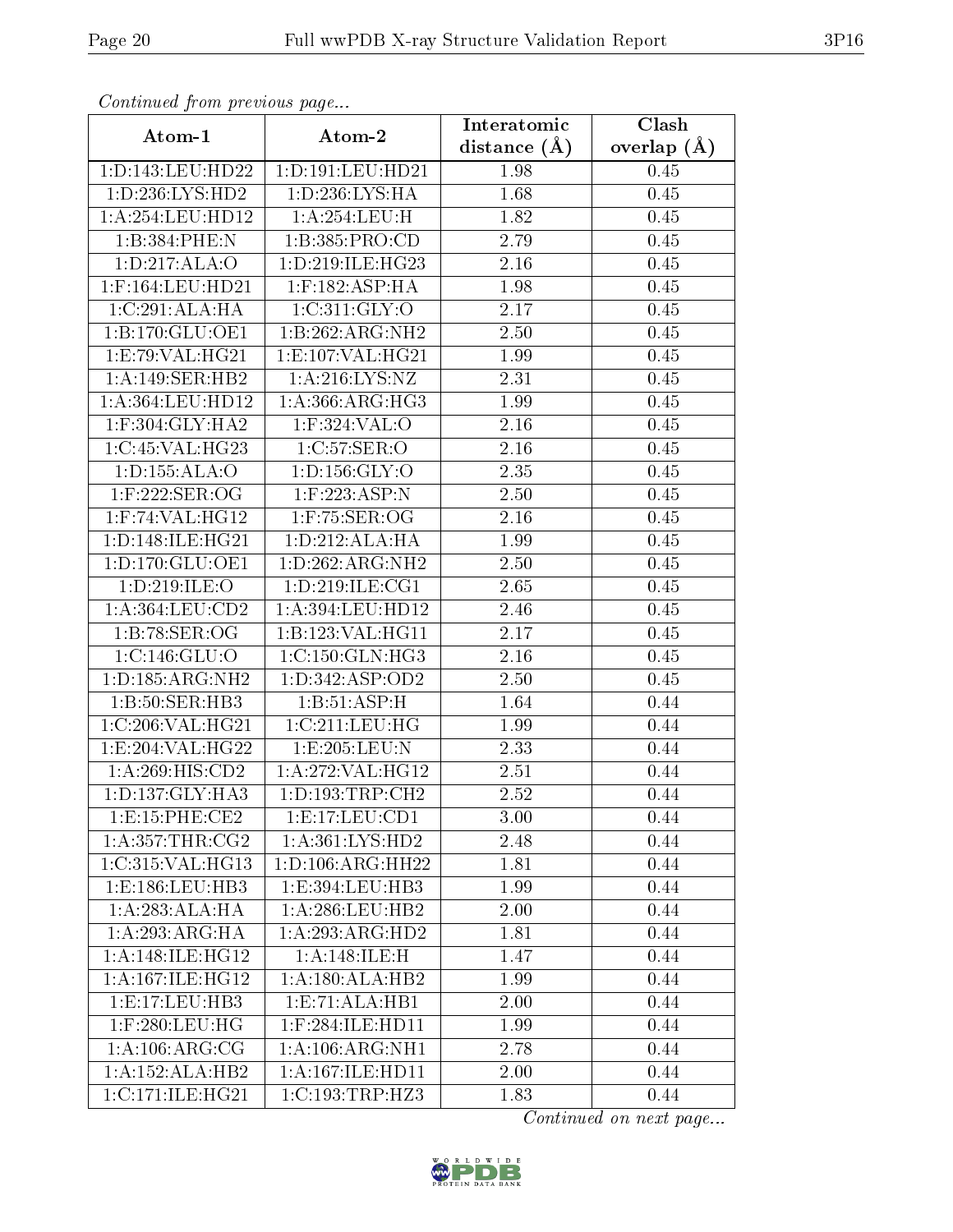| Continuea jioin pievivus page |                                        | Interatomic    | Clash           |
|-------------------------------|----------------------------------------|----------------|-----------------|
| Atom-1                        | Atom-2                                 | distance $(A)$ | overlap $(\AA)$ |
| 1:E:237:ASP:N                 | 1:E:237:ASP:OD1                        | 2.51           | 0.44            |
| 1:F:273:ALA:HB2               | $1:$ F:326:TYR:HD1                     | 1.83           | 0.44            |
| 1: D: 217: ALA: O             | 1:D:219:ILE:N                          | 2.50           | 0.44            |
| 1:E:292:ASP:O                 | 1:E:293:ARG:HG2                        | 2.18           | 0.44            |
| $1:$ F:133:PRO:HG2            | $1:$ F:227:SER:O                       | 2.17           | 0.44            |
| 1:C:301:PHE:HB3               | 1:C:326:TYR:CE1                        | 2.53           | 0.44            |
| 1: D: 366: ARG: HD2           | 1: D: 389: THR: CG2                    | 2.41           | 0.44            |
| $1:$ F:60:ASP:HB3             | 1:F:63:VAL:O                           | 2.18           | 0.44            |
| 1: A: 182: ASP: OD1           | 1: A: 183: ARG: N                      | 2.49           | 0.44            |
| 1:A:273:ALA:HB2               | 1: A:326: TYR: CD1                     | 2.44           | 0.44            |
| 1:B:335:PHE:CD1               | 1:B:395:LEU:HD13                       | 2.53           | 0.44            |
| 1:B:60:ASP:HB3                | 1: B:63:VAL:O                          | 2.18           | 0.44            |
| 1:E:63:VAL:HG23               | 1:E:250:THR:O                          | 2.18           | 0.44            |
| $1:$ F:64:SER:O               | $1:$ F:249:SER:HB2                     | 2.18           | 0.44            |
| $1:$ F:350:GLU:HG2            | $1:$ F:351:ARG:HG2                     | 2.00           | 0.44            |
| 1: A:45: VAL:HG23             | 1: A:57: SER:O                         | 2.18           | 0.43            |
| 1:B:167:ILE:HG13              | 1:B:208:ALA:HB2                        | 2.00           | 0.43            |
| 1:B:33:LEU:HA                 | 1:B:34:PRO:HD3                         | 1.87           | 0.43            |
| 1:C:204:VAL:HG22              | 1:C:253:LEU:HG                         | 2.00           | 0.43            |
| 1:E:236:LYS:O                 | 1:E:237:ASP:CB                         | 2.65           | 0.43            |
| 1:A:146:GLU:HG3               | 1:A:348:ARG:HH12                       | 1.81           | 0.43            |
| 1: E: 32: ASN:O               | 1: E:32: ASN: CG                       | 2.56           | 0.43            |
| 1:F:219:ILE:HG12              | $1:$ F:219:ILE:O                       | 2.18           | 0.43            |
| 1:F:80:LEU:HD23               | $1:$ F:121:MET:CB                      | 2.39           | 0.43            |
| 1:A:188:VAL:HB                | 1:A:392:VAL:HG12                       | 1.99           | 0.43            |
| 1: D: 163: MET: HE3           | 1: D: 257: GLU: C                      | 2.39           | 0.43            |
| 1: E: 131: THE: CA            | 1:E:133:PRO:HD3                        | 2.48           | 0.43            |
| $1:$ F:59:PHE:HD2             | $1:$ F:129:LEU: $\overline{\text{HA}}$ | 1.83           | 0.43            |
| 1: A:171: ILE: HG12           | 1: A: 193: TRP: CZ3                    | 2.54           | 0.43            |
| 1:A:234:VAL:O                 | 1:A:237:ASP:OD1                        | 2.35           | 0.43            |
| 1:C:99:ASP:N                  | 1: C:99: ASP:OD2                       | 2.51           | 0.43            |
| 1:B:290:VAL:HG13              | 1:B:290:VAL:O                          | 2.19           | 0.43            |
| $1:$ F:290:VAL:HG21           | $1:$ F:318:ALA:N                       | 2.34           | 0.43            |
| 1: F:25: ALA:CB               | $1:$ F:56:ILE:HD12                     | 2.43           | 0.43            |
| 1:A:362:PRO:HG3               | 1: A:396: MET:SD                       | 2.58           | 0.43            |
| $1:A:35:\overline{ALA:CA}$    | 1: A:84: ARG: HE                       | 2.18           | 0.43            |
| 1:D:239:LEU:HD23              | 1: D: 250: THR: HB                     | 2.01           | 0.43            |
| 1:D:161:LEU:HD22              | $1:$ F:183:ARG:HD3                     | 2.00           | 0.43            |
| 1:A:185:ARG:NH1               | 1: A:342: ASP:OD2                      | 2.45           | 0.43            |
| 1:A:148:ILE:HD13              | 1: A:148: ILE: HG23                    | 1.57           | 0.43            |
| 1:B:226:LEU:HD12              | 1:B:242:ILE:HG22                       | 2.01           | 0.43            |

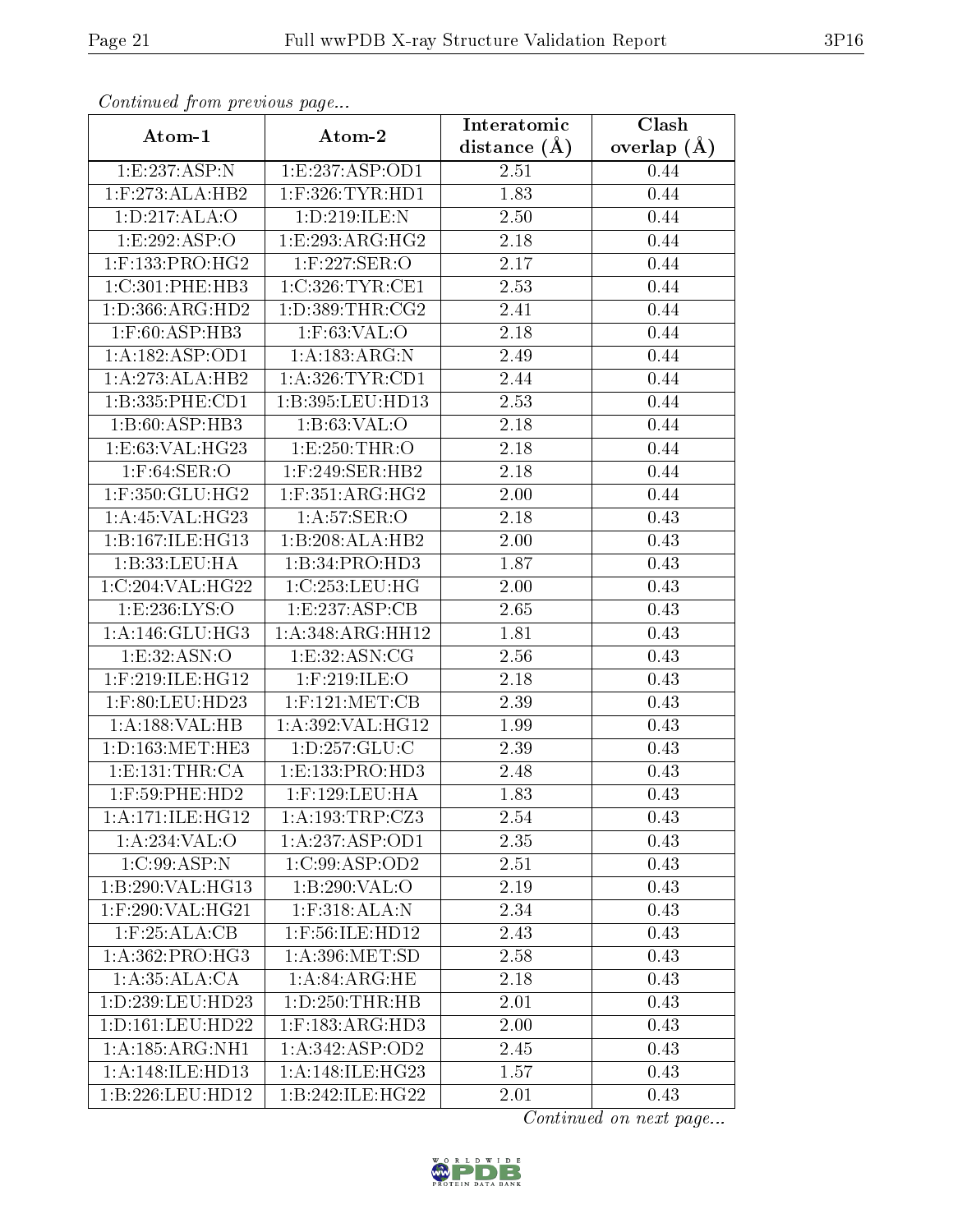| Continuea from previous page    |                          | Interatomic    | $\overline{\text{Clash}}$ |
|---------------------------------|--------------------------|----------------|---------------------------|
| Atom-1                          | Atom-2                   | distance $(A)$ | overlap $(A)$             |
| 1:C:270:THR:HG23                | 1:C:357:THR:HA           | 2.00           | 0.43                      |
| 1:C:55:THR:HA                   | 1:C:67:ALA:O             | 2.18           | 0.43                      |
| 1:E:238:GLY:C                   | 1:E:253:LEU:HD22         | 2.39           | 0.43                      |
| 1:F:300:GLU:HG3                 | 1:F:332:THR:HG23         | $2.00\,$       | 0.43                      |
| 1:B:192:LYS:CD                  | 1:B:192:LYS:H            | 2.31           | 0.43                      |
| 1:C:262:ARG:HB2                 | 1:C:262:ARG:HE           | 1.69           | 0.43                      |
| $1:A:399:AR\overline{G:HG2}$    | 1: A:400: LEU:H          | 1.83           | 0.43                      |
| 1: D: 261: PHE: HA              | 1: D: 264: LEU: HD12     | 2.00           | 0.43                      |
| 1: D: 274: THR: HA              | 1: D: 352: VAL: O        | 2.18           | 0.43                      |
| 1: A:173: GLY: HA2              | 1: A:199: ASP:HA         | 2.00           | 0.42                      |
| 1:C:29:VAL:HG13                 | 1: C:58: GLY:HA3         | 2.01           | 0.42                      |
| 1:F:364:LEU:HD13                | 1:F:394:LEU:HD23         | 2.00           | 0.42                      |
| $1:$ F:16:ARG:NE                | $1:$ F:99:ASP:OD2        | 2.52           | 0.42                      |
| 1:B:80:LEU:HB2                  | 1:B:123:VAL:HG22         | 2.01           | 0.42                      |
| 1:E:132:LEU:HB2                 | 1:E:239:LEU:HD22         | 2.02           | 0.42                      |
| 1:E:28:TRP:CH2                  | 1: E: 247: LYS: HB3      | 2.54           | 0.42                      |
| 1:B:46:LEU:HB3                  | 1:B:57:SER:HB2           | 2.01           | 0.42                      |
| $1:$ F:42:LEU:HD11              | $1:$ F:59:PHE:O          | 2.18           | 0.42                      |
| 1:B:189:ARG:HD2                 | 1:B:189:ARG:HA           | 1.87           | 0.42                      |
| 1: B: 353: SER: O               | 1:B:365:LEU:HA           | 2.19           | 0.42                      |
| 1:B:54:LEU:HD13                 | 1: B:54:LEU:O            | 2.19           | 0.42                      |
| 1:C:91:ARG:NH1                  | 1:C:91:ARG:HB3           | 2.33           | 0.42                      |
| 1:D:42:LEU:HG                   | 1: D:60: ASP: HA         | 2.02           | 0.42                      |
| 1:C:290:VAL:O                   | 1:C:290:VAL:HG12         | 2.20           | 0.42                      |
| 1:E:185:ARG:NH2                 | 1:E:339:TYR:HD1          | 2.17           | 0.42                      |
| 1: E: 171: ILE: HG23            | 1:E:193:TRP:HZ3          | 1.84           | 0.42                      |
| 1:B:354:PHE:CD1                 | 1:B:356:PHE:HZ           | 2.34           | 0.42                      |
| 1:B:45:VAL:HG13                 | 1:B:47:LEU:HD13          | 2.01           | 0.42                      |
| 1:A:262:ARG:HA                  | 1:A:265:LEU:HD12         | 2.01           | 0.42                      |
| 1:A:281:ILE:HD11                | 1: A:344:LEU:HB3         | 2.00           | 0.42                      |
| 1:B:14:THR:HA                   | 1:B:100:VAL:O            | 2.20           | 0.42                      |
| 1:C:92:ALA:O                    | $1: D: 286:$ LEU:HD $13$ | 2.20           | 0.42                      |
| 1:F:139:LEU:HB3                 | $1:$ F:193:TRP:CD1       | 2.54           | 0.42                      |
| $1:$ F:59:PHE:HE2               | $1:$ F:130:PRO:HD3       | 1.84           | 0.42                      |
| 1:A:48:THR:HB                   | 1: A: 55: THR: OG1       | 2.20           | 0.42                      |
| 1:E:350:GLU:HB3                 | 1:E:351:ARG:HG2          | 2.01           | 0.42                      |
| 1:C:234:VAL:CG2                 | 1:C:235:GLY:N            | 2.82           | 0.42                      |
| 1:C:353:SER:HB3                 | 1:C:366:ARG:HG3          | 2.00           | 0.42                      |
| $1: D: 232: PRO:H\overline{G2}$ | 1: D: 233: GLY: H        | 1.84           | 0.42                      |
| 1:D:357:THR:HG22                | 1: D: 358: THR: HG23     | 2.02           | 0.42                      |
| $1:$ F:161:LEU:HA               | $1:$ F:162:PRO:HD3       | 1.81           | 0.42                      |

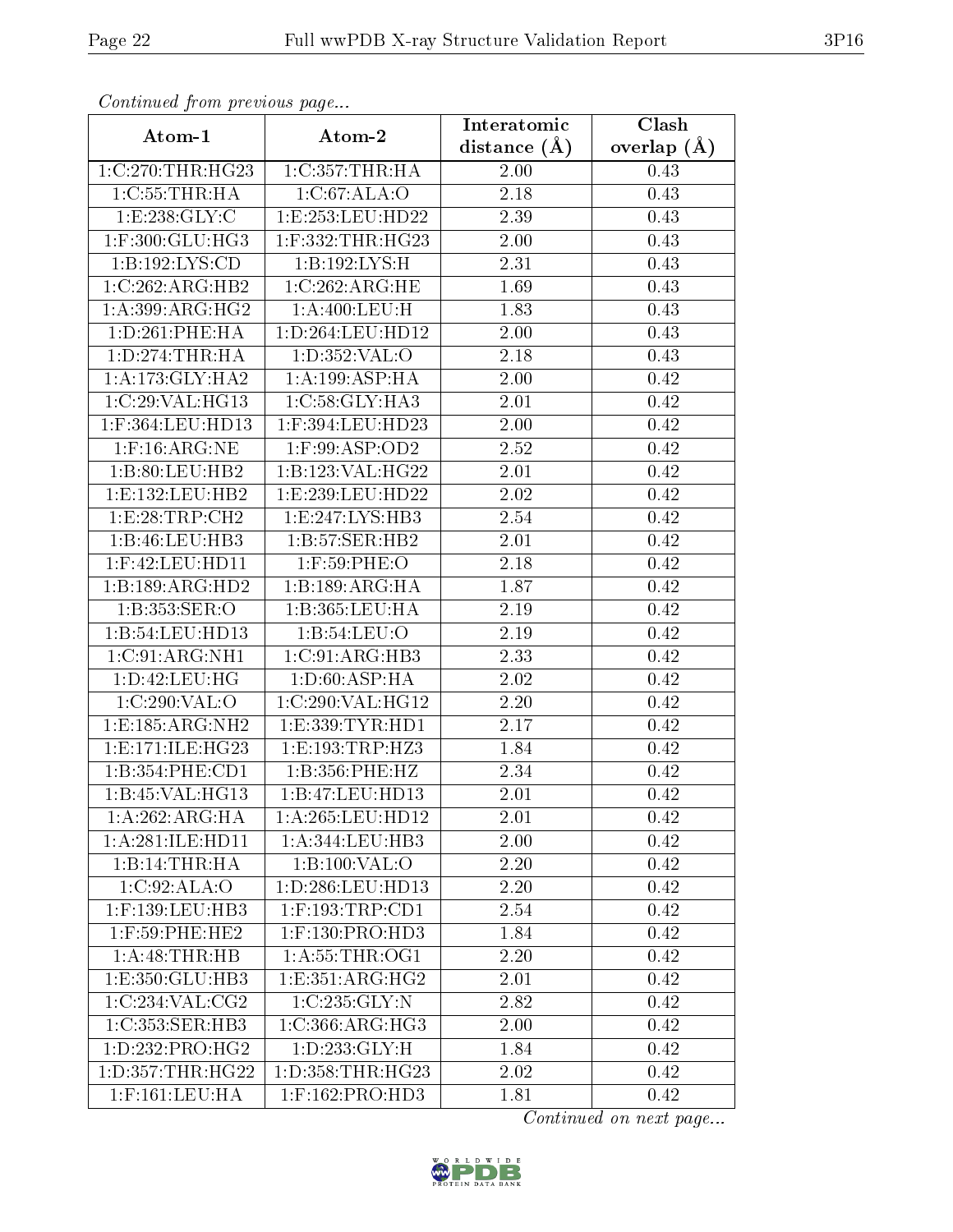| Commuca from previous page          |                     | Interatomic       | Clash           |
|-------------------------------------|---------------------|-------------------|-----------------|
| Atom-1                              | Atom-2              | distance $(A)$    | overlap $(\AA)$ |
| $1:$ F:366:ARG:HB3                  | $1:$ F:389:THR:HG21 | 2.01              | 0.42            |
| 1:B:368:VAL:O                       | 1:B:370:GLY:N       | $\overline{2.47}$ | 0.42            |
| 1: D:28:TRP:HE1                     | 1: D: 219: ILE: CG2 | 2.33              | 0.42            |
| 1:E:206:VAL:HB                      | 1:E:253:LEU:HD12    | $\overline{2}.02$ | 0.42            |
| 1:E:245:ASN:C                       | 1: E: 247: LYS: H   | 2.24              | 0.42            |
| 1:E:85:LEU:HD22                     | $1:$ F:315:VAL:HG22 | 2.02              | 0.42            |
| 1: A:40: PRO:O                      | 1:A:42:LEU:N        | 2.52              | 0.41            |
| 1:B:300:GLU:HB2                     | 1:B:307:ARG:HB3     | 2.02              | 0.41            |
| 1:C:239:LEU:HG                      | 1:C:250:THR:HB      | 2.01              | 0.41            |
| 1:C:358:THR:HG23                    | 1:C:361:LYS:HE3     | 2.02              | 0.41            |
| $1:$ F:357:THR:HB                   | 1:F:361:LYS:HE3     | 2.02              | 0.41            |
| 1:C:75:SER:HA                       | 1:C:76:PRO:HD3      | 1.91              | 0.41            |
| 1: D: 234: VAL: O                   | 1:D:235:GLY:C       | 2.59              | 0.41            |
| 1: E: 135: GLU: HG3                 | 1: E: 135: GLU: H   | 1.58              | 0.41            |
| 1:B:147:ALA:HB1                     | 1:B:178:LEU:HD12    | 2.01              | 0.41            |
| 1:B:99:ASP:HB2                      | 1:B:110:THR:HB      | 2.02              | 0.41            |
| 1:D:47:LEU:O                        | 1: D:78: SER: HA    | 2.20              | 0.41            |
| 1: E: 358: THR: C                   | 1: E:360: GLY: H    | 2.24              | 0.41            |
| 1:E:319:GLU:HB2                     | $1:$ F:115:ARG:HB2  | 2.03              | 0.41            |
| 1: A:93:LEU:HA                      | 1:B:286:LEU:HD11    | 2.01              | 0.41            |
| 1:C:59:PHE:HB2                      | 1:C:129:LEU:CD2     | 2.50              | 0.41            |
| 1:C:346:SER:O                       | 1:C:348:ARG:HD2     | 2.20              | 0.41            |
| 1: E: 221: GLY: C                   | 1:E:223:ASP:H       | 2.24              | 0.41            |
| 1: E: 37: PRO: HB2                  | 1:E:38:ALA:H        | 1.62              | 0.41            |
| $1:$ F:268:GLU:HG3                  | $1:$ F:269:HIS:H    | 1.85              | 0.41            |
| 1:B:153:ILE:HD11                    | 1:B:346:SER:HB2     | 2.01              | 0.41            |
| 1:D:150:GLN:HE21                    | 1:D:348:ARG:HD2     | 1.86              | 0.41            |
| 1:E:290:VAL:HG11                    | 1: E: 316: GLY: O   | 2.19              | 0.41            |
| 1:F:98:VAL:HA                       | 1:F:111:CYS:SG      | 2.61              | 0.41            |
| 1:B:386:ALA:O                       | 1:B:387:VAL:CG1     | 2.68              | 0.41            |
| 1:C:41:VAL:HG11                     | 1:C:125:ASP:HB3     | 2.03              | 0.41            |
| 1: D: 59: PHE: CD1                  | 1: D:64: SER:HB2    | 2.55              | 0.41            |
| 1: E:15: PHE:HE2                    | 1: E: 17: LEU: HD11 | 1.84              | 0.41            |
| 1:E:79:VAL:CG2                      | 1: E:80: LEU: N     | 2.84              | 0.41            |
| $1:$ F:218: $GLY:CA$                | $1:$ F:245:ASN:ND2  | 2.79              | 0.41            |
| 1:A:169:VAL:HG23                    | 1:A:204:VAL:HG12    | 2.03              | 0.41            |
| 1:A:33:LEU:CD2                      | 1: A:63: VAL: HG13  | 2.51              | 0.41            |
| 1:C:93:LEU:HDI1                     | 1:C:109:LEU:HD11    | 2.02              | 0.41            |
| 1:C:288:ALA:C                       | 1:C:290:VAL:H       | 2.24              | 0.41            |
| $1:$ F:268:GLU:HG3                  | $1:$ F:269:HIS:N    | 2.35              | 0.41            |
| $1:A:152:\overline{\mathrm{ALA:O}}$ | 1: A: 157: ARG: NH2 | 2.54              | 0.41            |

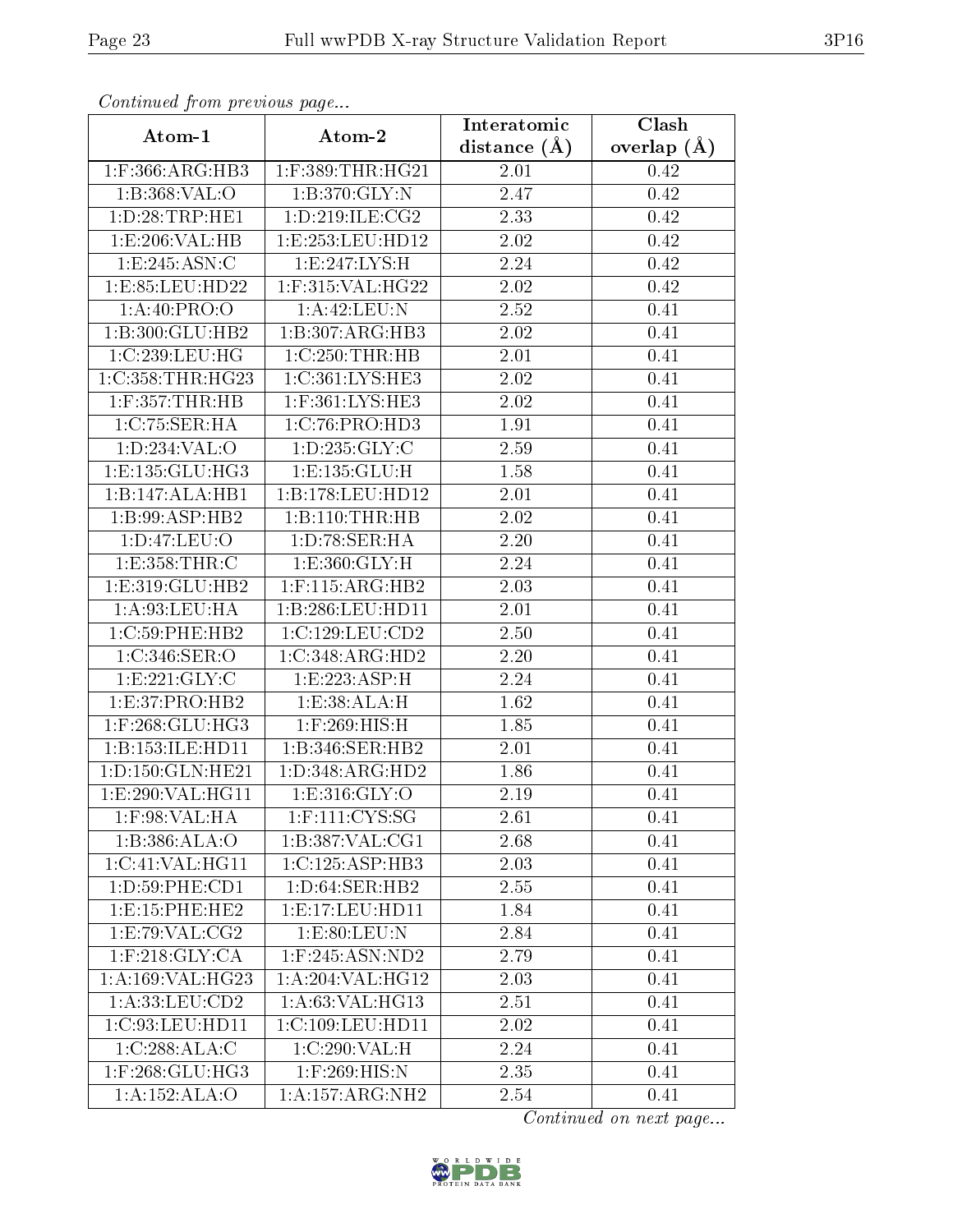| Communa from previous page |                      | Interatomic       | Clash           |
|----------------------------|----------------------|-------------------|-----------------|
| Atom-1                     | Atom-2               | distance $(A)$    | overlap $(\AA)$ |
| 1:A:269:HIS:HD2            | 1:A:272:VAL:HG13     | 1.85              | 0.41            |
| 1:B:100:VAL:H A            | 1:B:108:ALA:O        | 2.21              | 0.41            |
| 1:C:294:GLY:O              | 1:C:337:PRO:HD2      | 2.21              | 0.41            |
| 1: E: 106: ARG: CG         | 1: E: 106: ARG: NH1  | 2.83              | 0.41            |
| 1:E:134:GLU:CD             | 1:E:229:GLY:HA2      | 2.41              | 0.41            |
| 1:E:313:ASP:C              | 1:E:315:VAL:H        | 2.24              | 0.41            |
| 1:B:274:THR:HA             | 1:B:352:VAL:O        | $\overline{2.21}$ | 0.41            |
| 1:C:275:MET:HB3            | 1:C:324:VAL:HG12     | 2.03              | 0.41            |
| 1:D:152:ALA:HB2            | 1:D:167:ILE:HD11     | 2.03              | 0.41            |
| 1:C:93:LEU:HD23            | 1:D:286:LEU:HD21     | 2.03              | 0.41            |
| 1:E:164:LEU:C              | 1: E: 166: GLY: H    | 2.23              | 0.41            |
| 1:E:299:MET:HG2            | 1:E:308:LEU:HD12     | 2.02              | 0.41            |
| 1:E:79:VAL:HG22            | 1:E:80:LEU:N         | 2.35              | 0.41            |
| $1:$ F:126:TYR:HA          | $1:$ F:127:PRO:HD3   | 1.94              | 0.41            |
| 1:F:59:PHE:CD2             | 1:F:129:LEU:HA       | 2.56              | 0.41            |
| 1:C:33:LEU:HDI1            | 1:C:45:VAL:HB        | 2.03              | 0.41            |
| 1: D: 255: ASP: OD2        | 1:D:255:ASP:N        | 2.54              | 0.41            |
| 1:D:297:VAL:HG13           | 1:D:337:PRO:HG3      | 2.02              | 0.41            |
| 1:E:205:LEU:HD23           | 1:E:254:LEU:HB2      | 2.03              | 0.41            |
| $1:$ F:51:ASP:C            | $1:$ F:53:GLY:N      | 2.74              | 0.41            |
| 1:A:42:LEU:HD11            | 1: A:60: ASP: HA     | 2.03              | 0.40            |
| 1:B:197:SER:HB2            | 1:B:200:ILE:HD13     | 2.02              | 0.40            |
| 1:B:54:LEU:HD12            | 1: B:69: VAL:CG1     | 2.50              | 0.40            |
| 1:C:134:GLU:OE1            | 1:C:229:GLY:HA2      | 2.21              | 0.40            |
| 1:E:287:VAL:O              | 1: E: 310: ALA: HB3  | 2.21              | 0.40            |
| $1:$ F:346:SER:HG          | $1:$ F:391:TYR:HH    | 1.68              | 0.40            |
| 1: A: 198: PRO: O          | 1:A:199:ASP:C        | 2.59              | 0.40            |
| $1: A: 228: \text{LEU:O}$  | 1:A:234:VAL:HB       | 2.21              | 0.40            |
| 1:C:283:ALA:O              | 1:C:287:VAL:HG22     | 2.22              | 0.40            |
| 1:C:286:LEU:HG             | 1: D: 116: PHE: HZ   | 1.86              | 0.40            |
| 1:B:44:GLY:HA2             | 1: B:83: GLY: H      | 1.87              | 0.40            |
| 1:C:275:MET:HE3            | 1:C:324:VAL:HG12     | 2.03              | 0.40            |
| 1: E: 274: THR: OG1        | 1: E: 325: ASP: HB2  | 2.21              | 0.40            |
| 1:A:14:THR:HA              | 1: A:100: VAL:O      | 2.21              | 0.40            |
| 1:A:157:ARG:HB3            | 1: A: 165: THR: HG21 | 2.03              | 0.40            |
| 1:C:232:PRO:O              | 1:C:234:VAL:HG12     | 2.22              | 0.40            |
| 1: D: 14: THR: HG23        | 1: D: 101: HIS: HB3  | 2.03              | 0.40            |
| 1:E:162:PRO:HA             | 1:E:165:THR:OG1      | 2.21              | 0.40            |
| 1:E:24:ASP:OD1             | 1: E: 24: ASP: C     | 2.59              | 0.40            |
| 1:E:296:GLN:NE2            | 1:E:400:LEU:HD22     | 2.36              | 0.40            |

There are no symmetry-related clashes.

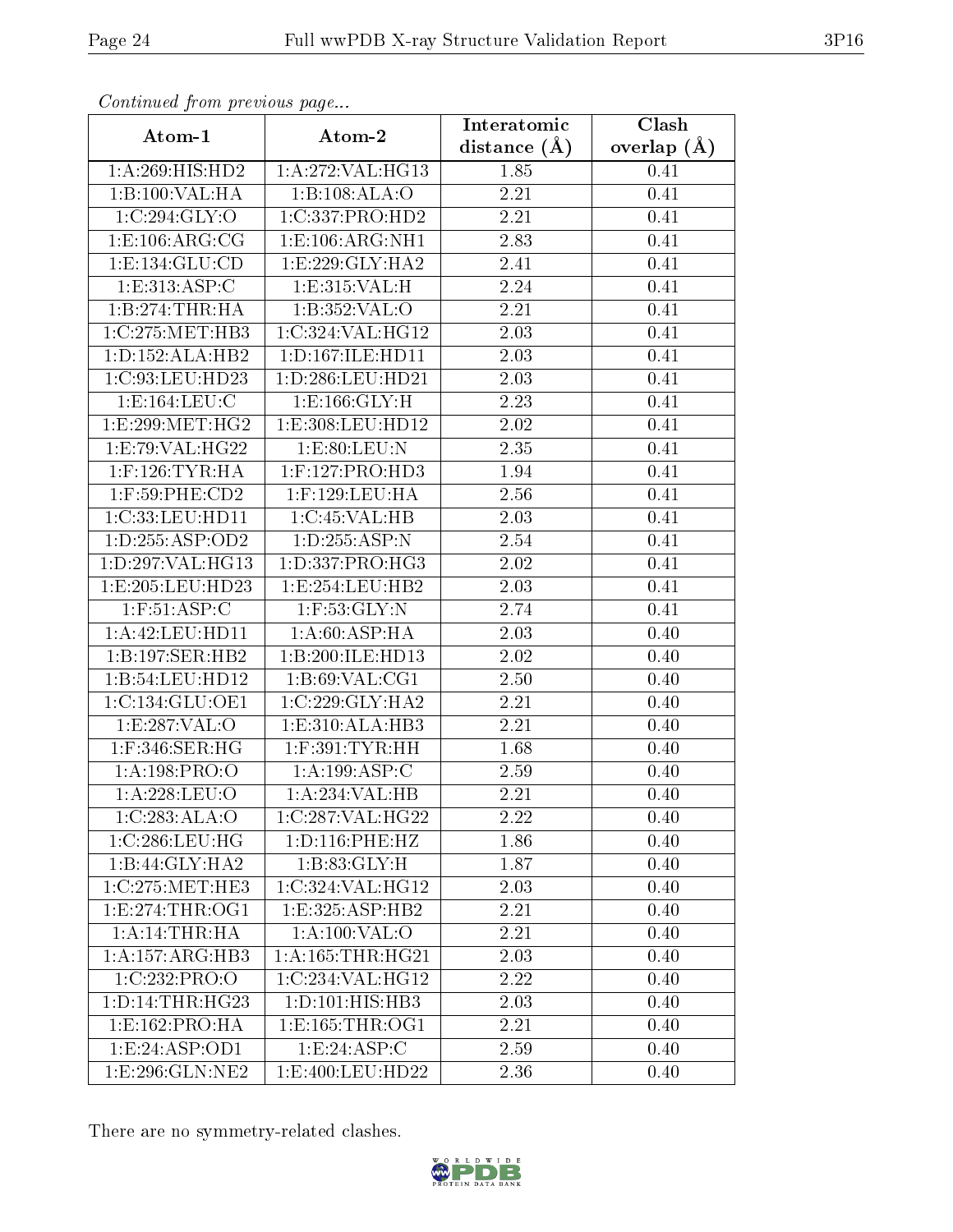### 5.3 Torsion angles (i)

#### 5.3.1 Protein backbone (i)

In the following table, the Percentiles column shows the percent Ramachandran outliers of the chain as a percentile score with respect to all X-ray entries followed by that with respect to entries of similar resolution.

The Analysed column shows the number of residues for which the backbone conformation was analysed, and the total number of residues.

| Mol          | Chain           | Analysed        | Favoured   | Allowed     | Outliers | Percentiles     |    |
|--------------|-----------------|-----------------|------------|-------------|----------|-----------------|----|
| 1            | A               | 371/408 (91%)   | 309 (83%)  | 47 (13%)    | 15 (4%)  | 3               | 11 |
| $\mathbf{1}$ | B               | 379/408 (93%)   | 334 (88%)  | 36 $(10\%)$ | $9(2\%)$ | 6 <sup>1</sup>  | 22 |
| $\mathbf{1}$ | $\rm C$         | 366/408 (90%)   | 327 (89%)  | 36 $(10\%)$ | $3(1\%)$ | 19              | 51 |
| 1            | D               | $365/408$ (90%) | 315 (86%)  | 41 $(11\%)$ | $9(2\%)$ | $\overline{5}$  | 21 |
| $\mathbf{1}$ | $E_{\parallel}$ | $365/408$ (90%) | 302 (83%)  | 51 $(14\%)$ | 12 (3%)  | $\overline{4}$  | 15 |
| 1            | F               | $368/408$ (90%) | 334 (91%)  | 28 (8%)     | $6(2\%)$ | 9               | 32 |
| All          | All             | 2214/2448 (90%) | 1921 (87%) | 239 (11%)   | 54 (2%)  | $6\phantom{.}6$ | 22 |

All (54) Ramachandran outliers are listed below:

| Mol            | Chain                     | Res              | Type                           |
|----------------|---------------------------|------------------|--------------------------------|
| $\mathbf{1}$   | $\overline{\rm A}$        | 209              | <b>LYS</b>                     |
| $\overline{1}$ | $\overline{A}$            | 234              | <b>VAL</b>                     |
| $\mathbf{1}$   | $\overline{\mathrm{B}}$   | 198              | $\overline{\text{PRO}}$        |
| $\mathbf{1}$   | $\overline{\rm A}$        | 34               | PRO                            |
| $\mathbf{1}$   | $\overline{A}$            | 41               | <b>VAL</b>                     |
| $\overline{1}$ | $\overline{A}$            | $\overline{51}$  | $\overline{\text{ASP}}$        |
| $\mathbf{1}$   | $\overline{A}$            | 220              | <b>GLY</b>                     |
| $\overline{1}$ | $\overline{A}$            | 231              | $\overline{\text{GLY}}$        |
| $\mathbf{1}$   | $\overline{A}$            | 232              | $\overline{\text{PRO}}$        |
| $\overline{1}$ | $\overline{A}$            | 237              | $\overline{\rm ASP}$           |
| $\mathbf{1}$   | $\overline{\mathbf{B}}$   | 158              | <b>ASP</b>                     |
| $\mathbf{1}$   | $\frac{1}{\underline{B}}$ | 313              | $\overline{\text{A}}\text{SP}$ |
| $\mathbf{1}$   | $\frac{\overline{C}}{C}$  | 137              | $\overline{\text{GLY}}$        |
| $\overline{1}$ |                           | 232              | $\overline{\text{PRO}}$        |
| $\overline{1}$ | $\frac{1}{D}$             | $\overline{51}$  | $\overline{\rm ASP}$           |
| $\mathbf{1}$   | $\overline{\text{D}}$     | 156              | GLY                            |
| $\mathbf{1}$   | $\overline{\mathrm{D}}$   | 198              | PRO                            |
| $\mathbf{1}$   | $\overline{\rm D}$        | $\overline{2}18$ | $\overline{\text{GLY}}$        |
| $\mathbf{1}$   | $\overline{\text{D}}$     | 235              | <b>GLY</b>                     |
| $\overline{1}$ | D                         | 261              | PHE                            |

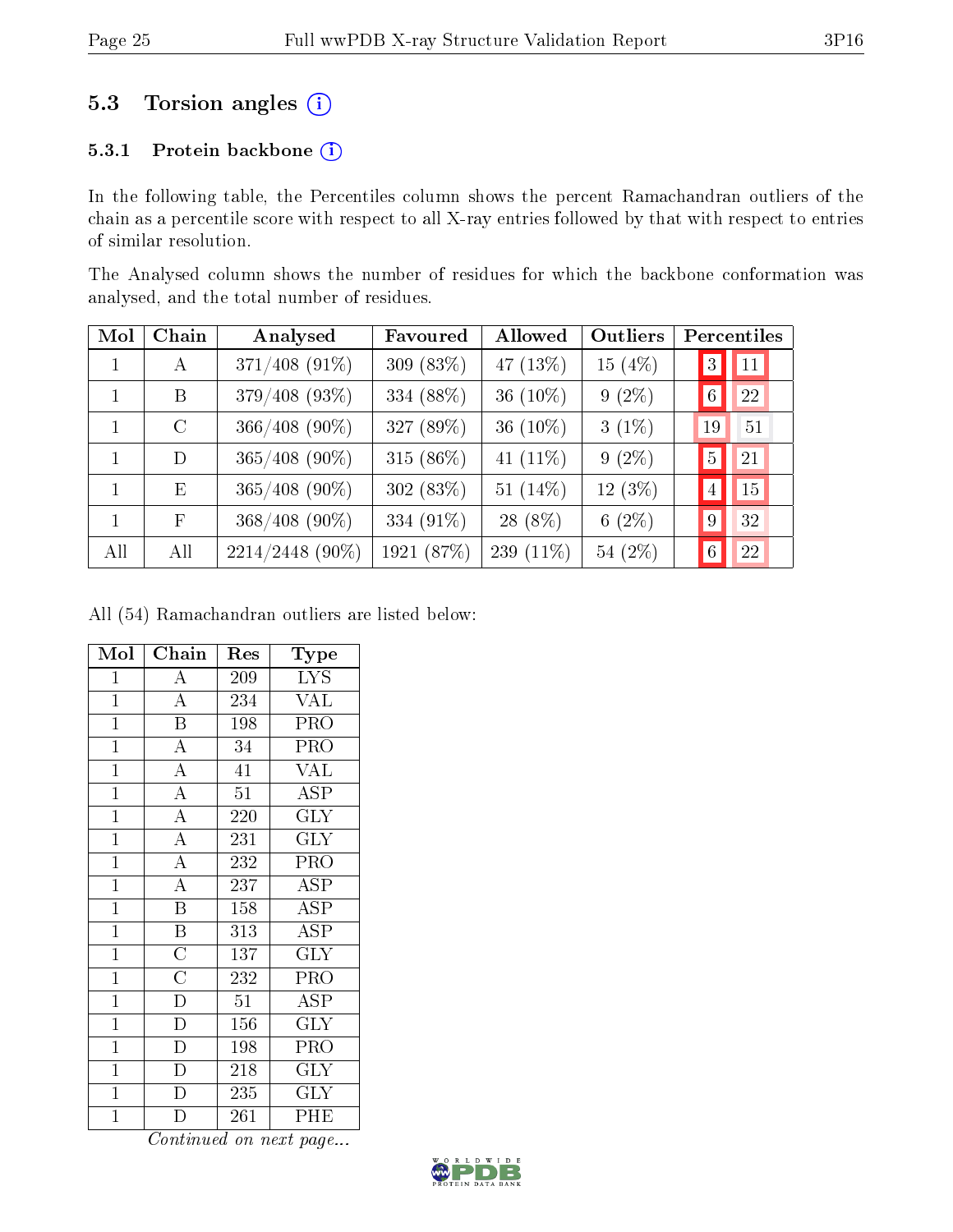| Mol            | $\overline{\text{Chain}}$ | Res              | $\overline{\phantom{a}}$<br>Type |
|----------------|---------------------------|------------------|----------------------------------|
| $\mathbf{1}$   | E                         | 37               | <b>PRO</b>                       |
| $\mathbf 1$    | $\overline{E}$            | 165              | <b>THR</b>                       |
| $\mathbf{1}$   | $\overline{E}$            | 222              | <b>SER</b>                       |
| $\overline{1}$ | $\overline{\mathrm{F}}$   | 104              | $\overline{\text{GLY}}$          |
| $\overline{1}$ | $\overline{F}$            | $\overline{313}$ | $\overline{\text{ASP}}$          |
| $\mathbf{1}$   | $\overline{A}$            | 164              | <b>LEU</b>                       |
| $\mathbf{1}$   | $\overline{A}$            | 196              | $\overline{\text{SER}}$          |
| $\mathbf{1}$   | $\frac{1}{\overline{A}}$  | 270              | <b>THR</b>                       |
| $\mathbf{1}$   | $\overline{A}$            | 359              | <b>ALA</b>                       |
| $\overline{1}$ | $\frac{\overline{C}}{D}$  | 222              | $\overline{\text{SER}}$          |
| $\mathbf{1}$   |                           | 158              | $\overline{\text{ASP}}$          |
| $\mathbf{1}$   | $\overline{E}$            | $\rm 95$         | $\overline{\mathrm{ASN}}$        |
| $\overline{1}$ | $\overline{E}$            | 132              | LEU                              |
| $\overline{1}$ | $\overline{E}$            | 198              | $\overline{\text{PRO}}$          |
| $\overline{1}$ | $\overline{\mathrm{F}}$   | 221              | $\overline{\text{GLY}}$          |
| $\mathbf{1}$   | $\overline{\mathrm{B}}$   | 160              | $\overline{\text{THR}}$          |
| $\overline{1}$ | $\overline{\mathrm{B}}$   | 369              | $\overline{\text{SER}}$          |
| $\mathbf{1}$   | $\overline{\rm D}$        | 233              | <b>GLY</b>                       |
| $\overline{1}$ | $\overline{E}$            | $\overline{221}$ | $\overline{\text{GLY}}$          |
| $\mathbf{1}$   | $\overline{\mathrm{F}}$   | $52\,$           | $\overline{\mathrm{ASN}}$        |
| $\mathbf 1$    | $\overline{\mathrm{F}}$   | 245              | $\overline{\text{ASN}}$          |
| $\mathbf{1}$   | $\overline{\mathbf{B}}$   | 292              | $\overline{\text{ASP}}$          |
| $\overline{1}$ | $\overline{\mathrm{B}}$   | 330              | $\overline{\text{PRO}}$          |
| $\overline{1}$ | $\overline{\rm D}$        | 292              | $\overline{\text{ASP}}$          |
| $\mathbf{1}$   | $\overline{\mathrm{E}}$   | 124              | GLU                              |
| $\mathbf{1}$   | $\overline{E}$            | 133              | $\overline{\text{PRO}}$          |
| $\mathbf{1}$   | $\overline{\mathrm{E}}$   | 219              | ILE                              |
| $\mathbf{1}$   | $\overline{\rm A}$        | $\overline{38}$  | ALA                              |
| $\overline{1}$ | $\overline{\rm A}$        | 370              | $\overline{\mathrm{GLY}}$        |
| 1              | E                         | 303              | $\rm{ASP}$                       |
| 1              | $\overline{\mathrm{F}}$   | 302              | ALA                              |
| $\mathbf 1$    | $\overline{\mathrm{E}}$   | 315              | <b>VAL</b>                       |
| $\mathbf 1$    | Β                         | 200              | ILE                              |
| $\overline{1}$ | $\overline{\mathrm{B}}$   | 104              | $\overline{\text{GLY}}$          |

Continued from previous page...

#### 5.3.2 Protein sidechains (i)

In the following table, the Percentiles column shows the percent sidechain outliers of the chain as a percentile score with respect to all X-ray entries followed by that with respect to entries of similar resolution.

The Analysed column shows the number of residues for which the sidechain conformation was analysed, and the total number of residues.

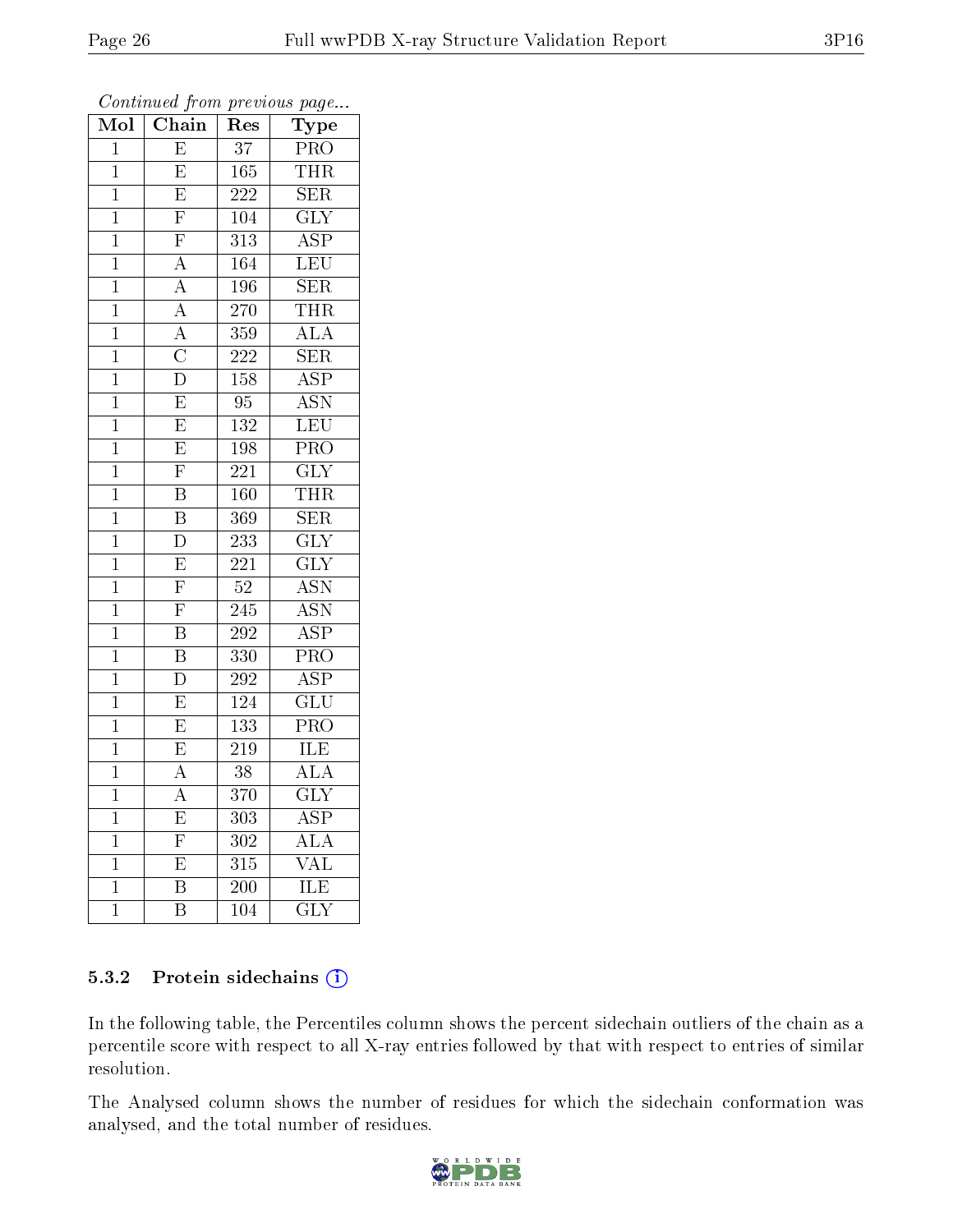|--|--|

| Mol          | Chain         | Analysed        | Rotameric  | Outliers    | Percentiles                      |
|--------------|---------------|-----------------|------------|-------------|----------------------------------|
| 1            | $\mathsf{A}$  | 297/322 (92%)   | 225 (76%)  | 72(24%)     | $\overline{2}$<br>$\overline{0}$ |
| 1            | B             | $303/322(94\%)$ | 253 (84%)  | 50 $(16\%)$ | $\overline{7}$<br>$\overline{2}$ |
| 1            | $\mathcal{C}$ | 294/322 (91%)   | 232 (79%)  | 62 $(21\%)$ | 3                                |
| $\mathbf{1}$ | D             | 293/322 (91%)   | 233 (80%)  | 60 $(20\%)$ | $\overline{3}$                   |
| 1            | E             | $293/322(91\%)$ | 237 (81%)  | 56 (19%)    | $\overline{4}$                   |
| 1            | F             | 295/322 (92%)   | 239 (81%)  | 56 (19%)    | $\overline{4}$                   |
| All          | All           | 1775/1932 (92%) | 1419 (80%) | 356 (20%)   | $\overline{4}$                   |

All (356) residues with a non-rotameric sidechain are listed below:

| Mol            | Chain                                                                   | Res              | Type                    |
|----------------|-------------------------------------------------------------------------|------------------|-------------------------|
| $\overline{1}$ | $\overline{A}$                                                          | $\overline{17}$  | LEU                     |
| $\overline{1}$ |                                                                         | 19               | $\overline{\rm ARG}$    |
| $\overline{1}$ | $\frac{\overline{A}}{\overline{A}}$                                     | $\overline{24}$  | $\overline{\text{ASP}}$ |
| $\mathbf{1}$   |                                                                         | 36               | $\overline{\rm{ARG}}$   |
| $\overline{1}$ | $\frac{\overline{A}}{\overline{A}}$                                     | $\overline{51}$  | $\overline{\text{ASP}}$ |
| $\overline{1}$ |                                                                         | $\overline{54}$  | LEU                     |
| $\mathbf{1}$   |                                                                         | 56               | <b>ILE</b>              |
| $\overline{1}$ | $\frac{\overline{A}}{\overline{A}}$ $\frac{\overline{A}}{\overline{A}}$ | $\overline{61}$  | <b>TYR</b>              |
| $\overline{1}$ |                                                                         | $\overline{63}$  | $\overline{\text{VAL}}$ |
| $\overline{1}$ |                                                                         | $\overline{68}$  | $\overline{\text{GLN}}$ |
| $\mathbf{1}$   | $\frac{\overline{A}}{\overline{A}}$ $\frac{\overline{A}}{\overline{A}}$ | 69               | <b>VAL</b>              |
| $\overline{1}$ |                                                                         | $\overline{73}$  | <b>ILE</b>              |
| $\overline{1}$ |                                                                         | $\overline{74}$  | $\overline{\text{VAL}}$ |
| $\mathbf{1}$   |                                                                         | $\overline{78}$  | <b>SER</b>              |
| $\overline{1}$ | $\overline{A}$                                                          | $\overline{85}$  | $\overline{\text{LEU}}$ |
| $\overline{1}$ | $\frac{\overline{A}}{\overline{A}}$ $\frac{\overline{A}}{\overline{A}}$ | 98               | <b>VAL</b>              |
| $\mathbf{1}$   |                                                                         | 105              | $\overline{\text{ASN}}$ |
| $\overline{1}$ |                                                                         | 106              | $\overline{\rm{ARG}}$   |
| $\overline{1}$ |                                                                         | 115              | $\overline{\rm ARG}$    |
| $\overline{1}$ |                                                                         | $\overline{120}$ | <b>THR</b>              |
| $\overline{1}$ |                                                                         | 129              | LEU                     |
| $\overline{1}$ | $\frac{\overline{A}}{\overline{A}}$ $\frac{\overline{A}}{\overline{A}}$ | $\overline{131}$ | <b>THR</b>              |
| $\overline{1}$ |                                                                         | 138              | LEU                     |
| $\mathbf{1}$   |                                                                         | 143              | LEU                     |
| $\overline{1}$ |                                                                         | 148              | <b>ILE</b>              |
| $\overline{1}$ | $\frac{\overline{A}}{\overline{A}}$                                     | 153              | ILE                     |
| $\overline{1}$ |                                                                         | $\overline{157}$ | $\overline{\rm{ARG}}$   |
| $\mathbf{1}$   | $\overline{A}$                                                          | 160              | <b>THR</b>              |
| $\mathbf{1}$   | $\overline{\rm A}$                                                      | $\overline{161}$ | $\overline{\text{LEU}}$ |
| $\overline{1}$ | $\overline{\rm A}$                                                      | 164              | $\overline{\text{LEU}}$ |

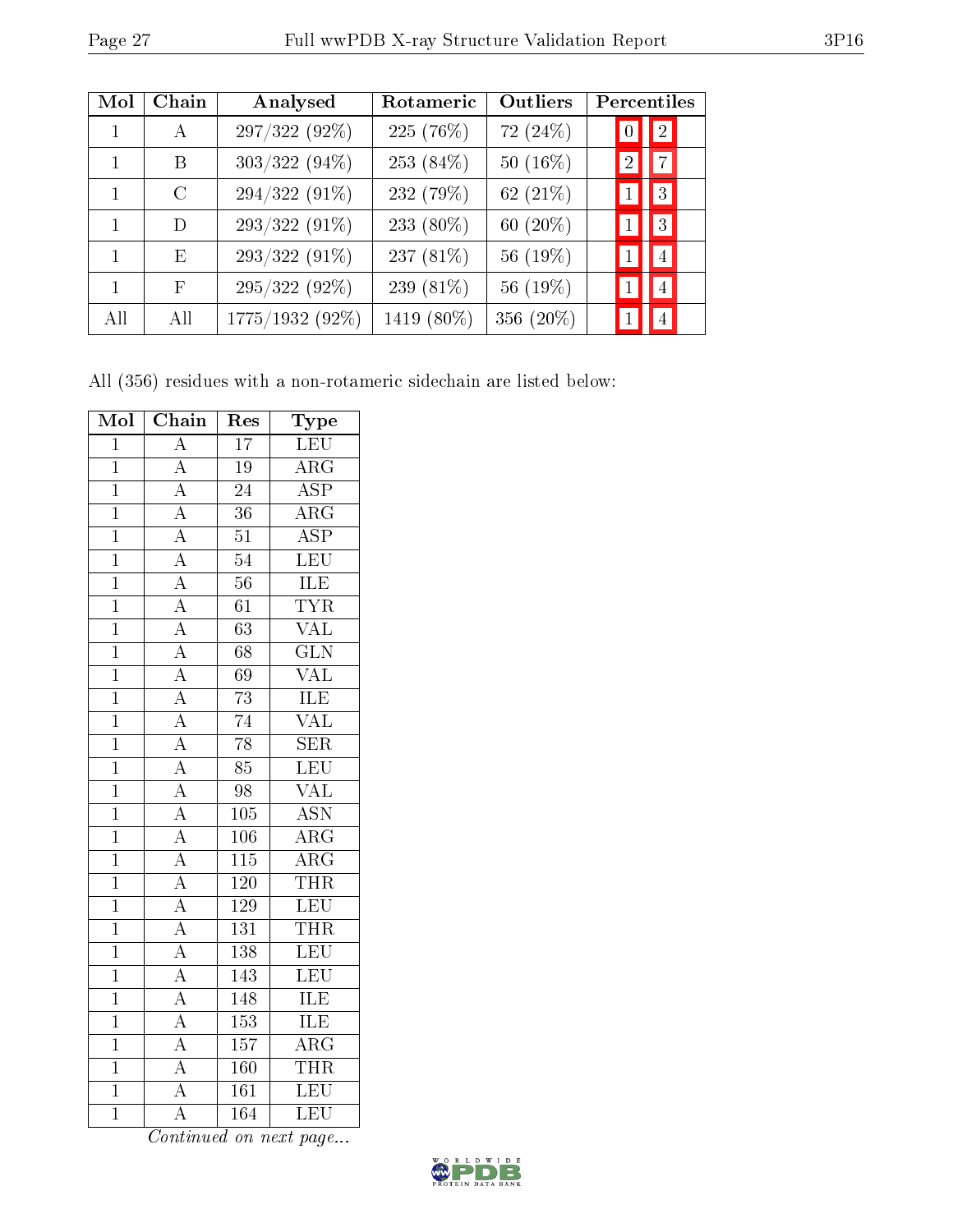| Mol            | $\boldsymbol{\mathcal{S}}$<br>$\overline{\text{Chain}}$                                                     | x.<br>Res        | x.<br>س ⊶<br>Type         |
|----------------|-------------------------------------------------------------------------------------------------------------|------------------|---------------------------|
| $\mathbf{1}$   | $\boldsymbol{A}$                                                                                            | $\overline{1}65$ | THR                       |
| $\overline{1}$ | $\overline{A}$                                                                                              | 170              | $\overline{\text{GLU}}$   |
| $\overline{1}$ | $\overline{A}$                                                                                              | 172              | <b>LEU</b>                |
| $\overline{1}$ | $\overline{A}$                                                                                              | 181              | <b>THR</b>                |
| $\overline{1}$ | $\frac{\overline{A}}{\overline{A}}$                                                                         | 183              | $\overline{\rm{ARG}}$     |
| $\overline{1}$ |                                                                                                             | 191              | LEU                       |
| $\mathbf{1}$   | $\overline{A}$                                                                                              | 192              | $\overline{\text{LYS}}$   |
| $\mathbf{1}$   | $\overline{A}$                                                                                              | $\overline{2}04$ | $\overline{\text{VAL}}$   |
| $\overline{1}$ | $\frac{\overline{A}}{\overline{A}}$                                                                         | 206              | <b>VAL</b>                |
| $\overline{1}$ |                                                                                                             | $\overline{2}07$ | $\overline{\text{PRO}}$   |
| $\mathbf{1}$   |                                                                                                             | 210              | <b>THR</b>                |
| $\mathbf{1}$   |                                                                                                             | 211              | <b>LEU</b>                |
| $\mathbf{1}$   |                                                                                                             | 216              | $\overline{LYS}$          |
| $\overline{1}$ | $\frac{\overline{A}}{\overline{A}}$ $\frac{\overline{A}}{\overline{A}}$ $\frac{\overline{A}}{\overline{A}}$ | 223              | $\overline{\text{ASP}}$   |
| $\overline{1}$ |                                                                                                             | 225              | $\overline{\rm{ARG}}$     |
| $\mathbf{1}$   |                                                                                                             | 226              | LEU                       |
| $\mathbf{1}$   | $\frac{\overline{A}}{\overline{A}}$                                                                         | 228              | <b>LEU</b>                |
| $\overline{1}$ |                                                                                                             | 234              | <b>VAL</b>                |
| $\overline{1}$ | $\overline{A}$                                                                                              | 236              | $\overline{\text{LYS}}$   |
| $\mathbf{1}$   | $\overline{A}$                                                                                              | 237              | $\overline{\text{ASP}}$   |
| $\mathbf{1}$   | $\frac{\overline{A}}{\overline{A}}$                                                                         | 240              | <b>LEU</b>                |
| $\mathbf{1}$   |                                                                                                             | 242              | <b>ILE</b>                |
| $\overline{1}$ |                                                                                                             | 245              | <b>ASN</b>                |
| $\overline{1}$ | $\overline{A}$                                                                                              | 251              | THR                       |
| $\overline{1}$ | $\overline{A}$                                                                                              | 254              | LEU                       |
| $\mathbf{1}$   | $\overline{A}$                                                                                              | 269              | <b>HIS</b>                |
| $\overline{1}$ | $\overline{A}$                                                                                              | 286              | LEU                       |
| $\overline{1}$ | $\overline{A}$                                                                                              | 289              | <b>LEU</b>                |
| $\overline{1}$ | $\overline{\rm A}$                                                                                          | 293              | $\overline{\rm{ARG}}$     |
| $\mathbf 1$    | $\rm A$                                                                                                     | 305              | <b>SER</b>                |
| $\mathbf{1}$   | $\boldsymbol{A}$                                                                                            | 323              | VAL                       |
| $\mathbf{1}$   | $\frac{\overline{A}}{\overline{A}}$                                                                         | 324              | <b>VAL</b>                |
| $\mathbf{1}$   |                                                                                                             | 329              | $\overline{\text{GLU}}$   |
| $\overline{1}$ | $\frac{\overline{A}}{\overline{A}}$                                                                         | 338              | $\overline{\text{THR}}$   |
| $\mathbf 1$    |                                                                                                             | 344              | <b>LEU</b>                |
| $\mathbf{1}$   | $\frac{\overline{A}}{A}$                                                                                    | 346              | $\overline{\text{SER}}$   |
| $\mathbf{1}$   |                                                                                                             | 352              | $\overline{\text{VAL}}$   |
| $\overline{1}$ | $\overline{A}$                                                                                              | 356              | $\overline{\mathrm{PHE}}$ |
| $\mathbf{1}$   | $\frac{\overline{A}}{A}$                                                                                    | 364              | $\frac{1}{LEU}$           |
| $\mathbf{1}$   |                                                                                                             | 394              | LEU                       |
| $\mathbf{1}$   | $\overline{A}$                                                                                              | 395              | LEU                       |
| $\bar{1}$      | $\overline{\rm A}$                                                                                          | 399              | $\rm{ARG}$                |

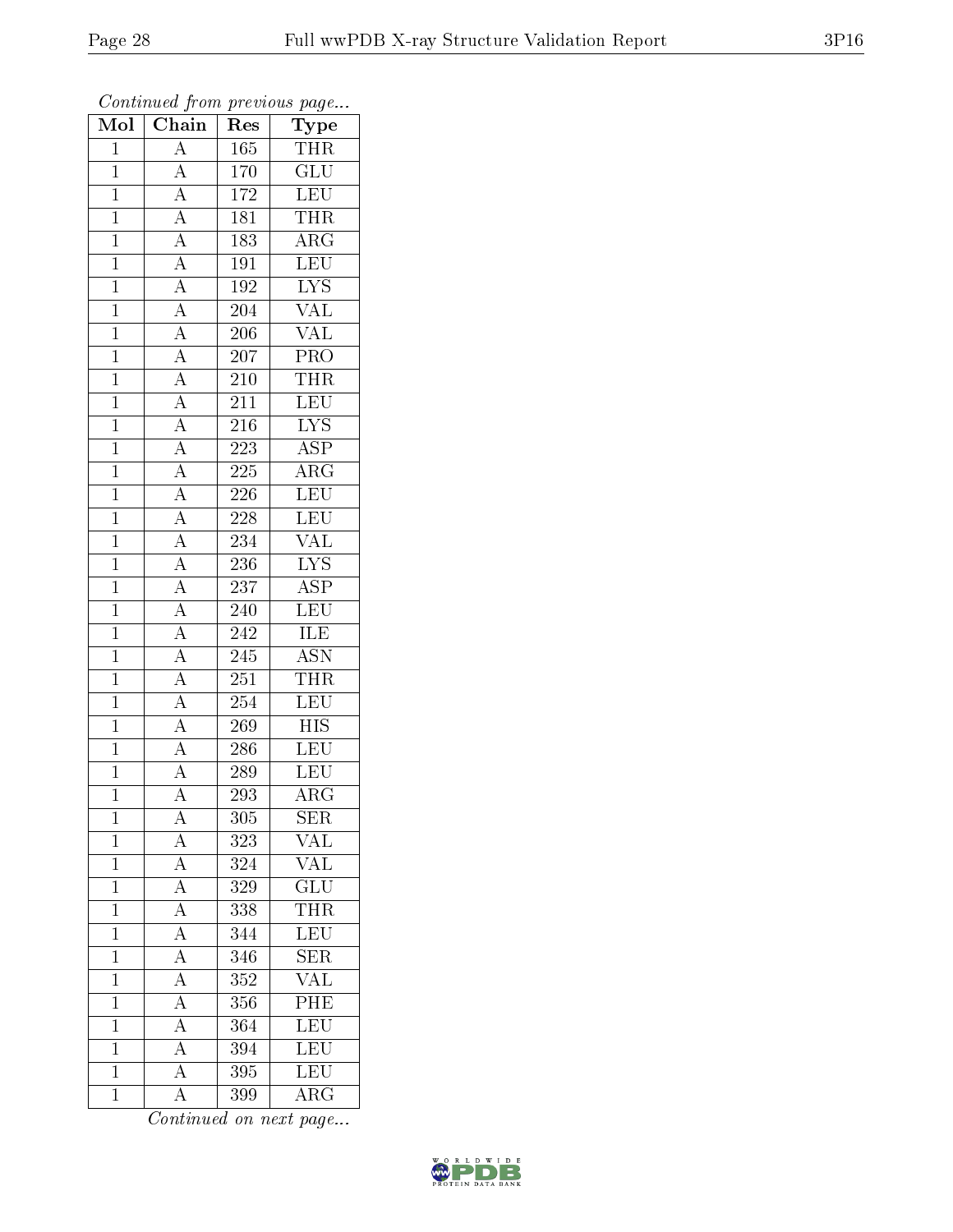| Mol            | $\overline{\text{Chain}}$ | r -<br>Res       | x.<br>س .<br>Type         |
|----------------|---------------------------|------------------|---------------------------|
| $\mathbf{1}$   | Β                         | 17               | LEU                       |
| $\mathbf{1}$   | B                         | 19               | $\rm{ARG}$                |
| $\mathbf{1}$   | $\rm \bar{B}$             | 32               | $\overline{\mathrm{ASN}}$ |
| $\mathbf 1$    | B                         | 42               | LEU                       |
| $\overline{1}$ | $\overline{\mathrm{B}}$   | 52               | $\overline{\text{ASN}}$   |
| $\mathbf 1$    | B                         | 54               | <b>LEU</b>                |
| $\mathbf 1$    | B                         | $75\,$           | <b>SER</b>                |
| $\mathbf 1$    | $\overline{\mathrm{B}}$   | 79               | $\overline{\text{VAL}}$   |
| $\mathbf{1}$   | $\overline{\text{B}}$     | 84               | $AR\overline{G}$          |
| $\mathbf 1$    | $\overline{\mathrm{B}}$   | 109              | LEU                       |
| $\mathbf{1}$   | $\overline{\mathrm{B}}$   | 132              | <b>LEU</b>                |
| $\mathbf{1}$   | $\overline{\mathrm{B}}$   | 142              | $\overline{{\rm GLU}}$    |
| $\mathbf{1}$   | $\overline{\mathbf{B}}$   | 153              | ILE                       |
| $\mathbf 1$    | $\boldsymbol{B}$          | 163              | <b>MET</b>                |
| $\overline{1}$ | $\overline{\mathrm{B}}$   | 183              | $\overline{\rm{ARG}}$     |
| $\mathbf{1}$   | Β                         | 185              | $\rm{ARG}$                |
| $\mathbf{1}$   | $\overline{\mathrm{B}}$   | $\overline{191}$ | <b>LEU</b>                |
| $\mathbf 1$    | B                         | 192              | <b>LYS</b>                |
| $\mathbf{1}$   | $\overline{\mathrm{B}}$   | 196              | <b>SER</b>                |
| $\mathbf{1}$   | $\overline{\mathrm{B}}$   | 204              | VAL                       |
| $\mathbf{1}$   | $\overline{\mathrm{B}}$   | 206              | VAL                       |
| $\mathbf{1}$   | $\overline{\mathrm{B}}$   | 209              | $\overline{\text{LYS}}$   |
| $\mathbf 1$    | B                         | 211              | <b>LEU</b>                |
| $\overline{1}$ | Β                         | 219              | <b>ILE</b>                |
| $\mathbf 1$    | $\overline{\mathrm{B}}$   | 236              | $\overline{\text{LYS}}$   |
| $\mathbf 1$    | $\overline{\mathrm{B}}$   | 242              | ILE                       |
| $\mathbf 1$    | Β                         | 245              | $\overline{\mathrm{ASN}}$ |
| $\overline{1}$ | $\overline{\mathrm{B}}$   | 251              | <b>THR</b>                |
| $\overline{1}$ | $\overline{\mathrm{B}}$   | 252              | $\overline{\rm{ARG}}$     |
| 1              | Β                         | 253              | LEU                       |
| $\mathbf 1$    | B                         | 254              | LEU                       |
| $\mathbf{1}$   | $\overline{\mathrm{B}}$   | 263              | $\overline{\text{GLN}}$   |
| $\mathbf{1}$   | B                         | 285              | <b>LYS</b>                |
| $\mathbf 1$    | $\overline{\mathrm{B}}$   | 286              | $\overline{\text{LEU}}$   |
| $\mathbf{1}$   | Β                         | 289              | LEU                       |
| $\mathbf 1$    | $\overline{\mathrm{B}}$   | 290              | $\overline{\text{VAL}}$   |
| $\mathbf 1$    | Β                         | 300              | $\overline{\text{GLU}}$   |
| $\overline{1}$ | $\overline{\mathrm{B}}$   | 313              | $\overline{\text{ASP}}$   |
| $\mathbf{1}$   | $\overline{\mathrm{B}}$   | 317              | $\overline{\rm{ARG}}$     |
| $\mathbf{1}$   | $\overline{\mathrm{B}}$   | 325              | <b>ASP</b>                |
| $\mathbf 1$    | $\overline{\mathrm{B}}$   | 329              | $\overline{\text{GLU}}$   |
| $\mathbf{1}$   | $\overline{B}$            | 341              | <b>THR</b>                |

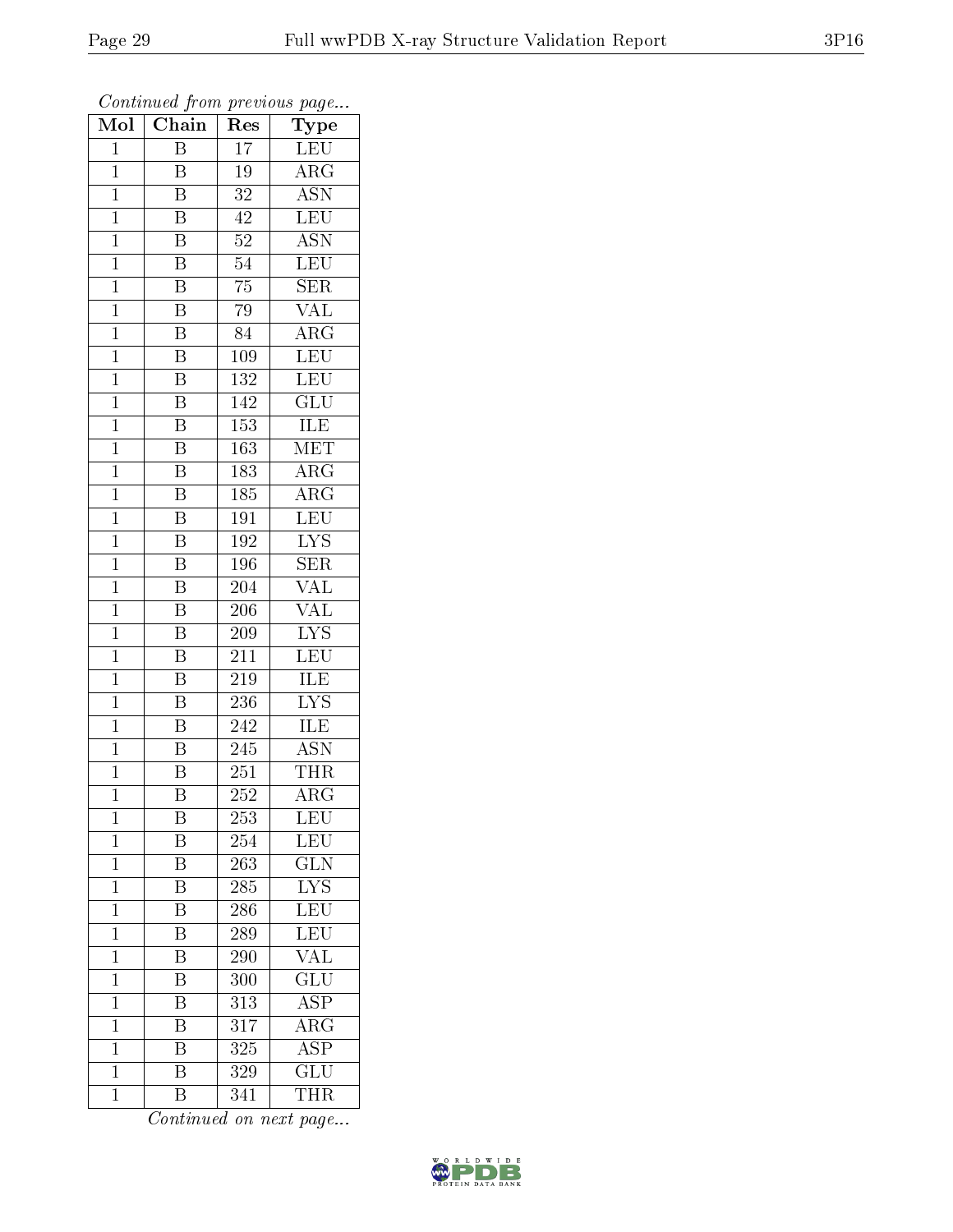| Mol            | $\overline{\phantom{a}}$<br>Chain | Res              | $\mathbf{r}$ - $\mathbf{v}$<br>Type      |
|----------------|-----------------------------------|------------------|------------------------------------------|
| $\mathbf 1$    | Β                                 | $\overline{344}$ | ${\rm LEU}$                              |
| $\mathbf{1}$   | B                                 | 347              | <b>LEU</b>                               |
| $\overline{1}$ | $\overline{\mathrm{B}}$           | 348              | $\overline{\rm{ARG}}$                    |
| $\mathbf{1}$   | $\overline{\mathrm{B}}$           | 365              | LEU                                      |
| $\overline{1}$ | $\overline{B}$                    | 371              | $\overline{\text{ASP}}$                  |
| $\overline{1}$ | $\overline{\mathrm{B}}$           | 388              | $\overline{\text{SER}}$                  |
| $\mathbf{1}$   | $\overline{\mathbf{B}}$           | 395              | $\overline{\text{LEU}}$                  |
| $\mathbf{1}$   |                                   | 400              | LEU                                      |
| $\overline{1}$ |                                   | 18               | <b>LEU</b>                               |
| $\mathbf{1}$   |                                   | $19\,$           | $\overline{\rm{ARG}}$                    |
| $\mathbf{1}$   |                                   | 48               | THR                                      |
| $\mathbf{1}$   |                                   | $\overline{54}$  | LEU                                      |
| $\overline{1}$ |                                   | $56\,$           | ILE                                      |
| $\mathbf{1}$   |                                   | $\overline{63}$  | $\overline{\text{VAL}}$                  |
| $\overline{1}$ |                                   | 74               | $\overline{\text{VAL}}$                  |
| $\mathbf{1}$   |                                   | 85               | LEU                                      |
| $\overline{1}$ |                                   | 91               | $\overline{\rm ARG}$                     |
| $\mathbf{1}$   |                                   | 98               | $\overline{\text{VAL}}$                  |
| $\overline{1}$ |                                   | $\overline{99}$  | $\overline{\text{ASP}}$                  |
| $\overline{1}$ |                                   | 105              | <b>ASN</b>                               |
| $\mathbf{1}$   |                                   | 109              | LEU                                      |
| $\overline{1}$ |                                   | $\overline{113}$ | <b>ASN</b>                               |
| $\mathbf 1$    |                                   | $\overline{115}$ | $\overline{\rm{ARG}}$                    |
| $\overline{1}$ |                                   | <sup>124</sup>   | $\overline{\mathrm{GLU}}$                |
| $\overline{1}$ |                                   | $\overline{125}$ | $\overline{\text{ASP}}$                  |
| $\mathbf{1}$   |                                   | 128              | <b>THR</b>                               |
| $\mathbf{1}$   |                                   | 131              | <b>THR</b>                               |
| $\overline{1}$ |                                   | $138\,$          | <b>LEU</b>                               |
| $\overline{1}$ |                                   | 139              | $\overline{\text{LEU}}$                  |
| 1              |                                   | 142              | GLU                                      |
| $\mathbf{1}$   |                                   | 143              | LEU                                      |
| $\overline{1}$ |                                   | 153              | ILE                                      |
| $\mathbf{1}$   |                                   | 160              | THR                                      |
| $\overline{1}$ |                                   | $\overline{161}$ | LEU                                      |
| $\mathbf{1}$   |                                   | 163              | <b>MET</b>                               |
| $\mathbf 1$    |                                   | 185              | $\overline{\text{ARG}}$                  |
| $\mathbf 1$    |                                   | 191              |                                          |
| $\mathbf 1$    |                                   | 192              | $rac{\overline{\text{LEU}}}{\text{LYS}}$ |
| $\mathbf 1$    |                                   | 204              | $\frac{\text{VAL}}{\text{VAL}}$          |
| $\mathbf{1}$   |                                   | 206              |                                          |
| $\mathbf 1$    |                                   | $\overline{210}$ | THR                                      |
| $\mathbf{1}$   |                                   | 211              | $\overline{\text{LEU}}$                  |

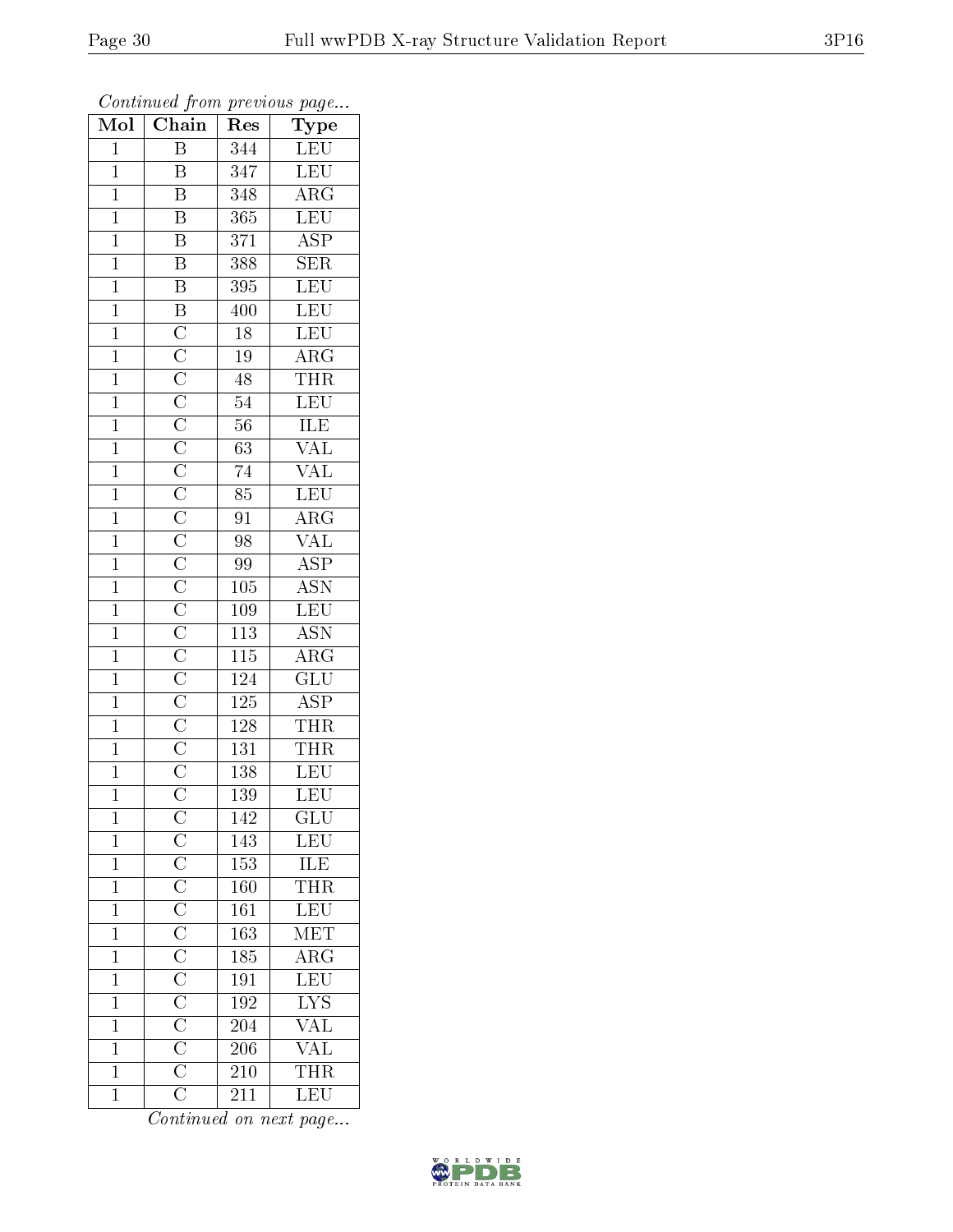| Mol            | $\cdots$<br>$\overline{\text{Chain}}$ | $\mathbf{r}$ .<br>Res | $r \sim 3$<br>Type                         |
|----------------|---------------------------------------|-----------------------|--------------------------------------------|
| $\overline{1}$ |                                       | 213                   | $\overline{\mathrm{GLU}}$                  |
| $\overline{1}$ |                                       | 219                   | <b>ILE</b>                                 |
| $\overline{1}$ |                                       | 234                   | <b>VAL</b>                                 |
| $\mathbf{1}$   |                                       | 236                   | $\overline{\text{LYS}}$                    |
| $\overline{1}$ |                                       | $\overline{245}$      | $\overline{\mathrm{ASN}}$                  |
| $\overline{1}$ |                                       | $\overline{247}$      | <b>LYS</b>                                 |
| $\overline{1}$ |                                       | 253                   | LEU                                        |
| $\overline{1}$ |                                       | $\overline{262}$      | $\overline{\rm ARG}$                       |
| $\mathbf{1}$   |                                       | $\overline{2}67$      | THR                                        |
| $\overline{1}$ |                                       | 279                   | $\overline{\text{GLU}}$                    |
| $\overline{1}$ |                                       | 289                   | LEU                                        |
| $\overline{1}$ |                                       | 293                   | $\overline{\rm{ARG}}$                      |
| $\mathbf{1}$   |                                       | 298                   | $\overline{\text{ARG}}$                    |
| $\mathbf{1}$   |                                       | 309                   | $\overline{\text{SER}}$                    |
| $\overline{1}$ |                                       | $\overline{314}$      | $\overline{\text{ASP}}$                    |
| $\mathbf{1}$   |                                       | 320                   | $\overline{\text{GLU}}$                    |
| $\overline{1}$ |                                       | $\overline{341}$      | <b>THR</b>                                 |
| $\mathbf{1}$   |                                       | 344                   | LEU                                        |
| $\overline{1}$ |                                       | 346                   | $\overline{\text{SER}}$                    |
| $\mathbf{1}$   |                                       | 347                   | LEU                                        |
| $\overline{1}$ |                                       | 349                   | SER                                        |
| $\overline{1}$ |                                       | 358                   | $\frac{\overline{\text{THR}}}{\text{LEV}}$ |
| $\mathbf{1}$   |                                       | 365                   |                                            |
| $\mathbf{1}$   |                                       | 368                   | <b>VAL</b>                                 |
| $\overline{1}$ |                                       | 388                   | $\overline{\text{SER}}$                    |
| $\overline{1}$ |                                       | 394                   | LEU                                        |
| $\overline{1}$ |                                       | $\overline{395}$      | $\overline{\text{LEU}}$                    |
| $\mathbf{1}$   |                                       | 400                   | LEU                                        |
| $\overline{1}$ | $\frac{0}{D}$                         | $\overline{21}$       | $\overline{\text{SER}}$                    |
| 1              | D                                     | 27                    | $\rm{SER}$                                 |
| $\overline{1}$ | D                                     | 33                    | $\overline{\text{LEU}}$                    |
| $\mathbf{1}$   | $\overline{D}$                        | 36                    | $\overline{\text{ARG}}$                    |
| $\mathbf{1}$   | $\overline{D}$                        | 41                    | <b>VAL</b>                                 |
| $\mathbf{1}$   | $\overline{D}$                        | 45                    | $\overline{\text{VAL}}$                    |
| $\mathbf{1}$   | $\overline{D}$                        | 48                    | $\overline{\text{THR}}$                    |
| $\overline{1}$ | $\overline{D}$                        | 50                    | $\overline{\text{SER}}$                    |
| $\mathbf 1$    | $\overline{D}$                        | $\overline{51}$       | $\overline{\text{ASP}}$                    |
| $\mathbf{1}$   | $\overline{\rm D}$                    | 52                    | $\overline{\mathrm{ASN}}$                  |
| $\mathbf{1}$   | $\overline{D}$                        | 54                    | LEU                                        |
| $\mathbf{1}$   | $\overline{\rm D}$                    | 69                    | $\overline{\text{VAL}}$                    |
| $\mathbf 1$    | $\overline{\rm D}$                    | 73                    | ILE                                        |
| $\mathbf{1}$   | $\overline{\rm D}$                    | 75                    | $\overline{\text{SER}}$                    |

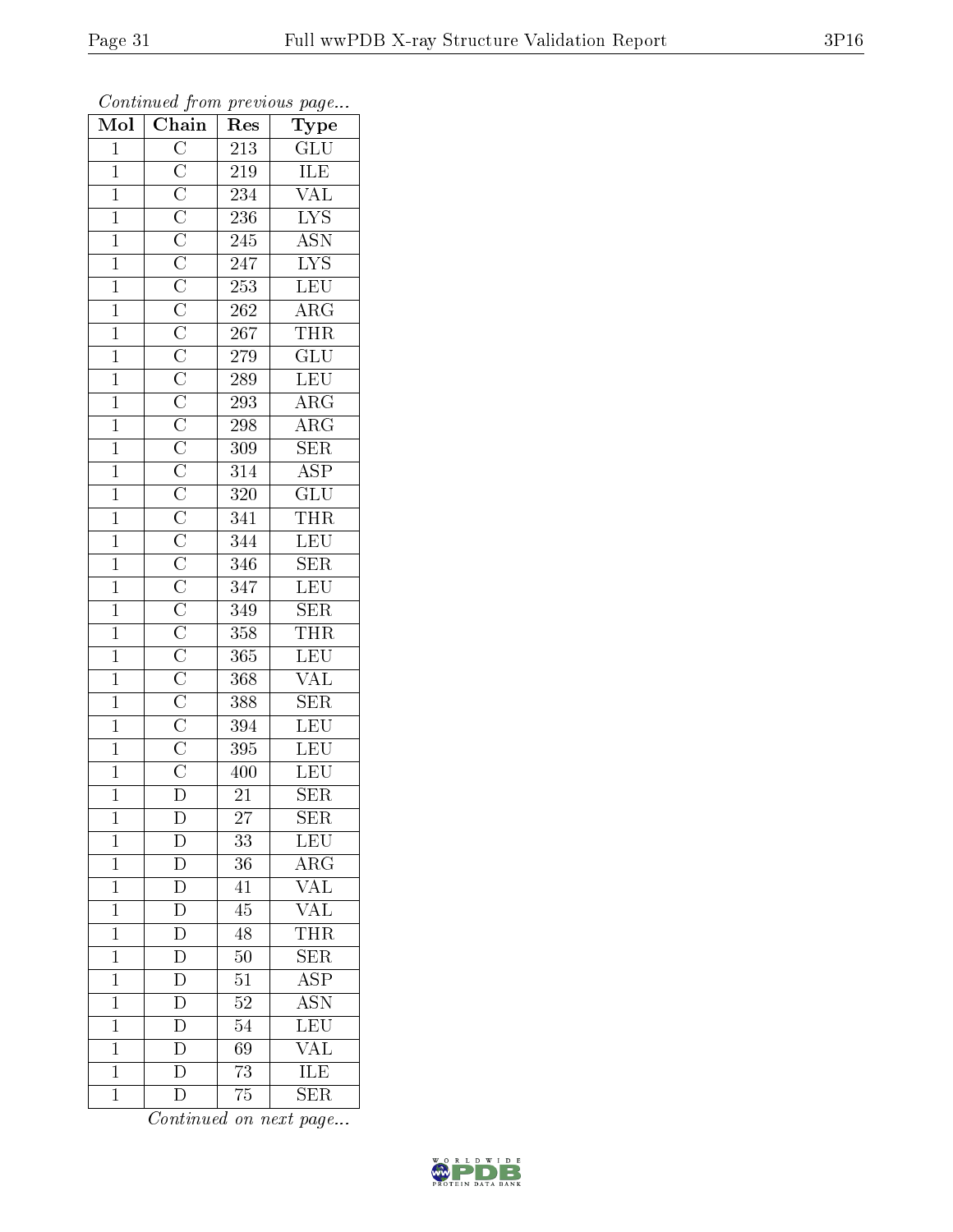| Mol            | Chain                    | Res              | $\overline{\phantom{a}}$<br>Type |
|----------------|--------------------------|------------------|----------------------------------|
| $\mathbf{1}$   | D                        | 79               | <b>VAL</b>                       |
| $\mathbf 1$    | D                        | 91               | $\overline{\rm{ARG}}$            |
| $\mathbf{1}$   | $\overline{\rm D}$       | 105              | $\overline{\text{ASN}}$          |
| $\overline{1}$ | $\overline{\rm D}$       | 109              | LEU                              |
| $\mathbf{1}$   | $\overline{\rm D}$       | 110              | <b>THR</b>                       |
| $\mathbf{1}$   | $\overline{\rm D}$       | $\overline{1}15$ | $\overline{\rm{ARG}}$            |
| $\mathbf{1}$   | $\overline{D}$           | 128              | <b>THR</b>                       |
| $\mathbf{1}$   | $\overline{D}$           | 129              | <b>LEU</b>                       |
| $\mathbf{1}$   | $\overline{D}$           | 131              | <b>THR</b>                       |
| $\overline{1}$ | $\overline{D}$           | 134              | $\overline{{\rm GLU}}$           |
| $\mathbf{1}$   | $\overline{D}$           | 138              | <b>LEU</b>                       |
| $\mathbf{1}$   | $\overline{D}$           | 142              | $\overline{\text{GLU}}$          |
| $\mathbf{1}$   | $\overline{D}$           | 143              | LEU                              |
| $\overline{1}$ | $\overline{D}$           | 158              | <b>ASP</b>                       |
| $\overline{1}$ | $\overline{\rm D}$       | 174              | $\overline{\text{GLU}}$          |
| $\mathbf{1}$   | $\frac{1}{D}$            | 185              | $\rm{ARG}$                       |
| $\mathbf{1}$   | $\frac{1}{\overline{D}}$ | $\overline{191}$ | LEU                              |
| $\mathbf{1}$   | $\overline{D}$           | 192              | $\overline{LYS}$                 |
| $\overline{1}$ | $\overline{\rm D}$       | 196              | $\overline{\text{SER}}$          |
| $\overline{1}$ | $\overline{D}$           | 204              | $\overline{\text{VAL}}$          |
| $\mathbf{1}$   | $\overline{D}$           | 206              | $\overline{\text{VAL}}$          |
| $\mathbf{1}$   | $\overline{D}$           | 211              | $\overline{\text{LEU}}$          |
| $\overline{1}$ | $\overline{\rm D}$       | 219              | ILE                              |
| $\mathbf{1}$   | $\overline{\mathrm{D}}$  | 223              | $\overline{\text{ASP}}$          |
| $\mathbf{1}$   | $\overline{\rm D}$       | 226              | <b>LEU</b>                       |
| $\mathbf{1}$   | $\overline{D}$           | 230              | <b>THR</b>                       |
| $\mathbf{1}$   | $\overline{D}$           | 236              | $\overline{\text{LYS}}$          |
| $\mathbf{1}$   | $\overline{\rm D}$       | 237              | $\overline{\text{ASP}}$          |
| $\overline{1}$ | $\overline{\rm D}$       | 239              | $\overline{\text{LEU}}$          |
| $\mathbf 1$    | $\mathbf D$              | 242              | ILE                              |
| $\mathbf{1}$   | $\mathbf D$              | 245              | $\overline{\mathrm{ASN}}$        |
| $\mathbf{1}$   | $\overline{D}$           | 253              | LEU                              |
| $\mathbf{1}$   | $\mathbf D$              | 255              | $\overline{\text{ASP}}$          |
| $\overline{1}$ | $\overline{\rm D}$       | 270              | <b>THR</b>                       |
| $\mathbf{1}$   | $\overline{\rm D}$       | 282              | $\overline{\text{GLU}}$          |
| $\mathbf 1$    | $\overline{D}$           | 313              | $\overline{\text{ASP}}$          |
| $\mathbf 1$    | $\overline{\rm D}$       | 329              | $\overline{{\rm GLU}}$           |
| $\overline{1}$ | D                        | 341              | <b>THR</b>                       |
| $\mathbf{1}$   | $\overline{\rm D}$       | 344              | LEU                              |
| $\mathbf 1$    | $\overline{D}$           | 345              | $\overline{\text{SER}}$          |
| $\mathbf 1$    | $\overline{\rm D}$       | 346              | $\overline{\text{SER}}$          |
| $\mathbf{1}$   | $\overline{\rm D}$       | 347              | LEU                              |

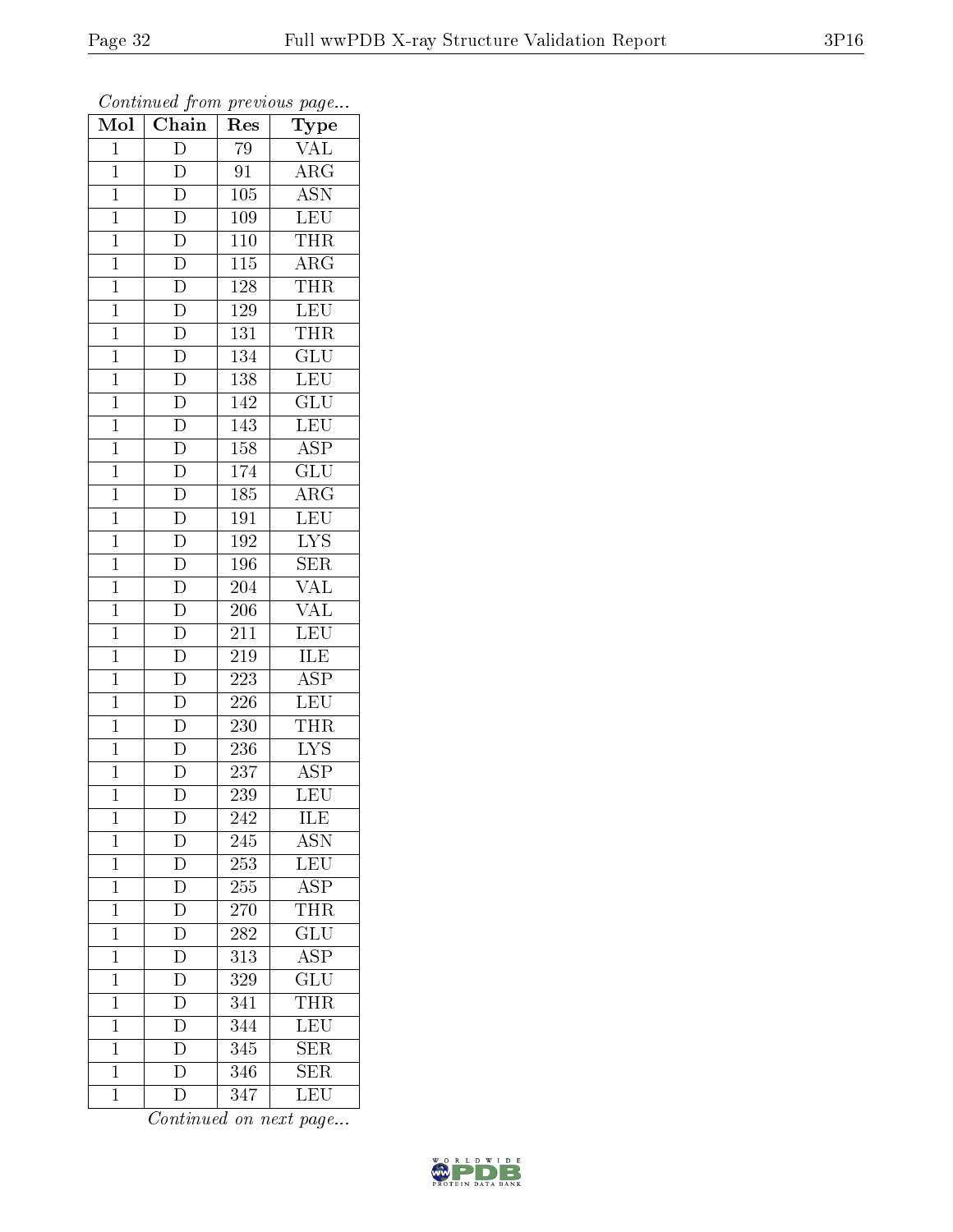| $\overline{\text{Mol}}$ | $\sim$ $\sim$<br>Chain  | r -<br>Res       | $\mathbf{r}$ $\sim$ $\mathbf{v}$<br>Type |
|-------------------------|-------------------------|------------------|------------------------------------------|
| $\mathbf{1}$            | $\overline{D}$          | 369              | SER                                      |
| $\mathbf{1}$            | D                       | 389              | <b>THR</b>                               |
| $\overline{1}$          | $\overline{\rm D}$      | 395              | LEU                                      |
| $\overline{1}$          | $\overline{D}$          | 399              | $\overline{\rm{ARG}}$                    |
| $\overline{1}$          | $\overline{\mathrm{E}}$ | $\overline{13}$  | LEU                                      |
| $\mathbf 1$             | $\overline{\mathrm{E}}$ | $\overline{17}$  | $\overline{\text{LEU}}$                  |
| $\mathbf 1$             | $\overline{\mathrm{E}}$ | 18               | LEU                                      |
| $\mathbf 1$             | $\overline{E}$          | 21               | $\overline{\text{SER}}$                  |
| $\overline{1}$          | $\overline{E}$          | 22               | $\overline{\text{PHE}}$                  |
| $\mathbf 1$             | $\overline{E}$          | $\overline{24}$  | $\overline{\text{ASP}}$                  |
| $\mathbf{1}$            | $\overline{\mathrm{E}}$ | 32               | <b>ASN</b>                               |
| $\mathbf{1}$            | $\overline{\mathrm{E}}$ | 45               | $\overline{\text{VAL}}$                  |
| $\mathbf{1}$            | $\overline{\mathrm{E}}$ | $\overline{48}$  | <b>THR</b>                               |
| $\mathbf{1}$            | $\overline{E}$          | $\overline{61}$  | $\overline{\text{TYR}}$                  |
| $\overline{1}$          | $\overline{\mathrm{E}}$ | $\overline{72}$  | $\overline{\text{GLU}}$                  |
| $\mathbf{1}$            | $\mathbf E$             | $\overline{73}$  | ILE                                      |
| $\mathbf{1}$            | $\overline{E}$          | $\overline{91}$  | $\overline{\rm{ARG}}$                    |
| $\mathbf 1$             | $\overline{E}$          | 93               | $\overline{\textrm{LEU}}$                |
| $\overline{1}$          | $\overline{\mathrm{E}}$ | $\overline{95}$  | $\overline{\text{ASN}}$                  |
| $\mathbf{1}$            | $\overline{\mathrm{E}}$ | 96               | $\overline{\text{LYS}}$                  |
| $\mathbf{1}$            | $\overline{\mathrm{E}}$ | 99               | $\overline{\text{ASP}}$                  |
| $\mathbf{1}$            | $\overline{\mathrm{E}}$ | 102              | $\overline{\text{VAL}}$                  |
| $\mathbf 1$             | E                       | $\overline{10}5$ | <b>ASN</b>                               |
| $\overline{1}$          | $\overline{\mathrm{E}}$ | 106              | $\overline{\rm{ARG}}$                    |
| $\overline{1}$          | $\overline{E}$          | 111              | $\overline{\text{CYS}}$                  |
| $\mathbf 1$             | $\overline{\mathrm{E}}$ | 115              | $\rm{\overline{A}RG}$                    |
| $\mathbf 1$             | $\overline{E}$          | 123              | $\overline{\text{VAL}}$                  |
| $\overline{1}$          | $\overline{\mathrm{E}}$ | 125              | $\overline{\text{ASP}}$                  |
| $\overline{1}$          | $\overline{\mathrm{E}}$ | $\overline{129}$ | $\overline{\text{LEU}}$                  |
| $\mathbf 1$             | E                       | 135              | $\operatorname{GLU}$                     |
| $\mathbf{1}$            | $\overline{\mathrm{E}}$ | 139              | $\textrm{LEU}$                           |
| $\mathbf{1}$            | $\overline{E}$          | 143              | LEU                                      |
| $\mathbf{1}$            | ${\rm E}$               | 158              | <b>ASP</b>                               |
| $\overline{1}$          | $\overline{\mathrm{E}}$ | 163              | $\overline{\text{MET}}$                  |
| $\mathbf{1}$            | E                       | 183              | $\rm{ARG}$                               |
| $\mathbf 1$             | $\overline{\mathrm{E}}$ | 185              | $\overline{\rm{ARG}}$                    |
| $\mathbf 1$             | $\overline{\mathrm{E}}$ | 191              | LEU                                      |
| $\overline{1}$          | $\overline{\mathrm{E}}$ | 192              | $\overline{\rm LYS}$                     |
| $\mathbf{1}$            | $\overline{\mathrm{E}}$ | 206              | VAL                                      |
| $\mathbf{1}$            | $\overline{\mathrm{E}}$ | 209              | $\overline{\text{LYS}}$                  |
| $\mathbf 1$             | $\overline{\mathrm{E}}$ | 210              | $\overline{\text{THR}}$                  |
| $\mathbf{1}$            | E                       | 211              | LEU                                      |

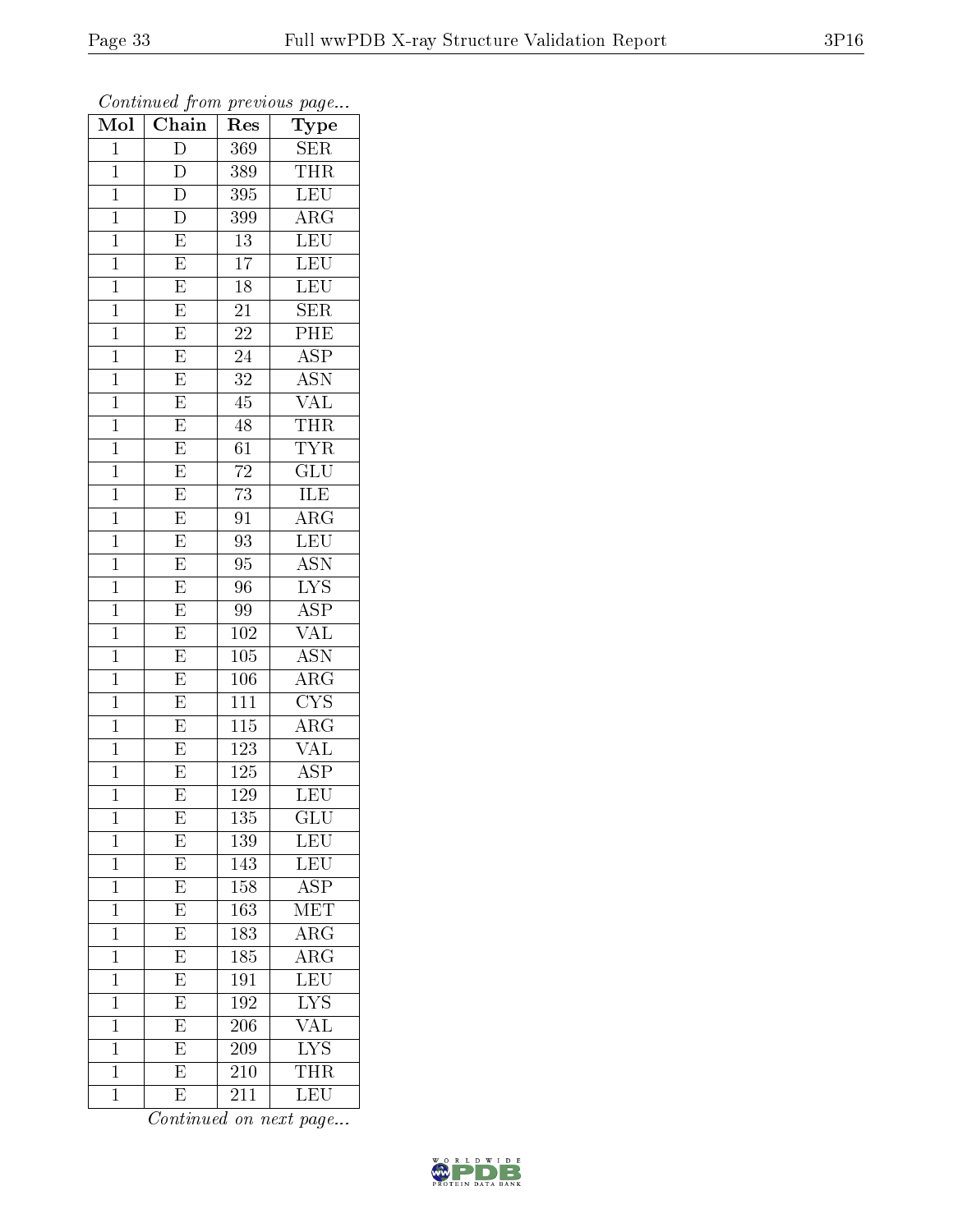| , , , , , ,<br>Mol | Chain                                                                   | $\mathbf{r}$ . $\sim$<br>$\bar{R}$ es | $r \sim r$<br>Type        |
|--------------------|-------------------------------------------------------------------------|---------------------------------------|---------------------------|
| $\mathbf 1$        | E                                                                       | 239                                   | $\overline{\text{LEU}}$   |
| $\overline{1}$     | E                                                                       | 240                                   | <b>LEU</b>                |
| $\overline{1}$     | $\overline{\mathrm{E}}$                                                 | 242                                   | <b>ILE</b>                |
| $\mathbf{1}$       | $\overline{\mathrm{E}}$                                                 | $\overline{2}$ 43                     | <b>SER</b>                |
| $\mathbf{1}$       | $\overline{E}$                                                          | 248                                   | $\overline{\rm{ARG}}$     |
| $\mathbf 1$        | $\overline{\mathrm{E}}$                                                 | 253                                   | LEU                       |
| $\mathbf 1$        | $\overline{\mathrm{E}}$                                                 | 263                                   | $\widetilde{{\rm GLN}}$   |
| $\overline{1}$     | $\overline{\mathrm{E}}$                                                 | 289                                   | $\overline{\text{LEU}}$   |
| $\mathbf{1}$       | $\overline{E}$                                                          | 296                                   | $\overline{\text{GLN}}$   |
| $\overline{1}$     | $\overline{E}$                                                          | 309                                   | $\overline{\text{SER}}$   |
| $\overline{1}$     | $\overline{E}$                                                          | 320                                   | GLU                       |
| $\overline{1}$     | $\overline{E}$                                                          | 329                                   | $\overline{\text{GLU}}$   |
| $\mathbf{1}$       | $\overline{E}$                                                          | 344                                   | <b>LEU</b>                |
| $\mathbf{1}$       | $\overline{\mathrm{E}}$                                                 | 347                                   | <b>LEU</b>                |
| $\mathbf{1}$       | $\overline{E}$                                                          | 350                                   | $\overline{\text{GLU}}$   |
| $\mathbf{1}$       | $\overline{\mathrm{E}}$                                                 | 358                                   | <b>THR</b>                |
| $\overline{1}$     | $\overline{E}$                                                          | 365                                   | LEU                       |
| $\mathbf{1}$       | $\overline{E}$                                                          | 395                                   | <b>LEU</b>                |
| $\mathbf{1}$       | $\frac{\overline{F}}{\overline{F}}$ $\frac{\overline{F}}{\overline{F}}$ | 19                                    | $\rm{ARG}$                |
| $\mathbf 1$        |                                                                         | 33                                    | LEU                       |
| $\overline{1}$     |                                                                         | $\overline{3}6$                       | $\rm{ARG}$                |
| $\overline{1}$     |                                                                         | 42                                    | LEU                       |
| $\mathbf 1$        | $\frac{\overline{F}}{\overline{F}}$                                     | $\overline{4}7$                       | <b>LEU</b>                |
| $\mathbf{1}$       |                                                                         | 54                                    | $\overline{\text{LEU}}$   |
| $\mathbf 1$        | $\overline{\mathrm{F}}$                                                 | 63                                    | VAL                       |
| $\mathbf 1$        | $\overline{\mathrm{F}}$                                                 | 73                                    | ILE                       |
| $\overline{1}$     | $\overline{F}$                                                          | $\overline{78}$                       | $\overline{\text{SER}}$   |
| $\mathbf{1}$       | $\overline{F}$                                                          | 82                                    | ${\rm SER}$               |
| $\overline{1}$     | $\overline{\mathrm{F}}$                                                 | 105                                   | $\overline{\mathrm{ASN}}$ |
| 1                  | $\boldsymbol{\mathrm{F}}$                                               | 107                                   | VAL                       |
| $\mathbf 1$        | $\frac{\overline{F}}{\overline{F}}$ $\frac{\overline{F}}{\overline{F}}$ | 109                                   | $\overline{\text{LEU}}$   |
| $\mathbf{1}$       |                                                                         | 110                                   | <b>THR</b>                |
| $\mathbf{1}$       |                                                                         | 111                                   | $\overline{\text{CYS}}$   |
| $\mathbf{1}$       |                                                                         | <b>120</b>                            | $\overline{\text{THR}}$   |
| $\mathbf{1}$       | $\frac{\overline{F}}{\overline{F}}$                                     | 125                                   | $\overline{\text{ASP}}$   |
| $\overline{1}$     |                                                                         | $\overline{128}$                      | $\overline{\text{THR}}$   |
| $\mathbf 1$        | $\overline{F}$                                                          | 132                                   | LEU                       |
| $\mathbf 1$        | $\overline{F}$                                                          | 134                                   | $\widetilde{{\rm GLU}}$   |
| $\mathbf 1$        |                                                                         | 138                                   | LEU                       |
| $\mathbf{1}$       | $\frac{\overline{\text{F}}}{\text{F}}$                                  | 143                                   | LEU                       |
| $\mathbf 1$        |                                                                         | 158                                   | $\overline{\text{ASP}}$   |
| $\mathbf{1}$       | $\overline{\mathrm{F}}$                                                 | 159                                   | $\overline{\text{ASP}}$   |

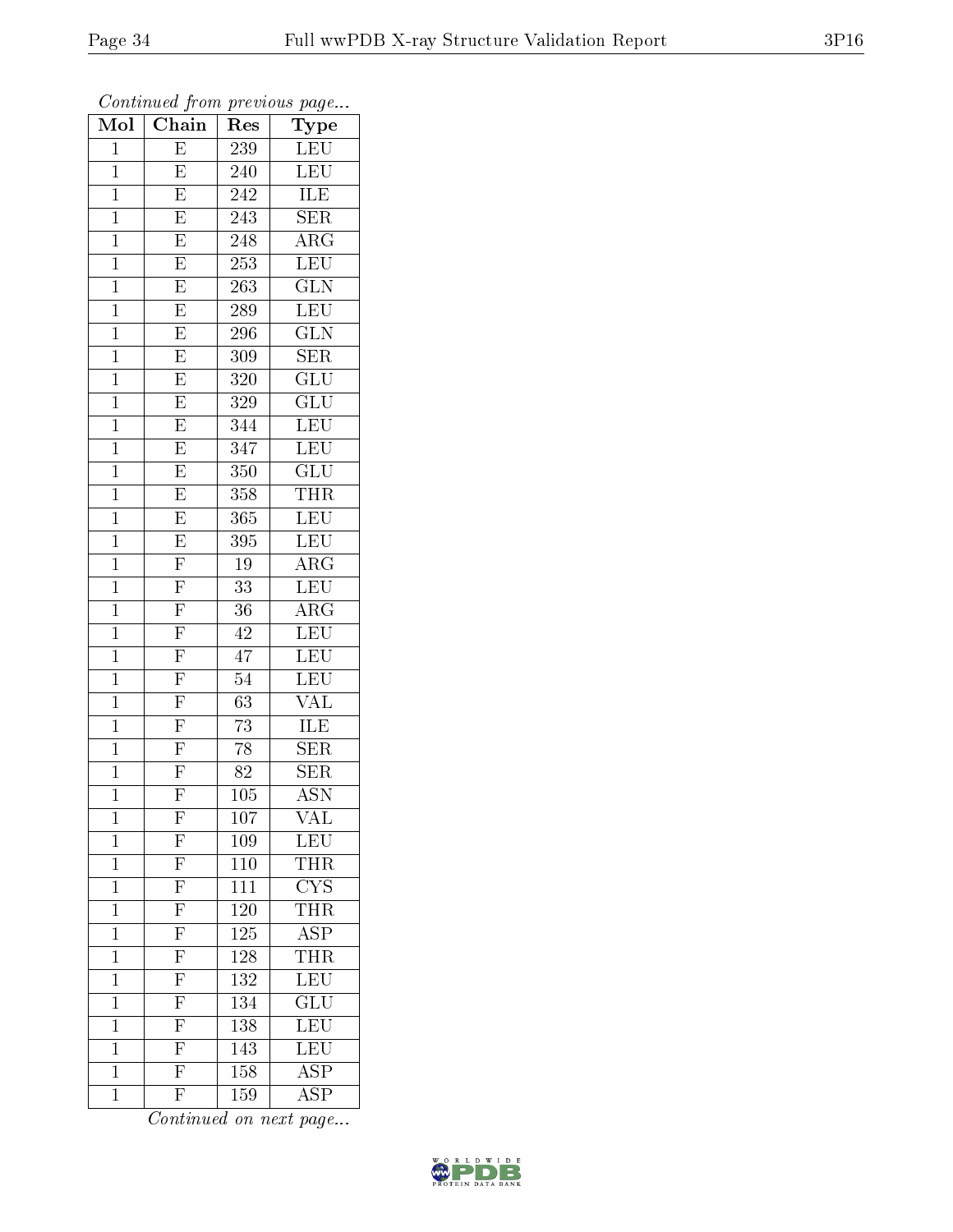| Mol            | Chain                   | $_{\rm Res}$     | Type                      |
|----------------|-------------------------|------------------|---------------------------|
| $\overline{1}$ | $\overline{\mathrm{F}}$ | 163              | MET                       |
| $\mathbf 1$    | $\overline{\mathrm{F}}$ | 164              | LEU                       |
| $\mathbf 1$    | $\overline{\mathrm{F}}$ | 172              | LEU                       |
| $\mathbf 1$    | $\overline{\mathrm{F}}$ | 185              | $\overline{\rm{ARG}}$     |
| $\overline{1}$ | $\overline{\mathrm{F}}$ | $\overline{192}$ | $\overline{\text{LYS}}$   |
| $\mathbf 1$    | $\overline{\mathrm{F}}$ | 199              | $\overline{\rm ASP}$      |
| $\mathbf{1}$   | $\overline{\mathrm{F}}$ | 200              | ILE                       |
| $\mathbf 1$    | $\overline{F}$          | 206              | $\overline{\text{VAL}}$   |
| $\mathbf 1$    | $\overline{\mathrm{F}}$ | 209              | $\overline{\text{LYS}}$   |
| $\mathbf 1$    | $\overline{\mathrm{F}}$ | 211              | LEU                       |
| $\mathbf{1}$   | $\overline{\mathrm{F}}$ | 219              | ILE                       |
| $\mathbf 1$    | $\overline{\mathrm{F}}$ | $\overline{226}$ | $\overline{\text{LEU}}$   |
| $\overline{1}$ | $\overline{\mathrm{F}}$ | 230              | THR                       |
| $\mathbf 1$    | $\overline{\mathrm{F}}$ | 242              | ILE                       |
| $\mathbf 1$    | $\overline{\mathrm{F}}$ | 245              | $\overline{\mathrm{ASN}}$ |
| $\mathbf 1$    | $\overline{\mathrm{F}}$ | 251              | <b>THR</b>                |
| $\overline{1}$ | $\overline{\mathrm{F}}$ | $\overline{253}$ | LEU                       |
| $\mathbf 1$    | $\overline{\mathrm{F}}$ | 262              | $A\overline{RG}$          |
| $\mathbf 1$    | $\overline{\mathrm{F}}$ | 264              | LEU                       |
| $\overline{1}$ | $\overline{\mathrm{F}}$ | 289              | <b>LEU</b>                |
| $\mathbf 1$    | $\overline{\mathrm{F}}$ | 297              | <b>VAL</b>                |
| $\mathbf 1$    | $\overline{\mathrm{F}}$ | 298              | $\overline{\rm{ARG}}$     |
| $\mathbf{1}$   | $\overline{\mathrm{F}}$ | 313              | $\overline{\text{ASP}}$   |
| $\mathbf 1$    | $\overline{\mathrm{F}}$ | $\overline{314}$ | $\overline{\text{ASP}}$   |
| $\overline{1}$ | $\overline{F}$          | 319              | $\overline{\text{GLU}}$   |
| $\mathbf{1}$   | $\overline{\mathrm{F}}$ | 331              | LEU                       |
| $\overline{1}$ | $\overline{\mathrm{F}}$ | 344              | $\overline{\text{LEU}}$   |
| $\mathbf 1$    | $\overline{\mathrm{F}}$ | 347              | $\overline{\text{LEU}}$   |
| $\overline{1}$ | $\overline{\mathrm{F}}$ | 351              | $\overline{\rm ARG}$      |
| $\mathbf{1}$   | $\overline{\mathrm{F}}$ | 357              | <b>THR</b>                |
| $\mathbf{1}$   | $\overline{\mathrm{F}}$ | $\overline{3}65$ | <b>LEU</b>                |
| $\overline{1}$ | $\overline{\mathrm{F}}$ | 395              | $\overline{\text{LEU}}$   |

Some sidechains can be flipped to improve hydrogen bonding and reduce clashes. All (10) such sidechains are listed below:

| Mol | Chain | Res | Type             |
|-----|-------|-----|------------------|
|     |       | 105 | $\overline{ASN}$ |
|     |       | 269 | <b>HIS</b>       |
|     | R     | 263 | <b>GLN</b>       |
|     | C     | 245 | <b>ASN</b>       |
|     |       | 263 | <b>GLN</b>       |
|     |       | 32  | <b>ASN</b>       |

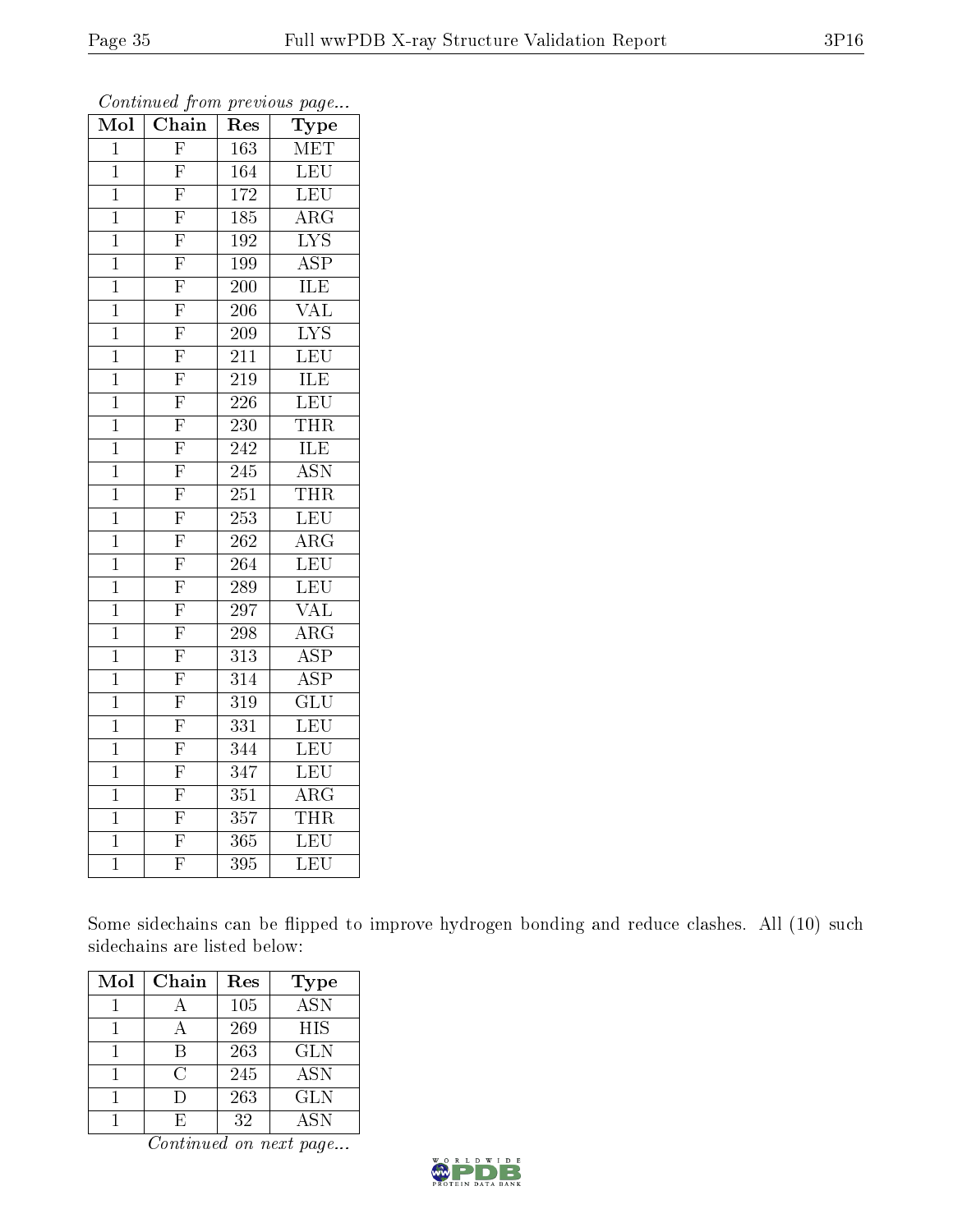Continued from previous page...

| Mol | Chain | Res | Type       |
|-----|-------|-----|------------|
|     |       | 263 | <b>GLN</b> |
|     |       | 101 | <b>HIS</b> |
|     |       | 105 | ASN        |
|     |       | 245 | <b>ASN</b> |

#### 5.3.3 RNA (i)

There are no RNA molecules in this entry.

#### 5.4 Non-standard residues in protein, DNA, RNA chains (i)

There are no non-standard protein/DNA/RNA residues in this entry.

#### 5.5 Carbohydrates  $(i)$

There are no carbohydrates in this entry.

#### 5.6 Ligand geometry  $(i)$

There are no ligands in this entry.

### 5.7 [O](https://www.wwpdb.org/validation/2017/XrayValidationReportHelp#nonstandard_residues_and_ligands)ther polymers  $(i)$

There are no such residues in this entry.

### 5.8 Polymer linkage issues (i)

There are no chain breaks in this entry.

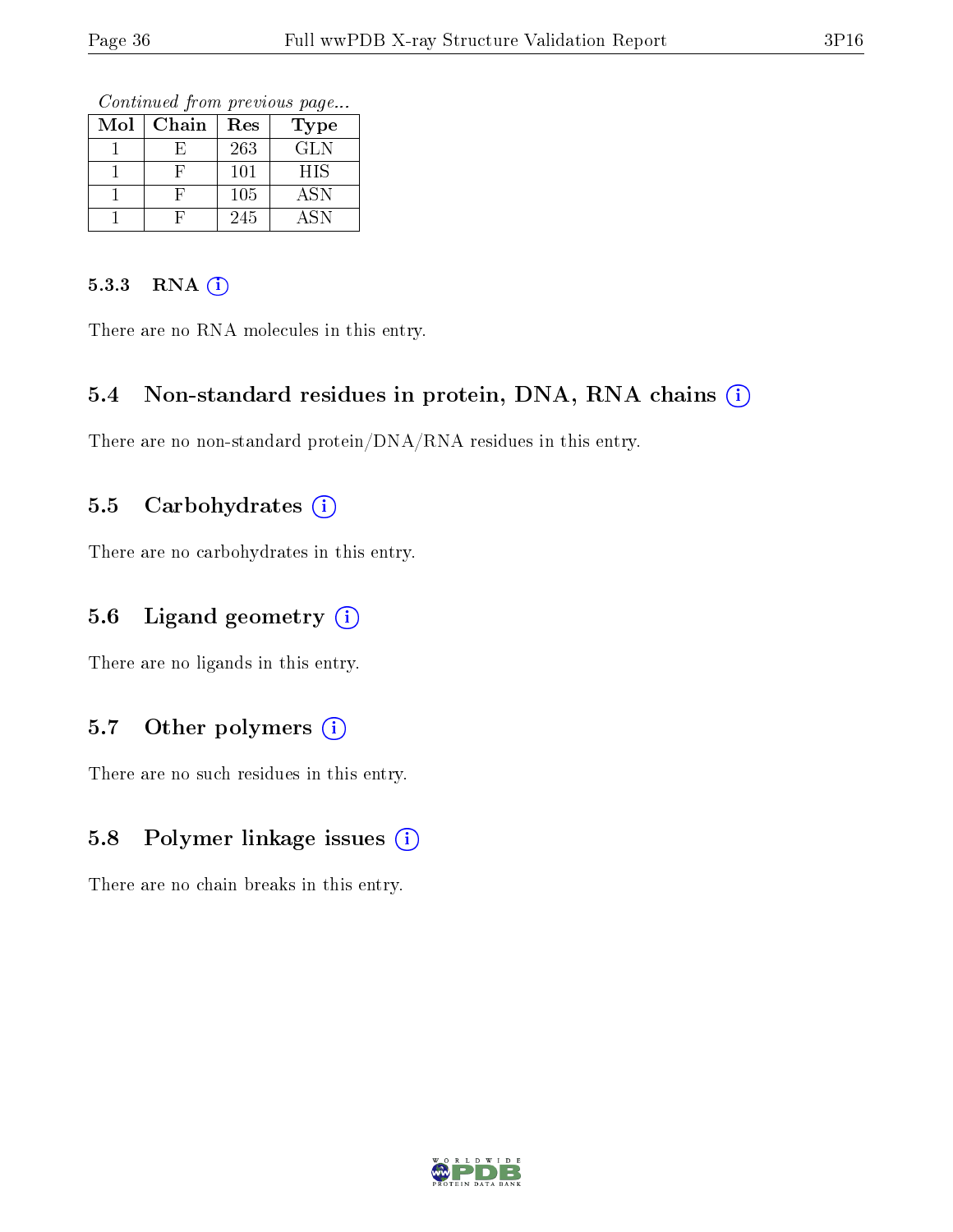# 6 Fit of model and data  $(i)$

### 6.1 Protein, DNA and RNA chains  $(i)$

In the following table, the column labelled  $#RSRZ> 2'$  contains the number (and percentage) of RSRZ outliers, followed by percent RSRZ outliers for the chain as percentile scores relative to all X-ray entries and entries of similar resolution. The OWAB column contains the minimum, median,  $95<sup>th</sup>$  percentile and maximum values of the occupancy-weighted average B-factor per residue. The column labelled ' $Q< 0.9$ ' lists the number of (and percentage) of residues with an average occupancy less than 0.9.

| Mol         | Chain       | Analysed          | ${ <\hspace{-1.5pt}{\mathrm{RSRZ}} \hspace{-1.5pt}>}$ | $\#\text{RSRZ}{>}2$                | $OWAB(\overline{A^2})$ | Q <sub>0.9</sub> |
|-------------|-------------|-------------------|-------------------------------------------------------|------------------------------------|------------------------|------------------|
| $\mathbf 1$ | A           | $375/408$ (91%)   | 0.47                                                  | $32(8\%)$ 10   8                   | 24, 50, 81, 95         | $\theta$         |
|             | B           | $383/408$ (93%)   | 0.14                                                  | $9(2\%)$<br>60<br>58               | 17, 49, 80, 100        | $\overline{0}$   |
|             | $\rm C$     | $370/408$ (90%)   | 0.13                                                  | $5(1\%)$<br>75<br>175 <sub>1</sub> | 19, 46, 79, 122        | $\Omega$         |
|             | D           | $369/408$ (90%)   | 0.12                                                  | $8(2\%)$<br>59<br>62               | 21, 47, 79, 103        | $\Omega$         |
|             | E           | $369/408(90\%)$   | 0.40                                                  | $27(7%)$ 15 11                     | 24, 52, 85, 118        | $\theta$         |
|             | $\mathbf F$ | $372/408$ (91%)   | 0.16                                                  | $7(1\%)$<br>65<br>66               | 19, 49, 85, 102        | $\overline{0}$   |
| All         | All         | $2238/2448$ (91%) | 0.24                                                  | 88 (3\%)<br>35<br>39               | 17, 49, 83, 122        | $\theta$         |

All (88) RSRZ outliers are listed below:

| Mol            | Chain                   | Res        | Type       | <b>RSRZ</b> |
|----------------|-------------------------|------------|------------|-------------|
| $\mathbf{1}$   | $\overline{\mathrm{F}}$ | 50         | SER        | 6.7         |
| $\mathbf{1}$   | E                       | 50         | SER.       | 6.5         |
| $\mathbf{1}$   | $\overline{\mathrm{E}}$ | 220        | <b>GLY</b> | 5.5         |
| $\mathbf{1}$   | $\mathbf{A}$            | 388        | <b>SER</b> | 5.3         |
| $\mathbf{1}$   | $\mathbf{F}$            | 295        | ALA        | 5.2         |
| $\overline{1}$ | $\overline{\rm A}$      | 40         | PRO        | 4.4         |
| $\overline{1}$ | $\overline{\rm D}$      | <b>158</b> | ASP        | 4.3         |
| $\mathbf{1}$   | B                       | 371        | <b>ASP</b> | 4.2         |
| $\mathbf{1}$   | A                       | 233        | <b>GLY</b> | 4.1         |
| $\mathbf{1}$   | $\overline{D}$          | 235        | <b>GLY</b> | 4.1         |
| $\mathbf{1}$   | А                       | 400        | LEU        | 4.1         |
| $\mathbf{1}$   | Β                       | 370        | $\rm GLY$  | 3.9         |
| $\mathbf{1}$   | B                       | 221        | <b>GLY</b> | 3.9         |
| $\mathbf{1}$   | E                       | 196        | <b>SER</b> | 3.8         |
| $\mathbf{1}$   | A                       | 172        | LEU        | 3.7         |
| $\mathbf{1}$   | А                       | 313        | <b>ASP</b> | 3.6         |
| $\mathbf{1}$   | A                       | 232        | PRO        | 3.6         |
| $\mathbf{1}$   | Е                       | 59         | PHE        | 3.6         |
| $\mathbf 1$    | Е                       | 61         | TYR        | 3.4         |

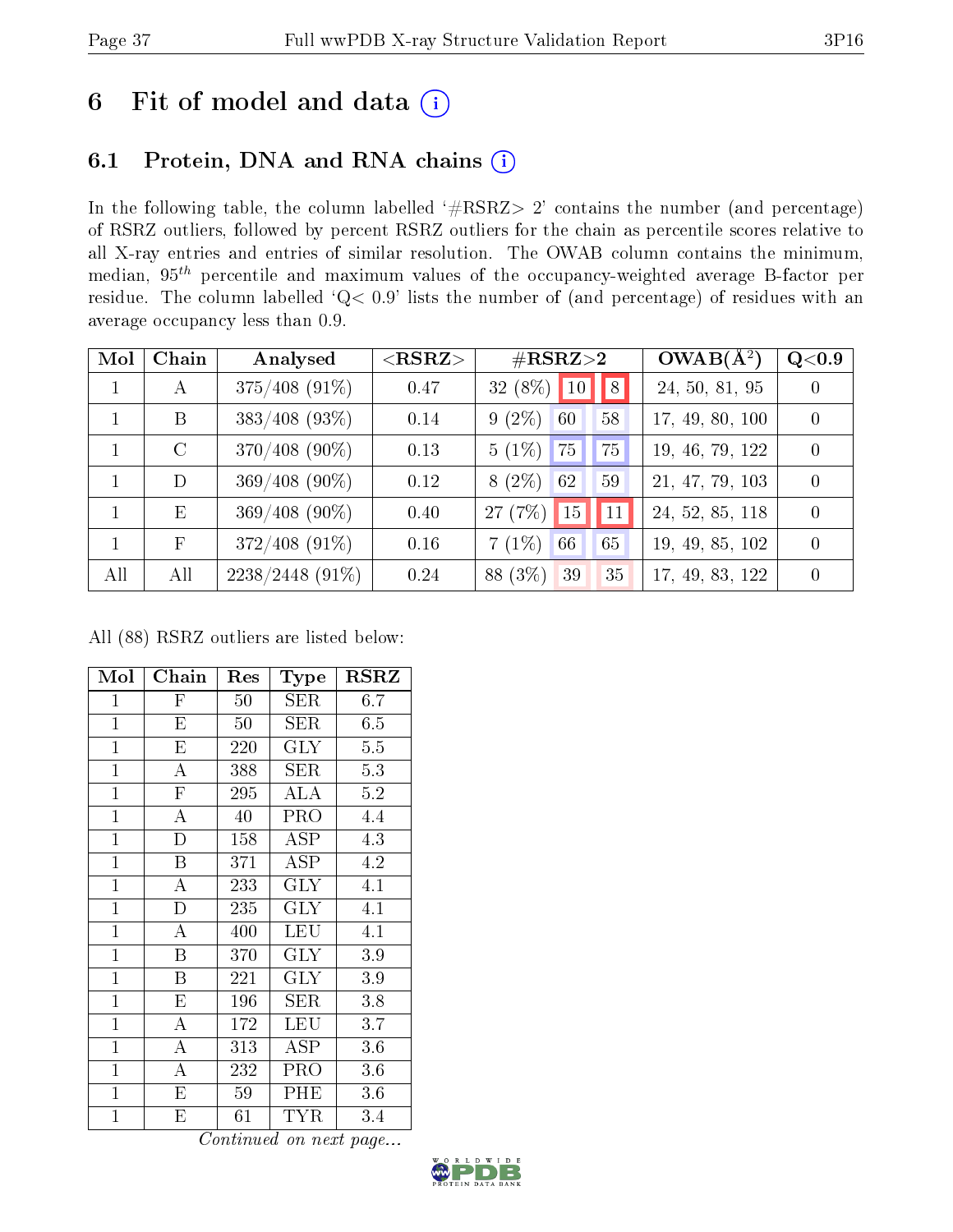| $\overline{\text{Mol}}$ | Chain                   | Res              | $_{\rm Type}$             | <b>RSRZ</b>      |
|-------------------------|-------------------------|------------------|---------------------------|------------------|
| $\mathbf{1}$            | $\overline{\rm C}$      | 36               | $\overline{\text{ARG}}$   | $\overline{3.4}$ |
| $\mathbf{1}$            | $\boldsymbol{A}$        | 173              | GLY                       | 3.3              |
| $\overline{1}$          | A                       | 234              | $\overline{\text{VAL}}$   | $\overline{3.3}$ |
| $\overline{1}$          | $\overline{\mathrm{B}}$ | 372              | $\overline{\rm ASP}$      | $3.3\,$          |
| $\overline{1}$          | $\overline{\mathrm{B}}$ | $196\,$          | $\overline{\text{SER}}$   | $\overline{3.3}$ |
| $\mathbf{1}$            | $\mathbf{A}$            | 231              | GLY                       | $3.3\,$          |
| $\mathbf{1}$            | $\boldsymbol{A}$        | 230              | <b>THR</b>                | $\!3.2\!$        |
| $\overline{1}$          | $\overline{C}$          | $\overline{313}$ | $\overline{\text{ASP}}$   | $\overline{3.2}$ |
| $\overline{1}$          | $\overline{\mathrm{E}}$ | 236              | $\overline{\text{LYS}}$   | $\overline{3.2}$ |
| $\overline{1}$          | $\overline{\rm C}$      | 294              | $\overline{\text{GLY}}$   | $\overline{3.1}$ |
| $\mathbf{1}$            | B                       | 373              | $\rm{ARG}$                | 3.1              |
| $\overline{1}$          | $\overline{\mathrm{E}}$ | $\overline{192}$ | $\overline{\text{LYS}}$   | $\overline{3.1}$ |
| $\overline{1}$          | $\overline{E}$          | 267              | <b>THR</b>                | $\overline{3.1}$ |
| $\overline{1}$          | $\overline{F}$          | $\overline{313}$ | $\overline{\text{ASP}}$   | 3.0              |
| $\overline{1}$          | $\overline{A}$          | $\overline{236}$ | $\overline{\text{LYS}}$   | 3.0              |
| $\mathbf{1}$            | $\overline{\rm C}$      | $\overline{52}$  | $\overline{\mathrm{ASN}}$ | $\overline{3.0}$ |
| $\overline{1}$          | $\overline{\mathrm{E}}$ | <b>226</b>       | $\overline{\text{LEU}}$   | $2.9\,$          |
| $\overline{1}$          | $\overline{E}$          | $130\,$          | $\overline{\text{PRO}}$   | 2.9              |
| $\overline{1}$          | $\overline{A}$          | 245              | <b>ASN</b>                | 2.9              |
| $\overline{1}$          | $\overline{\mathrm{F}}$ | 303              | $\overline{\text{ASP}}$   | $\overline{2.9}$ |
| $\overline{1}$          | $\overline{\mathrm{E}}$ | $235\,$          | <b>GLY</b>                | $2.9\,$          |
| $\overline{1}$          | $\overline{\rm D}$      | 302              | $\overline{\rm ALA}$      | $\overline{2.9}$ |
| $\overline{1}$          | $\overline{F}$          | 230              | <b>THR</b>                | 2.8              |
| $\overline{1}$          | $\overline{A}$          | 304              | $\overline{\text{GLY}}$   | $2.8\,$          |
| $\mathbf{1}$            | $\overline{A}$          | 329              | $\overline{{\rm GLU}}$    | 2.7              |
| $\mathbf{1}$            | $\overline{D}$          | 233              | <b>GLY</b>                | $\overline{2.7}$ |
| $\overline{1}$          | $\overline{A}$          | $\overline{61}$  | $\overline{\text{TYR}}$   | $\overline{2.7}$ |
| $\mathbf{1}$            | $\overline{A}$          | 169              | $\overline{\text{VAL}}$   | $\overline{2.7}$ |
| $\overline{1}$          | $\overline{A}$          | 198              | $\overline{\mathrm{PRO}}$ | $\overline{2.7}$ |
| 1                       | А                       | 34               | PRO                       | $^{2.6}$         |
| $\mathbf{1}$            | Β                       | 104              | <b>GLY</b>                | 2.6              |
| $\mathbf{1}$            | $\overline{\rm A}$      | 203              | $\rm ALA$                 | 2.6              |
| $\mathbf{1}$            | E                       | 388              | <b>SER</b>                | 2.6              |
| $\mathbf 1$             | $\overline{\mathrm{B}}$ | 143              | LEU                       | 2.5              |
| $\overline{1}$          | E                       | 302              | $\overline{\rm ALA}$      | 2.5              |
| $\mathbf{1}$            | A                       | 293              | ${\rm ARG}$               | $\overline{2.5}$ |
| $\overline{1}$          | $\overline{E}$          | 74               | $\overline{\text{VAL}}$   | $\overline{2.5}$ |
| $\overline{1}$          | E                       | 199              | ASP                       | 2.5              |
| $\overline{1}$          | $\overline{\mathrm{E}}$ | 194              | $\overline{\text{SER}}$   | 2.5              |
| $\mathbf{1}$            | D                       | $50\,$           | <b>SER</b>                | 2.4              |
| $\overline{1}$          | E                       | 71               | $\rm ALA$                 | 2.4              |
| $\mathbf{1}$            | A                       | 200              | ILE                       | 2.4              |

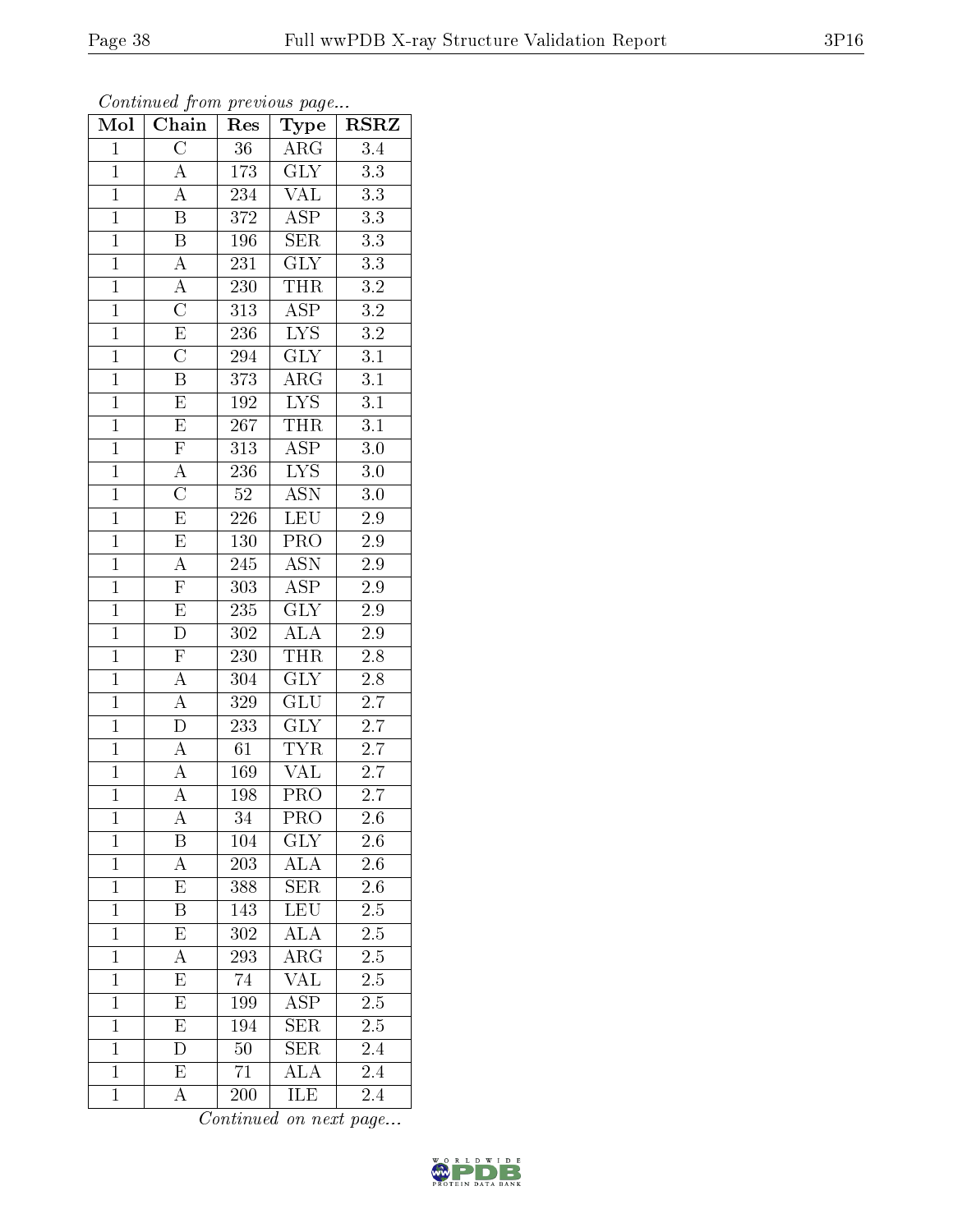| Mol            | Chain                   | Res              | Type                      | $_{\rm RSRZ}$    |
|----------------|-------------------------|------------------|---------------------------|------------------|
| $\mathbf{1}$   | $\overline{\rm A}$      | 171              | ILE                       | 2.3              |
| $\overline{1}$ | $\boldsymbol{A}$        | 235              | <b>GLY</b>                | 2.3              |
| $\overline{1}$ | $\overline{\mathrm{E}}$ | $\overline{16}$  | $\rm{ARG}$                | $\overline{2.3}$ |
| $\mathbf{1}$   | $\overline{\rm D}$      | 230              | <b>THR</b>                | 2.3              |
| $\overline{1}$ | $\overline{\mathrm{E}}$ | 223              | $\overline{\text{ASP}}$   | $\overline{2.3}$ |
| $\overline{1}$ | $\overline{\rm A}$      | 170              | $\overline{\text{GLU}}$   | 2.3              |
| $\overline{1}$ | $\overline{\mathrm{E}}$ | $\overline{18}$  | <b>LEU</b>                | $\overline{2.3}$ |
| $\overline{1}$ | $\overline{\mathrm{E}}$ | $\overline{72}$  | GLU                       | $\overline{2.3}$ |
| $\overline{1}$ | $\mathbf E$             | 105              | <b>ASN</b>                | $2.2\,$          |
| $\overline{1}$ | $\overline{\rm A}$      | 239              | <b>LEU</b>                | $\overline{2.2}$ |
| $\overline{1}$ | $\overline{\mathrm{E}}$ | 217              | $\overline{\rm ALA}$      | $\overline{2.2}$ |
| $\overline{1}$ | $\overline{\mathrm{F}}$ | $\overline{3}15$ | $\overline{\text{VAL}}$   | $\overline{2.2}$ |
| $\overline{1}$ | $\overline{\mathrm{B}}$ | $200\,$          | ILE                       | 2.2              |
| $\overline{1}$ | $\overline{\mathrm{E}}$ | 138              | $\overline{\text{LEU}}$   | $2\overline{.1}$ |
| $\overline{1}$ | $\overline{\mathrm{E}}$ | 303              | <b>ASP</b>                | $\overline{2.1}$ |
| $\overline{1}$ | $\overline{\mathrm{F}}$ | 314              | <b>ASP</b>                | $\overline{2.1}$ |
| $\overline{1}$ | $\overline{A}$          | 303              | $\overline{\text{ASP}}$   | $\overline{2.1}$ |
| $\overline{1}$ | $\overline{\rm A}$      | 199              | <b>ASP</b>                | $\overline{2.1}$ |
| $\overline{1}$ | $\overline{\rm C}$      | 293              | $\rm{ARG}$                | 2.1              |
| $\overline{1}$ | $\overline{\mathrm{E}}$ | 41               | <b>VAL</b>                | $\overline{2.1}$ |
| $\overline{1}$ | $\overline{\rm A}$      | 174              | $\overline{\mathrm{GLU}}$ | $\overline{2.1}$ |
| $\overline{1}$ | $\overline{\mathrm{D}}$ | 172              | <b>LEU</b>                | $\overline{2.1}$ |
| $\mathbf{1}$   | $\overline{\rm A}$      | 274              | THR                       | $2.0\,$          |
| $\overline{1}$ | $\overline{A}$          | $\overline{237}$ | $\overline{\text{ASP}}$   | $2.0\,$          |
| $\overline{1}$ | $\overline{A}$          | $38\,$           | ALA                       | $2.0\,$          |
| $\overline{1}$ | $\overline{\mathrm{E}}$ | 266              | PRO                       | $2.0\,$          |
| $\overline{1}$ | $\overline{\rm D}$      | 303              | $\overline{\text{ASP}}$   | $\overline{2.0}$ |

### 6.2 Non-standard residues in protein, DNA, RNA chains  $(i)$

There are no non-standard protein/DNA/RNA residues in this entry.

### 6.3 Carbohydrates  $(i)$

There are no carbohydrates in this entry.

### 6.4 Ligands  $(i)$

There are no ligands in this entry.